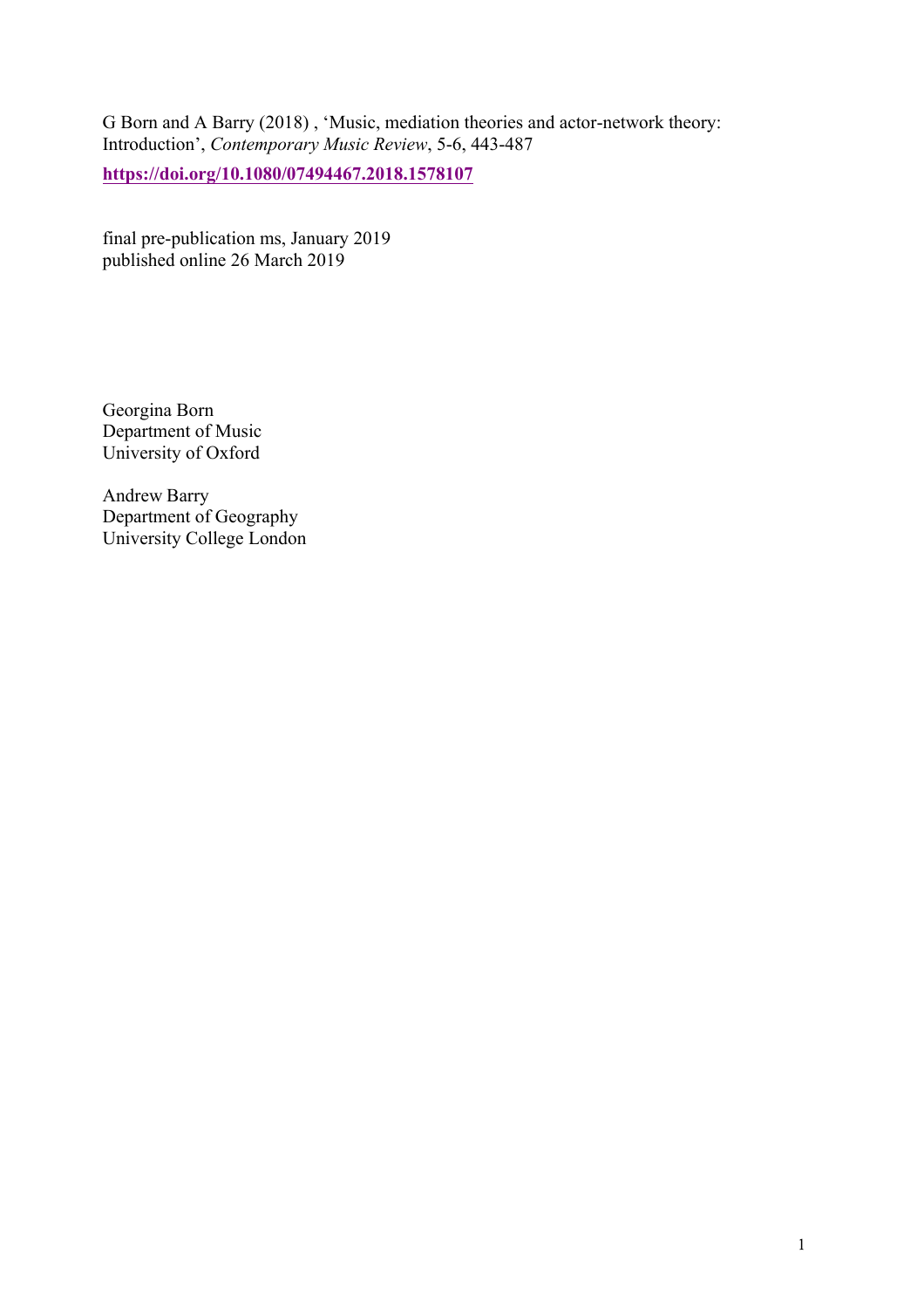The concept of mediation in relation to music has a rich history and varied meanings. Its most famous proponent, Theodor Adorno, drew his theory of mediation from 'a Hegelian interpretation of Marx filtered through Lukacs' (Paddison 1993, p. 121). **<sup>1</sup>** Building on Marx's account of the antagonisms constitutive of the social totality, he depicts music as a 'fractured whole', the locus of a dialectic between history and nature, subject and object, human consciousness and musical materials. In at least three ways, Adorno's idea of mediation remains relevant to this collection: music's material and social mediation were among Adorno's foremost preoccupations; he was relentless and virtuosic in moving analytically across scales – from the analysis of fleeting sonic figures like the 'galloping of horses' in three bars of Beethoven's piano sonata *Les Adieux* (Adorno 2002, p. 141) to music's mediation by industrial capitalism and the institutions of mass entertainment and concert life; and his concern was with how mediation diagnoses not only the actual condition of music but its potential transformation. The first two are at work in his rebuke to Walter Benjamin regarding the latter's study of Baudelaire: 'your dialectic is lacking in one thing: mediation…. [T]he materialist determination of cultural traits is only possible if it is mediated through the *total social process*' (Adorno 10 Nov. 1938). All three convictions remain germane, and they recur, inevitably transformed, in the papers in this collection. Moreover, Adorno's concept of the constellation – 'a juxtaposed rather than integrated cluster of changing elements that resist reduction to a common denominator, essential core, or generative first principle' (Jay 1984, p. 14-15), and which 'posits a relation on the basis of observable proximity [while having] a certain… arbitrary quality' (Leppert 2002, p. 64) – prefigures the notion of an assemblage that is central to some of the articles that follow.

Yet Adorno's writing is shot through with metaphysical currents that today give it an anachronistic feel. This is clear in his reflections on the three bars from *Les Adieux*: 'this passage, which is more sublime than words can tell, says that this most transient of things, the ineffable sound of disappearance, holds more hope of return than could ever be disclosed to any reflection on the origin and essence of the form-seeking sound' (Adorno 2002, p. 141). Ultimately, in Max Paddison's appraisal, Adorno's 'concept of mediation remains highly elusive and… was never systematically explored' on a theoretical level (1993, p. 148).

In this double issue of the *Contemporary Music Review* we focus not on Adorno but on theories of music's mediation that have emerged in the last two decades, offering some systematic reflection. The impetus for the issue came from the research programme 'Music, Digitization, Mediation: Towards Interdisciplinary Music Studies' (or MusDig).<sup>2</sup> MusDig consisted of a series of comparative ethnographic studies that each addressed, in different ways, how music is being transformed around the world by digitization and digital media. Studies were located in Cuba, India, Kenya, Argentina, Canada and the UK, but the programme also encompassed ethnographies of music's online consumption and circulation,

<sup>&</sup>lt;sup>1</sup> Our thanks to Kyle Devine, Charles Kronengold and Peter Nelson for comments on this introduction. <sup>2</sup> MusDig received funding from the European Research Council Advanced Grants scheme under the EU's Seventh Framework Programme, ERC grant no. 249598. The MusDig programme was directed by Georgina Born and ran from 2010-15 based at the Faculty of Music, University of Oxford.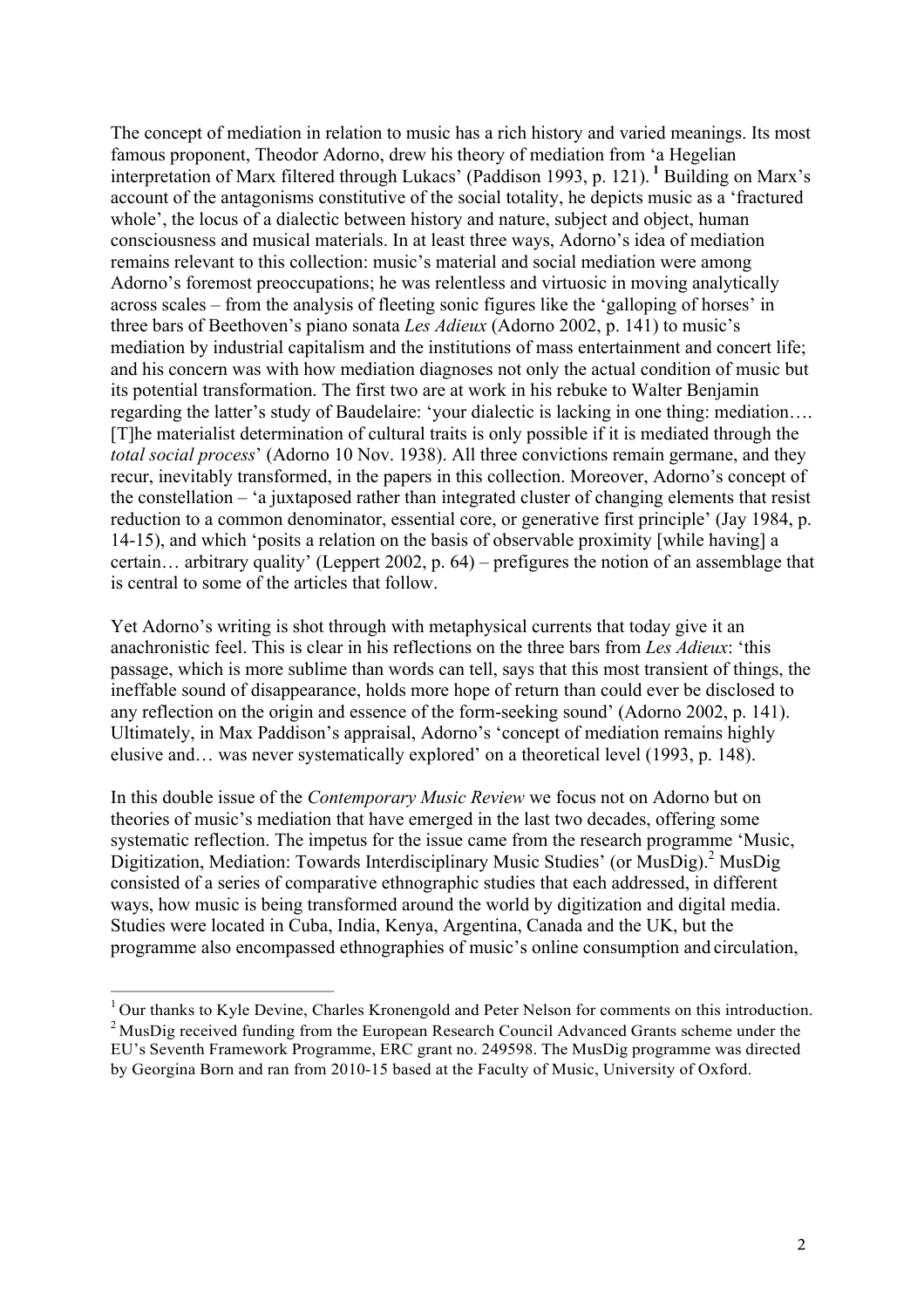of internet-mediated music genres, and of the software platform,  $Max<sup>3</sup>$  As the title announces, questions of music's mediation were central to MusDig from its inception; a core theoretical ambition was, through the combined ethnographic, historical and conceptual work engaged in by the researchers, to further develop those mediation theories that have been emerging in recent years in relation to music. This issue is one of the main vehicles for attaining that goal. It interweaves research from the MusDig programme (articles by Christopher Haworth and Patrick Valiquet, and this introduction) with that of colleagues also working broadly with these ideas.

Through the issue we hope both to give a sense of the 'state of the art' in music and mediation theories and to extend current thinking so as to open up fruitful lines of future development. We intend the issue, then, to make available different sightlines in mediation theory relevant to historical musicology, popular music studies, ethnomusicology and music sociology. Another aim is to make explicit and air the several sources of recent mediation theories addressed to music. Here, the distinctive contributions of Tia DeNora, Antoine Hennion and the editor, Georgina Born, and latterly the musicological take-up of central figures of actornetwork theory (ANT), Bruno Latour and (less so) Annemarie Mol and John Law, as well as those of assemblage theory, Gilles Deleuze and Manuel DeLanda, get special mention in the pages that follow. ANT's influence points to the way that some of those mediation theories that have blossomed within music research have intellectual roots in science and technology studies (STS), while also diverging from STS in significant ways. Latour's growing influence within the arts and humanities has been particularly striking in the past decade, with scholarly and artistic activity building on his work extending across a vast disciplinary terrain – from questions of nonhuman agency, to whether 'critique has run out of steam', to 'matters of concern' (Latour 2004). Moreover the concerns of ANT and mediation theories often converge with other theoretical drifts, notably posthumanism and the new materialism. Yet it is fascinating to reflect on the fact that music was there at the very start of ANT, stimulating discussion alongside such 'things' as electric vehicles, baboons, scallops and photoelectric cells in the attic seminar rooms of its home, the Centre de Sociologie de l'Innovation, part of the Ecole des Mines in Paris. Indeed, Latour has noted the strong influence exerted on his thinking specifically about mediation by Hennion, his close colleague at the CSI. The concept of mediation central to ANT came in part, then, from research on music!

From the very start of MusDig, it was obvious that even in an era in which music has been and continues to be profoundly transformed by burgeoning media, technologies and formats, 'mediation' could not be reduced conceptually to a concern with the effects of electronic and digital media or communication and transmission technologies.<sup>4</sup> As the ethnographic research of MusDig makes plain, in every location, to understand the way that digitization affects

 $3$  Two volumes containing the results of the MusDig programme will be published by Duke University Press. See also, inter alia: Eisenberg 2012, Eisenberg and Perullo 2014, Valiquet 2014, Baker 2015, Born and Devine 2015, Born and Haworth 2017, Durham 2017, Born and Haworth 2018. <sup>4</sup> We take the concept of mediation to refer to the bidirectional transmission, translation and transformation of one relatum (eg musical sound) by another relatum (eg technologies, discourses, social relations, sites and spaces). Musical sound is both constituted by and enmeshed in specific constellations of mediations (Born 2019a). The concept may initially be clarified by Latour's distinction between intermediaries, 'what transports meaning or force without transformation', and mediators, which 'transform, translate, distort, and modify the meaning or the elements they are supposed to carry' (Latour 2005, p. 39). Citing Hennion (Hennion 1991), Latour suggests that 'a mediator… creates what it translates as well as the entities between which it plays the mediating role…. The layering of intermediaries is replaced by chains of mediators' (Latour 1993, p. 78).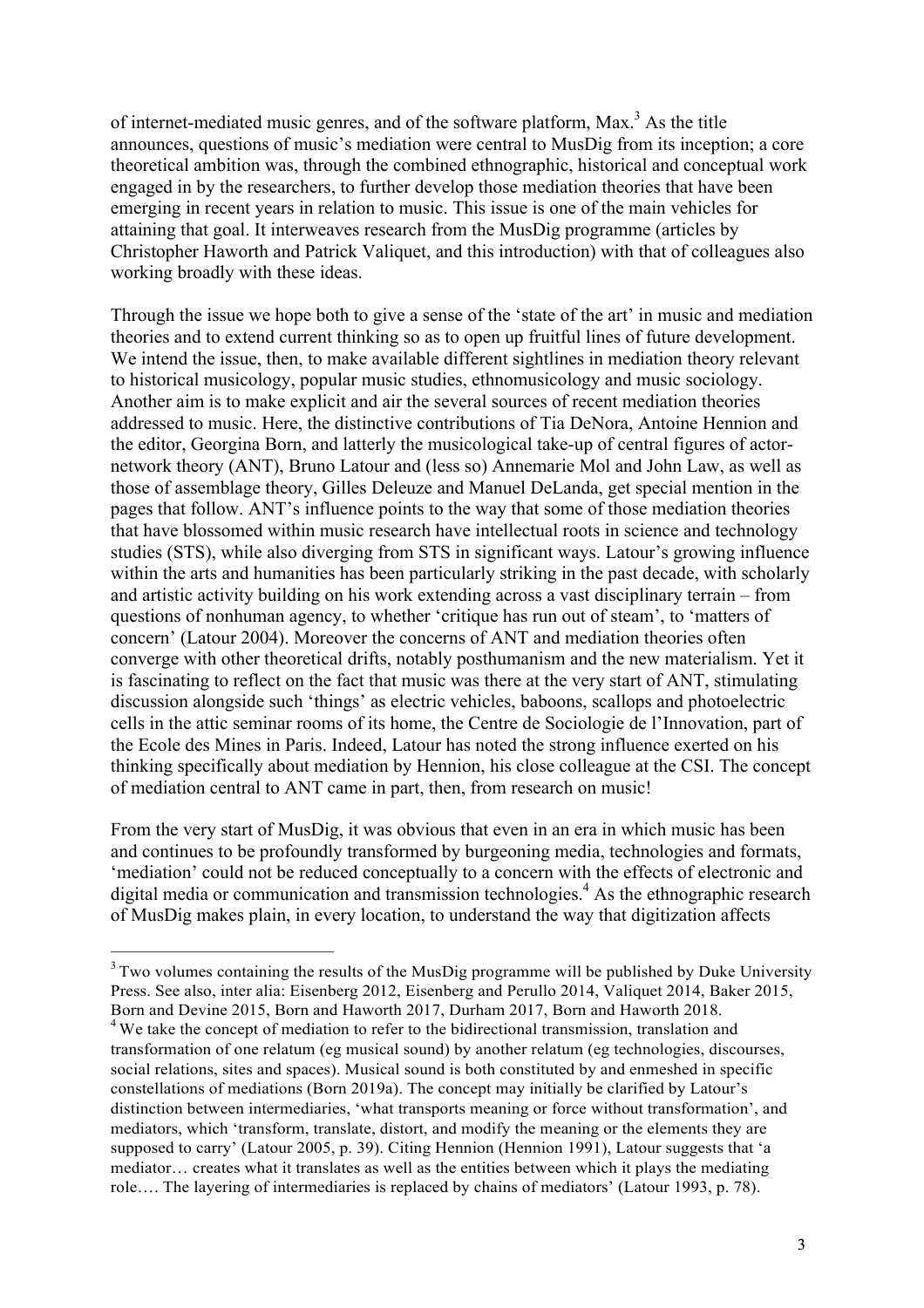music necessarily entails reading out from the digital-musical object or event (whether MP3 file, track, album, performance or genre) to the political, legal, social, cultural, material, ideological and aesthetic processes in which it is entangled. Our MusDig ethnographies demand, in this sense, a much expanded operationalization of mediation as an analytical framework – and this is a commitment with which most contributors to this issue concur. The equation of mediation with the effects of 'new technologies' of sound production, reproduction and circulation has certainly generated an important subfield of research on music and sound (Pinch and Bijsterveld 2004). Indeed a focus on music's scientific and technological mediations has become the most obvious 'off the peg' derivative of the incursions of science and technology studies into musicology, and has been asked to do a lot of work (Pinch and Bijsterveld 2012).

Yet as shown by this journal issue, as well as the work of DeNora, Hennion and Born, this does not exhaust – indeed, it barely exercises – the analysis of mediation in relation to music. In any case, some of the most innovative early readings of the technological mediation of musical sound – classic examples are Simon Frith's paper on the co-invention of crooning and the electronic microphone (Frith 1986), and Paul Theberge's anatomy of the imbrication of the rock 'sound', multitrack recording, and the rationalization both of musical practice and of the spatial layout of the recording studio (Théberge 1989) – hardly needed STS or ANT to become sensitized to the multiple constitutive mediations of popular music aesthetics. Thanks to their influence as well as the work of Edward Kealy (Kealy 1979), Hennion (Hennion 1981, Hennion 1983, Hennion and Meadel 1986, Hennion 1989), David Toop (Toop 1984) Dave Laing (Laing 1985), Dick Hebdige (Hebdige 1987), Andrew Goodwin (Goodwin 1988, Goodwin 1992), Steve Jones (Jones 1990, Jones 1992), Tricia Rose (Rose 1994), Albin Zak (Zak 2001), Michael Veal (Veal 2007) and others, the transformations of musical sound by a host of technological processes, and the aesthetic determinants and effects of these processes, became core themes of the emerging field of popular music studies from the 1980s. And even earlier, as film theory and media theory gathered pace from the 1970s, technology's constitutive role was identified in developments like 'apparatus theory' in film studies (Baudry 1974) and Raymond Williams' seminal book, *Television: Technology and Cultural Form* (Williams 1974).

Nevertheless, a focus on the contributions of technologies, media and things as 'nonhuman actors', in the terms of early ANT, runs through music research today and some of the articles that follow. It may be that the 'nonhuman actor' trope has come to act as a synecdoche for closer engagement with the evolution of ANT (and STS). Yet music research has benefited from a range of inventive approaches to the nonhuman, as shown by discussions of music as an assemblage of subjects and objects (Born 2005), of 'those things that hold us together' (Hennion 2007), of the social life of musical instruments (Bates 2012), of those objects (such as books, magazines and journals) that enable the circulation of discourses about music (Piekut 2014), and, in Mads Krogh's article below, of how creative practices in rock and hip hop depend upon studios packed with 'instruments, amplifiers, cables, pedals, effects units, racks, stands, travel crates, furniture, oriental rugs, computers, coffee cups, tools, acoustic screens' and so on, a 'teeming mosaic' of co-producing artefacts (p.x). However, if fifteen years ago the idea of taking seriously the contributions of nonhuman actors was cutting edge, perhaps it no longer needs to be laboured. The proposition that technologies and other things – musical instruments, scores, LPs, cassette tapes, fanzines, venues etc – have long played formative parts in music-making and musical experience is coming to be widely established, as shown by a growing wave of post-essentialist, post-formalist, materialist and materialcultural directions in music research. Indeed, in terms of *longue durée,* Gary Tomlinson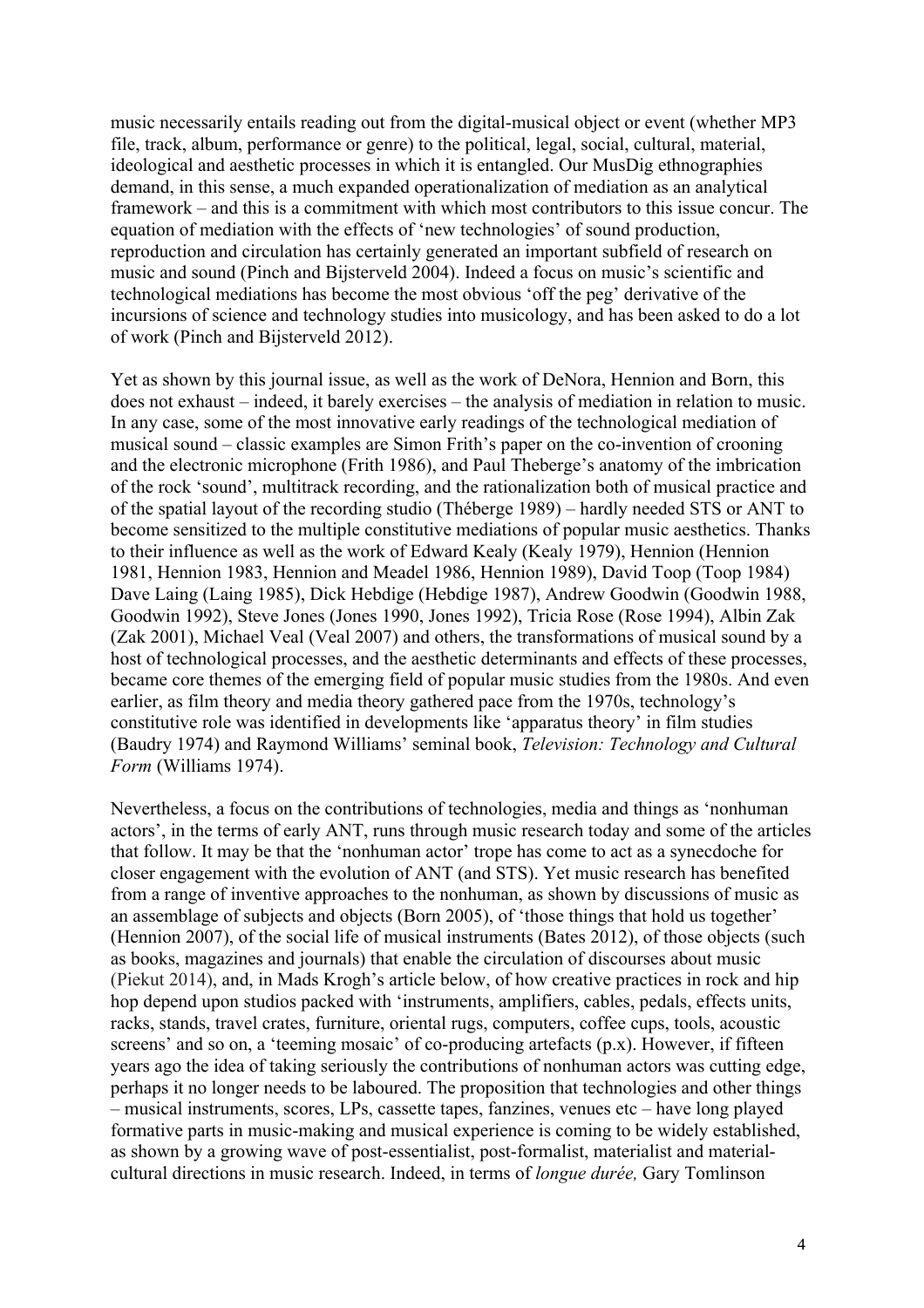exemplifies some of these currents in his account of how the deep evolutionary origins of human musicking lie 2.5 million years ago in the mimetic behaviours stoked by hominin stone toolmaking, a mimesis that evidences 'entraining capacities akin to those that would [come to] underlie the more developed synchronies of musicking' (Tomlinson 2013, p. 663).

Despite these developments, the conceptual predicates of ANT's nonhuman actors – notably that humans and nonhumans should be treated symmetrically and considered to coexist relationally in a 'flat ontology', along with a rejection of any assumption of underlying structures that determine surface events, and of both sociological and technological determinism – seem less established. Gavin Steingo in his article in this issue, for example, takes exception to ANT's relational stance on objects. He finds more propitious when making sense of his ethnographic material Graham Harman's insistence on distinguishing "real" actors or objects' from those encountered in ANT's relational networks, because 'relations do not exhaust the things that relate' (Harman 2010, p. 134). Instead, Harman advises, attention should dwell on 'how individual entities disrupt or resist or withdraw' from those relations (Harman and Kimbell 2013, pp. 10-11). While from another vantage point, contributor Patrick Valiquet criticises the kind of empiricism fostered by ANT, cautioning against being so blinded by the presence of observable objects and materials in any musical assemblage that the analyst's sensibility is used up in recounting what is manifestly there. Taking the laptop orchestra as the basis for critical reflection on mediation, Valiquet comments that even in a performance event like that of the laptop orchestra 'rich with the kind of mediators that conform to the common sense [technological] understanding of mediation… it is not helpful to divide things up into "immediate" presences and "mediated" absences. Presence and absence are equally mediated in this situation, and there is a critical sense in which this observation should extend even to idioms that feature far less technological density' (p.2). The question of the nature of the empiricism associated with ANT returns later.

In light of these variances, should mediation theory be one thing, and applicable everywhere? A handy directive comes from ANT itself which, according to its own epistemological premises, argues that the theory should change when confronted with new objects and transplanted into new environments. ANT is not, then, a ready-made methodology that can be taken off the shelf and applied – an approach that would, with considerable irony, contradict ANT's own semiotic foundations. Whether music brings important and intriguing challenges to ANT and other versions of mediation theory, and what these challenges are, is therefore one of the most pressing undercurrents of this issue. In a recent meditation on the entwined double histories of ANT – its developmental journey in relation to the sociology of science, on the one hand, and the sociology of music, art and culture, on the other – Hennion clarifies that 'what was the same project came down, in the case of science, to making more social what was seen as objective, whereas the opposite was aimed for in the case of culture: respecting the objectivity of what sociology had reduced to social signs, to markers of differentiation among groups' (Hennion 2016, p. 293). 'Sociology' in this sentence, as so often in ANT's positioning of itself against what Latour dubs the 'sociology of the social' (Latour 2005, p. 9), is a rhetorical figure standing in specifically for the school's key antagonist, Pierre Bourdieu, and particularly his work on art and culture.<sup>5</sup> Hennion immediately elaborates by depicting a pervasive 'model' of culture that 'anthropologists and sociologists' follow, and against which ANT was posed. In this model, 'culture is defined as humans collectively projecting their social relations onto arbitrary objects. Durkheim propped up this view…, Bourdieu repeated it by reversing the idea…: [for him] cultural objects are

<sup>5</sup> And especially Bourdieu's magisterial work, *Distinction* (English translation 1984).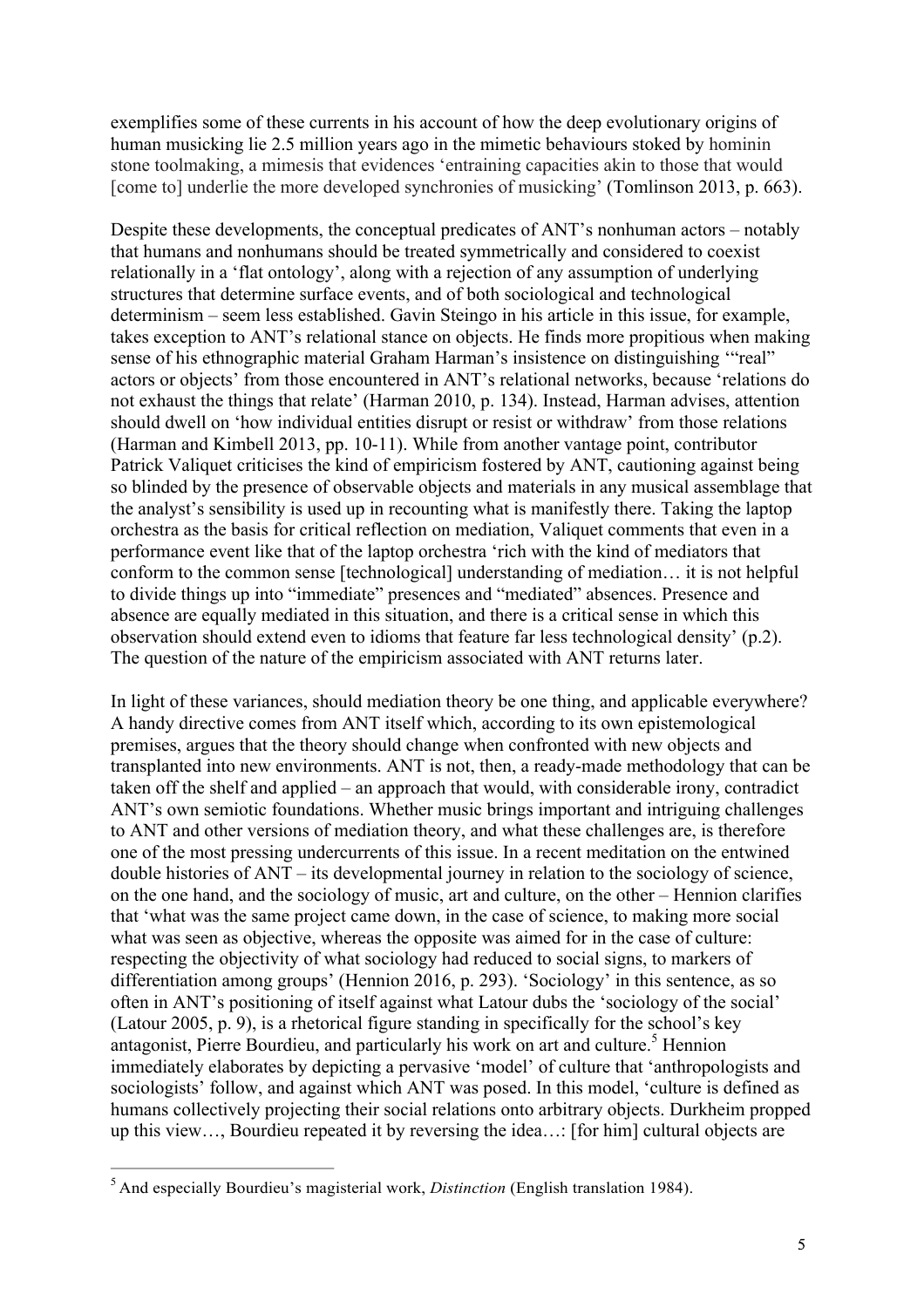totems, pure signs pertaining to a code, which, on top of everything, doesn't know itself to be one' (294). ANT, Hennion continues, 'rejected this commonsensical notion'.<sup>6</sup> Instead, ANT proposed that 'music does something other than what the humans gathered around it would like it to do, something other than what they have programmed. This is why they listen to it; it is not their double, nor the mirror of their vanity. "Made" the way it is, it has its own capacity to act. *It forges identities and sensibilities; it does not obey them*' (all 294, emphasis added). We will have reason to return to this statement later.

In the same essay Hennion clarifies the meaning of the term 'mediation' that was central to his influential book *La Passion musicale: Une sociologie de la médiation* (1993). Far from its connotations of 'intercession, filtration, or representation' (Sterne 2012, p. 9), or of the passage of something through something else, Hennion stresses that 'in the case of music, the artwork had to be reconceived as a heterogeneous tissue (human, material, corporal, collective…), with its resistances and cumulative effects (a keyboard, a sound, a scale, the body of the instrumentalist, limited space and time...). To express this resistance of music to sociological reduction without going so far as to turn it into an autonomous object, and to show that these tissues of association "hang together", without dissolving in a codification of social differences, I had foregrounded the word mediation' (294). He continues that, if translation was a productive concept for analyzing science and technology, mediation 'is a better word for music because… it insists on… not just establishing but also interrupting the relation, making it overflow. A passage is not reduced to the transmission of an object; it does something else. It does not refer back to causes; it is a performance, with unforeseeable effects, that are not deducible from the sum total of causal factors' (294). It could not be clearer that mediation in music as conceived by Hennion is not mere passage, nor does it refer to an organic whole that hangs together. Rather, through 'overflow' and the non-linearity of 'unforeseeable effects' Hennion gestures towards how, from another direction, music has come to be theorized as a non-organic and non-linear constellation of mediations, or an assemblage (Born 2005, Born 2011, citing DeLanda 2006) – an approach taken further in several articles in this collection.

Mediation theories, then, can be and have been taken to highlight music's entanglement with technologies, things, material cultures (Straw 2000, Straw 2012) and infrastructures (Devine and Boudreault-Fournier 2020). But, importantly, this is not all that they bring. Before proceeding, it is worth recalling the larger prospects they have offered to the music disciplines. For they offer a way out of two polar reductionisms characteristic of earlier paradigms in music research: on the one hand, the essentialism and idealism that have dogged approaches to music focused on the autonomous work or the individual composer-genius; on the other hand, the temptation to reduce music to being a 'reflection' of extraneous determinations – whether technology, ideology, social structure, political discourse or economic system. If the routes proffered by mediation theories out of these two blind alleys appear to be similar, in fact they answer two quite different challenges.

Answering the first reductionism has meant enriching the analysis of what music 'is' by adding back in what has been absented or denied by essentialism, and thus noticing how music's existence is always constituted by some combination of (and a series of potential mediations follows): sound (itself composed of multiple mediations (Born 2019)), embodied

<sup>&</sup>lt;sup>6</sup> Suffice it, for now, to note that this reified account of the antagonist 'model' universalizes nowarchaic Durkheimian elements of French sociology. Moreover, the stretching of this influence to anthropology is questionable: British social anthropology owed certain debts to Durkheim, but this was true mainly from the 1940s to 1960s.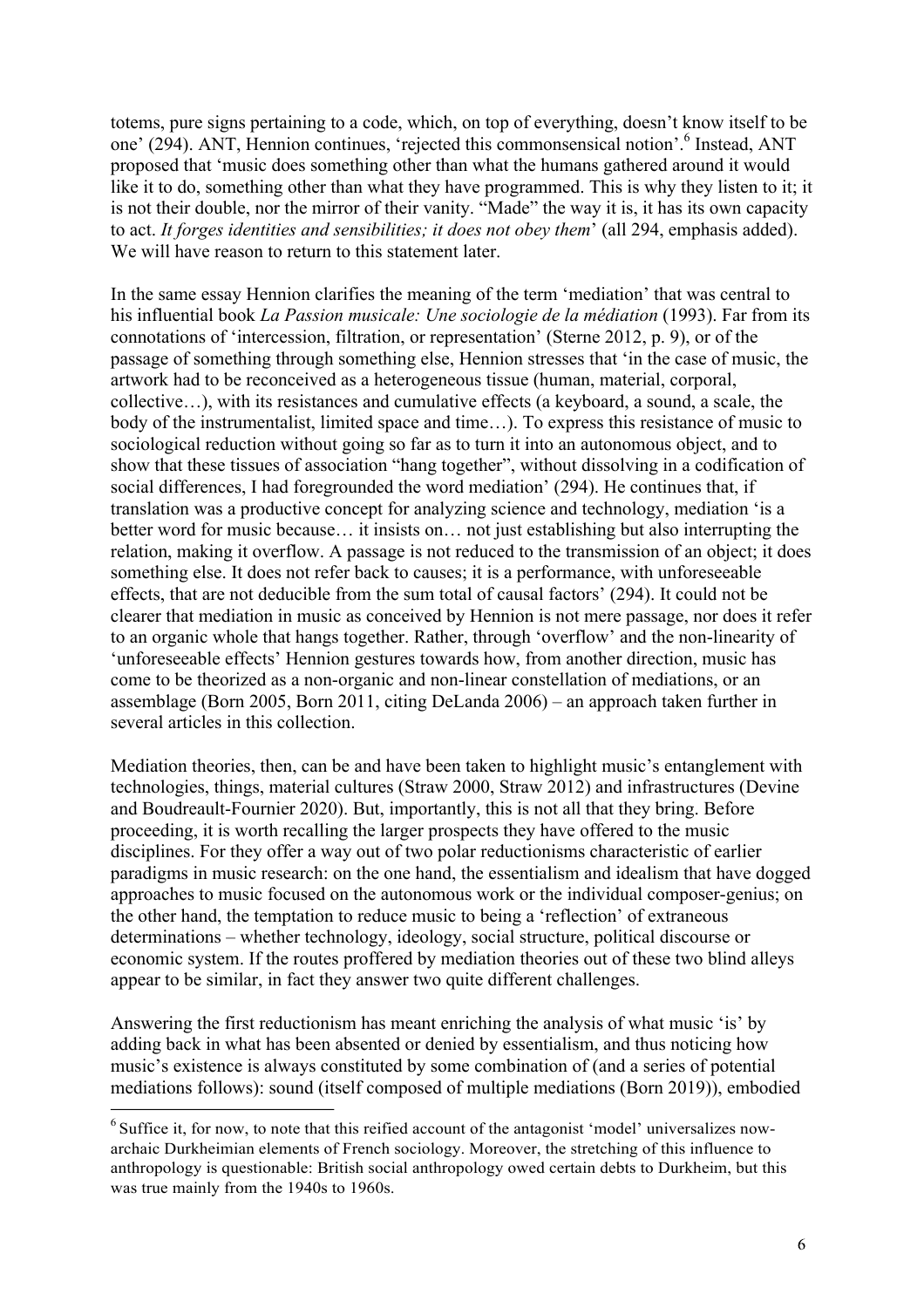practices, discursive exegeses and interpretations, visual inscriptions, material devices and interfaces, commodity forms, physical location, venue, site or space, socialities and social relations, imagined communities and so on. Some of these mediations will always be present or to the fore in any specific musical experience, others will be less obvious or backgrounded; some mediations are momentary, evanescent or processual and specific to the musical event; others outlive any individual object or event and may endure for years, decades or centuries. Addressing music in these terms has come to involve analyzing which of these multiple potential mediations is present and how in any musical experience or musical culture, as well as what may be absent (more below), and how they constellate and produce effects through their multiplicity, their simultaneity and their interrelations – without any assumption of organic totality. Crucially, both the particular mediations and their interrelations cannot be specified in advance: they have to be traced empirically through the analysis of specific musical events and cultures. DeNora, Hennion and Born offer different angles on this method. DeNora emphasizes the important principle of the two-way, co-productive relations between musical object and subject, music and social life: 'just as music's meanings may be constructed in relation to things outside it, so, too, things outside music may be constructed in relation to music' (DeNora 2000, p. 44). Hennion stresses an ontological dimension: 'mediations are neither mere carriers of the work, nor substitutes that dissolve its reality; they are the [music] itself' (Hennion 2003, p. 84). Born argues similarly that music is 'multiply mediated', favouring 'associations or assemblages between musicians and instruments, composers and scores, listeners and sound systems – that is, between subjects and objects' (Born 2005, p. 7), adding a new concern both with several distinct planes of music's social mediation and with music's temporal mediations.

Tackling the second reductionism – reducing music to being a 'reflection' of extraneous determinations – means moving beyond certain styles of explanatory and causal analysis, usually involving ideas of reflection, homology or determination, that have haunted art and music history for decades, critiques of which are increasingly rehearsed (Pinney 2005). The point is that multiplying what music is by identifying its constitutive mediations generates a more complex and distributed object, an assemblage, on the basis of which to trace the conditions and causalities bearing on it. Such a method multiplies the forces and trajectories that converge on or nestle within a musical object or event, yielding subtler modes of explanation that avoid teleology. At the same time, the contingency of the constellated mediations making up any musical assemblage directs us to be alert to such contingency as well as to non-linearity when probing why music takes the forms that it does historically – through a two-way analysis (extending DeNora to history) of what affects music and how, in turn, music affects historical processes.<sup>7</sup> This approach is especially generative in progressing beyond musicology's standard response to this challenge: analyzing music in 'context'. The problem with context is that it leaves untouched a dualism of essentialised musical object, on the one hand, and external forces that impinge on that object, on the other. Benjamin Piekut puts it acutely: 'the danger of context is that it accepts and uses as explanations those stabilized contingencies that are themselves the formations that need to be explained' (Piekut 2014, pp. 204-5).

However fertile, those mediation theories that have developed around music have limitations. They tend to be microsocial in orientation, bracketing consideration of the wider historical conditions – social, cultural, material, political and economic – in which musical practices are

<sup>&</sup>lt;sup>7</sup> See Born 2015, drawing on Connolly 2011, for how a method attentive to contingency, emergence and non-linearity can aid in the avoidance of teleology in historical analysis.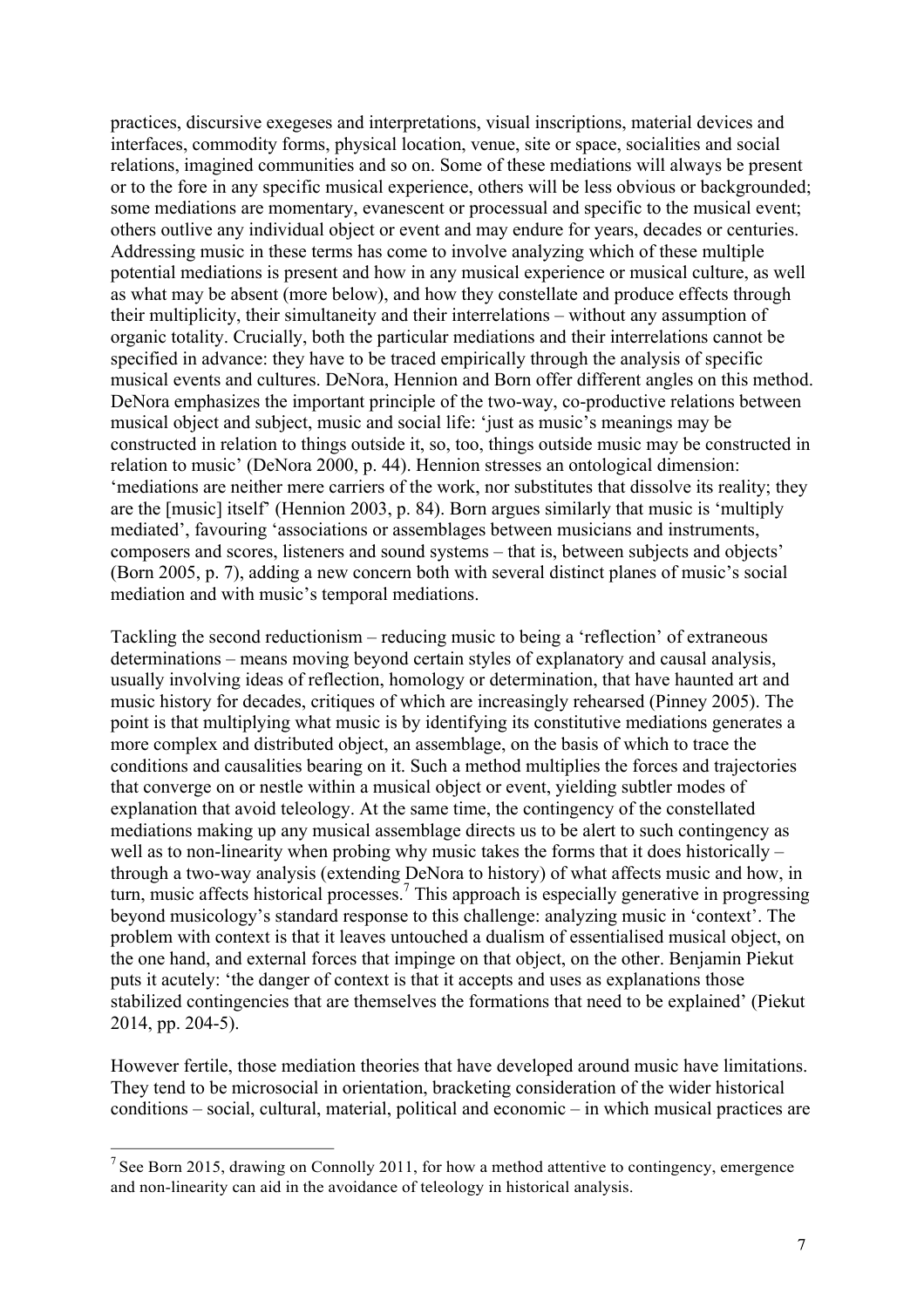embedded. They would gain, relatedly, from greater attention to the dynamic, temporal and diachronic dimensions of musical cultures. They can be uncritical, neglecting to probe the operations of power in, and the less than benign or creative features of, the musical cultures being researched, so that their political potential can also be underdeveloped (for alternatives, see the articles by Valiquet and Amy Cimini in this issue). And while theorists of mediation have on occasion attended to aesthetic, affective and formal features of music, this needs to be more developed (see Brian Kane's and Charles Kronengold's articles), as should their engagement with aesthetic transformations – with how, for instance, musical practices are mediated by the dynamics of genre (see Kronengold's and Haworth's articles). All of this suggests in turn the need for an enhanced empiricism, beyond the confines of ANT, which we later expound. While mediation theories offer highly promising approaches for today's music research, then, further progress is required. It is to some of these theoretical and methodological challenges that the articles rise.

A last intellectual coordinate relevant to the collection are discussions of mediation within literary, media and communication theory, including John Guillory's critical genealogy of the terms media, medium and mediation (Guillory 2010) and more characteristic recent writing such as Sarah Kember and Joanna Zylinska's exploration of mediation and new media. For Kember and Zylinska, mediation should be understood as 'a key trope for understanding and articulating our being in, and becoming with, the technological world' (Kember and Zylinska 2012, p. xv). In their text, in Guillory and in a number of other contemporary media theorists we find similar media-centric tendencies to those exhibited by some writers on music and mediation. Guillory portrays mediation as an alternative to theories of representation and as foregrounding matters of form, genre and medium lacking in them. Despite noting how the idea of mediation comes 'in and out of philosophical and social theory without establishing until very late a special relation to the field of [media and] communication' (2010, p. 344), he insists that in the present 'it is technical media that press upon us most urgently the need for a theoretical instauration… of the media concept into a general theory of mediation' (361).

The most eloquent alternative to the tendency to equate mediation with technical media in this literature is Richard Grusin's expansion of the concept, by way of William James's radical empiricism, to argue that 'mediation operates not just across communication, representation, or the arts, but is a fundamental process of human and nonhuman existence' (Grusin 2015, p. 125), a proposition encapsulated in his idea of radical mediation. Grusin's stance converges in some ways with ideas advanced in this introduction. In his account, 'mediation operates physically and materially as an object, event, or process in the world, impacting humans and nonhumans alike' (126). He goes on to suggest that mediation itself engenders immediate experiences: 'following James, I refuse to separate mediation from other experienced relations. Mediation does not… prevent immediate experience or relations, but rather transduces or generates immediate experiences and relations' (138). He cites a passage from James in support: 'the relations that connect experiences must themselves be experienced relations, and any kind of relation experienced must be accounted as "real" as anything else in the system'. James continues that a 'place must be found for every kind of thing experienced, whether term or relation' (James 1904, p. 534). Grusin points, then, to an understanding of mediation that includes but reaches far beyond technical media, where mediation can take the form of entity, event, process and/or relation, and in which relations (mediations) are themselves both 'real' and 'real' components of experience. While we largely concur, we will later argue, pursuing Valiquet's point cited earlier, that the necessary stress on the immediacy of mediation must be accompanied by a concern for dimensions of mediation that are not immediately present but may be 'hidden', overlooked or denied, and that have to be inferred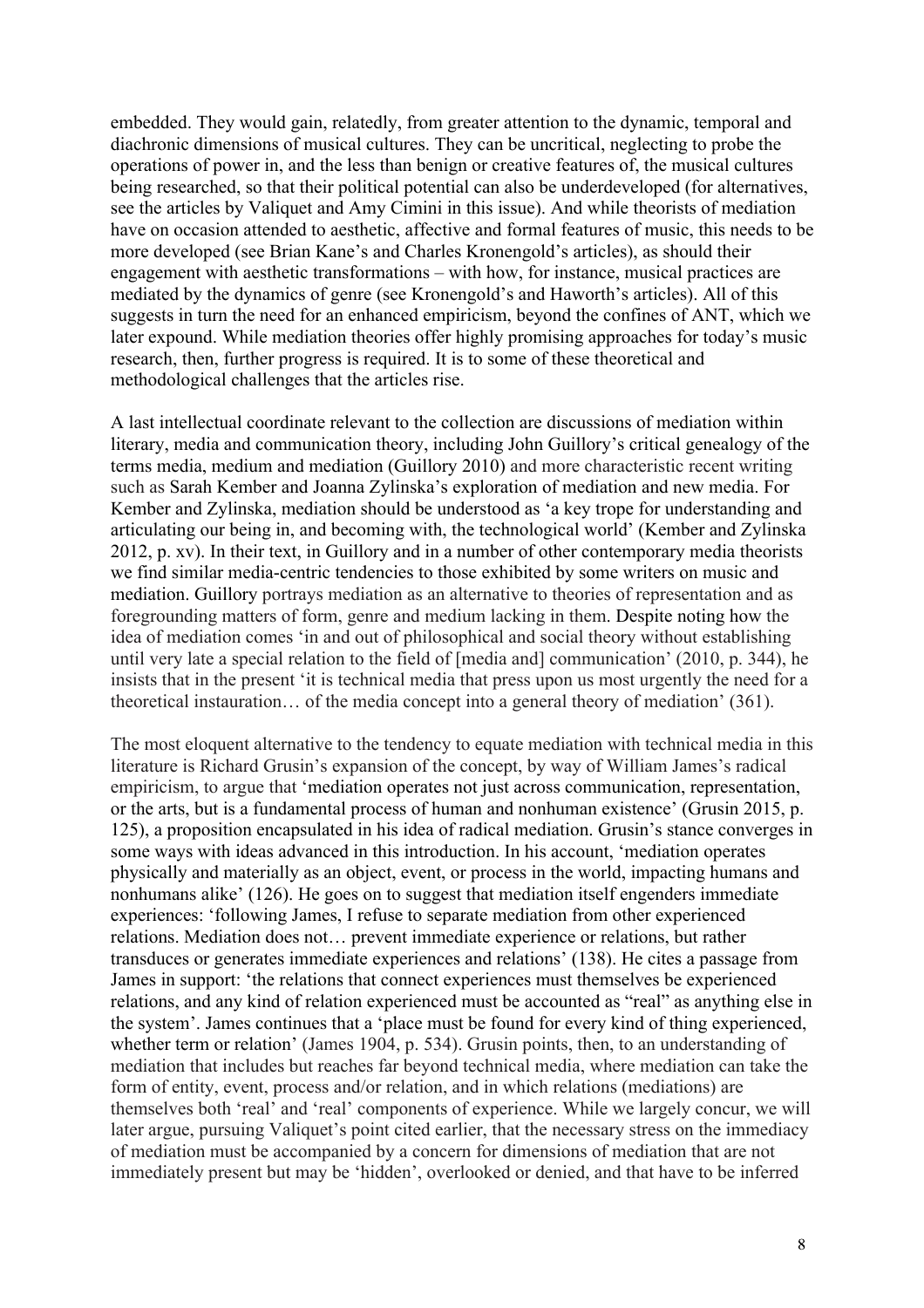(through abstraction) from immediate experience, while having powerful effects on that experience.

The next section of this introduction provides overviews of each of the articles. The ethnographic and historical studies contained within them veer productively between more musicological and more cultural-historical and sociological terrain, laying out a productive interdisciplinary space. They do so by reference to a range of musics, locations and conceptual vantage points: the South African electronic music from Soweto at the centre of Steingo's paper; the international cross-over genre, microsound, the genealogy of which is traced by Haworth; Kane's anatomy of the ontology of the jazz standard; Nick Prior's close reading of the technological treatments of the voice encapsulated in the Japanese virtual pop idol, Hatsune Miku; the Danish hip hop practices at the core of Krogh's theoretical synthesis; Valiquet's political reading of the laptop orchestra as practised in a Canadian university context; Kronengold's tale of the cross-genre fad for the harpsichord in American and European music of the 1960s and early 1970s; Eric Drott's analysis of the political and social implications of the drum circle, a core element in the Occupy Wall Street movement; and Cimini's inventive remediation of a classic of feminist music theory with respect to the embodied and social mediation of performance. Having taken stock of their contributions, in the third section we pursue a series of key questions and directions emerging from them.

## **The papers – from vocal assemblages to performer-scholars**

Nick Prior, in 'On vocal assemblages: From Edison to Miku', sets out from the problem of how the technologically-mediated voice should be conceptualized today. As he states, 'nowadays, electronic and digital treatments of the voice have brought into sharp relief its ontological plasticity – dramatizing the voice as an abundantly mediated object'  $(2)$ . To address the 'multiple and cross-cutting ways in which musical and non-musical matter are interwoven', along with the challenge of discerning where the boundaries between human and non-human lie (3), he draws Deleuzian assemblage theory together with insights from posthumanist theorists Katherine Hayles and Donna Haraway. Asking what it means to say that voices are mediated, his answer is to trace through the case of the Japanese virtual pop idol Hatsune Miku how the popular music voice is 'accompanied by a whole machinic infrastructure (electricity, stages, acoustic treatments, amplifiers, microphones, compression and reverb units) which reveals [it] to be radically hybridized' (8). The panoply of non-human and human mediators of popular music voices (not least those 'unsung agents', sound engineers), Prior suggests, favours a shift in analytical attention 'from *the* voice to vocal assemblages' (9). If the voice is never pure, and emerges from 'multiple associations and treatments', then, he insists, 'this doesn't mean that it is fake or inauthentic, merely that it is radically relational' (9). Using assemblage theory, he argues, brings advantages: it focuses, like its cousin mediation theory, on 'how things are relayed with and through one another' (5); it refuses to privilege human over non-human agency; and it is multi-scalar, irreducible to either macro or micro levels.

Prior then identifies four characteristic modalities of technological mediation in the history of popular music vocal production – synthesis (as in the Vocoder), deconstruction ('the voice extracted, chopped up [and] recycled' by samplers such as the Fairlight CMI), autocorrelation (as with Auto-tune), and simulation (as in the Vocaloid software that underpins Hatsune Miku). Prior treats the four modalities, in ethnomethodological terms, as 'breaching experiments': ways of uncovering the taken for granted dimensions of everyday life – here, the 'normal' operations of the voice. He takes this conceptual framework to Miku's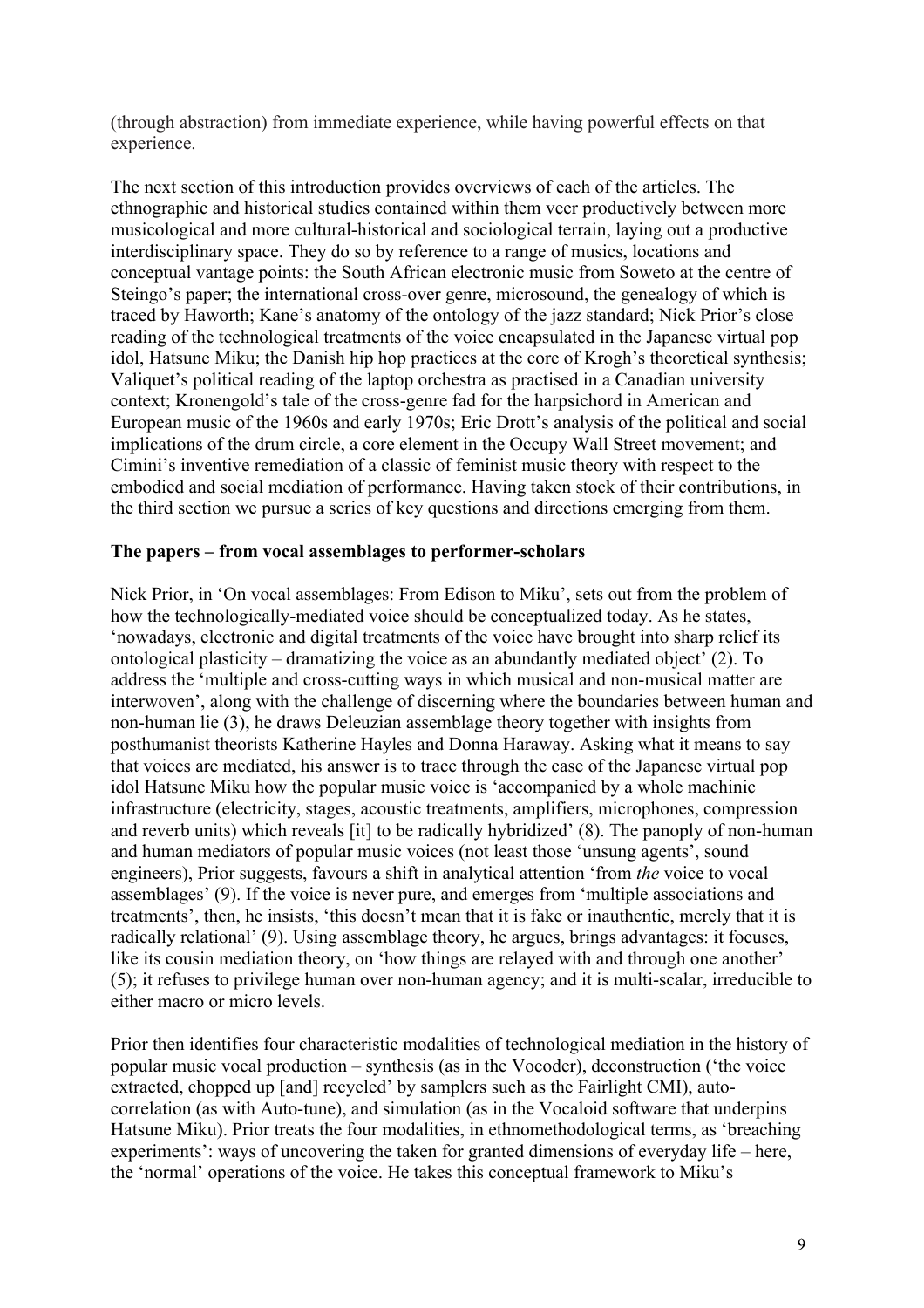foundation in software that has animated a participatory culture of vocal simulation and song production among both professionals and fans, a now-global assemblage emanating from the Miku algorithm that encompasses Youtube, 'live' performances by the virtual star, karaoke imitations and much more. Reminding us that Miku's voice retains a human referent in the guise of the actress who provides the phonemes for the Vocaloid database, Prior argues that assemblage theory is required to capture this multi-scalar, hybrid phenomenon and that all voices should now be conceived of as both 'distributed and composed' (17).

Brian Kane's 'Jazz, mediation, ontology' addresses through the case of jazz standards the problem of how to characterize distinctive ontologies of music, beyond long-standing musicphilosophical preoccupations with the ontology of the works of western art music. It was in the 1990s that the existence and nature of plural ontologies of music became a theme of both historical musicology (Bowen 1993) and ethnomusicology (Bohlman 1999). Subsequent work drew connections between the analysis of ontologies of music and music's mediation, asking how the relation between mediation and ontology should be conceptualized (Born 2005, Born 2013). Kane much enriches these debates. He takes off from a critique of Stephen Davies's 'realist' account of the ontology of jazz standards, which depicts a hierarchical relationship of works to performances in that 'works *determine*, *precede*, and are *indifferent* to their rendition in performance' (4). For Davies, jazz standards are 'thin' musical works in contrast to the 'thick' nature of classical music works. In contrast, building on the work of José Bowen and Born, and analyzing the musical differences manifest in five recordings made between 1938 and 1961 of 'Body and Soul' (written by Johnny Green in the early 1930s), Kane develops a non-essentialist account of the ontology of standards, one attentive both to musical features and to their material and social mediation – in material terms, how 'Body and Soul' circulated in the early years via inscriptions like 'Tune-Dex' cards and fakebooks as well as recordings.

Kane identifies two practices, replication and nomination (acts of naming), as central to the non-essentialist ontology of standards, arguing, contra Davies, that variant performances 'have the potential to alter works' (7). In particular, Kane's analysis of Thelonius Monk's 1961 recording shows how not every key harmonic progression in the original has to be present for a performance to be accepted as a version of 'Body and Soul'. He draws the 'map' of relations between harmonic features of Green's original and the five later performances as a network, with each performance a node, such that 'across an entire network there need be… no essential property or pattern distributed equally among all its members' (12). Indeed, Kane contends, 'when it comes to standards,… *the musical work is a network*' (18). He shows, moreover, how central to jazz's ontology are several forms of social mediation, in that the arbitration of whether a particular performance belongs to the network necessarily involves 'the larger community of musicians, listeners, critics, producers, composers (and their estates), the legal system, copyright laws, and a slew of other actors and institutions' (16). Hence, 'determinations about identity and individuation... are not independent of the ways that music is socially and temporally mediated' (15). Interweaving music analysis with that of social and material mediation, Kane breaks new ground. In challenging the hierarchical ontology of the work and proffering a network alternative, his model has wider implications, with the potential to fuel re-evaluations of the relations between score and performance even in classical music (cf. Clarke, Cook et al. 2005, Cook 2013).

Mads Krogh's article 'A beat is a hybrid' takes its bearings from Tia DeNora's reworking of Adornian materialism in her influential studies of the ways in which music is mediated in everyday life (DeNora 1999, DeNora 2000, DeNora 2003, Bergh, DeNora et al. 2014). Building on DeNora's 'radical environmentalism', itself influenced by ethnomethodology and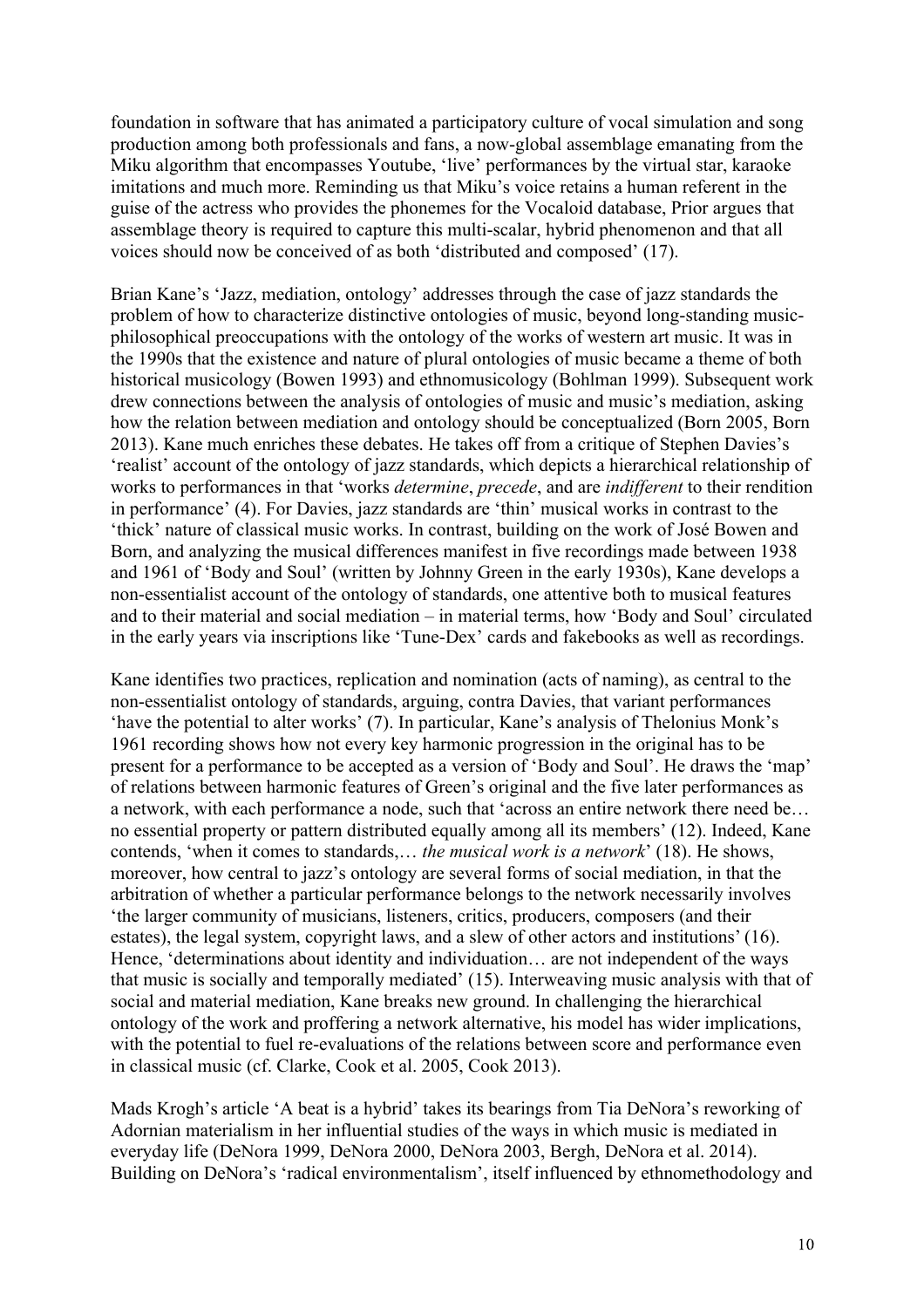symbolic interactionism, Krogh expands upon her methodological concept of the 'musical event'. Taking as his empirical focus the production of beats by Danish hip hop artist Thorbjørn Schwarz (aka DJ Static), Krogh proposes that music should be theorized as a situated and material practice grounded in people's own definitions of what counts as music. Despite DeNora's materialism, he suggests, her work is marked by an 'abiding humanism' that requires supplementing. He therefore integrates her scheme with two alternative approaches to forge a novel, non-reductive framework: the sociology of associations of Hennion and Latour, in particular their emphasis on the agency of non-human actors (Hennion 1993, Latour 2005); and Born's account of music's temporal mediation, notably her 'scaling up' of Husserl's concepts of retention and protention to address the multiple temporalities both engendered by music and in which it is enmeshed (Born 2005, Born 2015).

Taking this framework to DJ Static's practice, Krogh explores how Static's material and spatial environment, particularly the contents and layout of his studio, together afford the right vibe and 'momentum' for his beat-making. The studio is 'teeming with stuff: furniture, instruments, computers, turntables, records, CDs and movies, posters, magazines' and so on (10), and each item contributes to his creative practice. His record rack, for example, is Static's 'primary tool for inspiration and the selection of material' (ibid) when making beats. At this point Krogh innovates conceptually by bringing culture into the frame: he employs a Danish concept employed by Static, *stemning*, to crystallise the cluster of mood, attunement and alignment that the musician finds his studio and 'stuff' afford. *Stemning* conjures up not only linguistic associations but a nexus of embodied and material affect and meaning distributed within 'the material semantic of his work' (11). Yet the things in Static's studio do more, and this is where temporality comes in. Not only do Static's posters, flyers, records and so on act as a 'collective' that reminds him of 'what he likes and the specific sort of hip hop that has marked his career' (12). They also act to forge associations and align his sounds with former producers and DJs whose sounds he admires, sounds that act – through their retention – as a paradigm; while through the life of Static's own beats and albums, the network for which they stand as 'spokespersons' is protended into possible futures. In short, Krogh suggests, Static's practice reveals the 'fundamentally relational constitution of [music's] material and social circumstances'. Genres like the hip hop produced by Static 'do not exist above or behind the musical practice, but through it, and not least in the things with which [musicians] interact' (14).

Thus far, it should be clear how enthusiastically Krogh, Kane and Prior and other contributors respond to ANT's injunction to address the 'notorious human/non-human divide', and to do this by embracing 'the semiotic insight, that of the relationality of entities,… and [applying] this ruthlessly to all materials' (Law 1999: 4). The next two articles, however, question core premises of ANT, albeit in quite different ways.

Gavin Steingo engages, like Prior, with assemblage theory, taking it to his ethnography of electronic music-making in the South African township, Soweto. Informal musicking in Soweto, he explains, is characterized by constant equipment failures and infrastructural breakdowns (cf. Larkin 2008). The effect is to stimulate a 'patchwork system of technical bricolage in which parts are absent, substituted, exchanged, scrambled, or mismatched' (5), while the musical forms emerging from these circumstances involve 'steadily repeating electronic tracks' over which individuals improvise vocal-melodic phrases. Steingo holds this material up against a series of perspectives, notably two classic papers on the sociology of technology by Madeline Akrich, and Marianne de Laet and Annemarie Mol. Both papers, he observes, extol a defining methodological principle of ANT by portraying the technologies at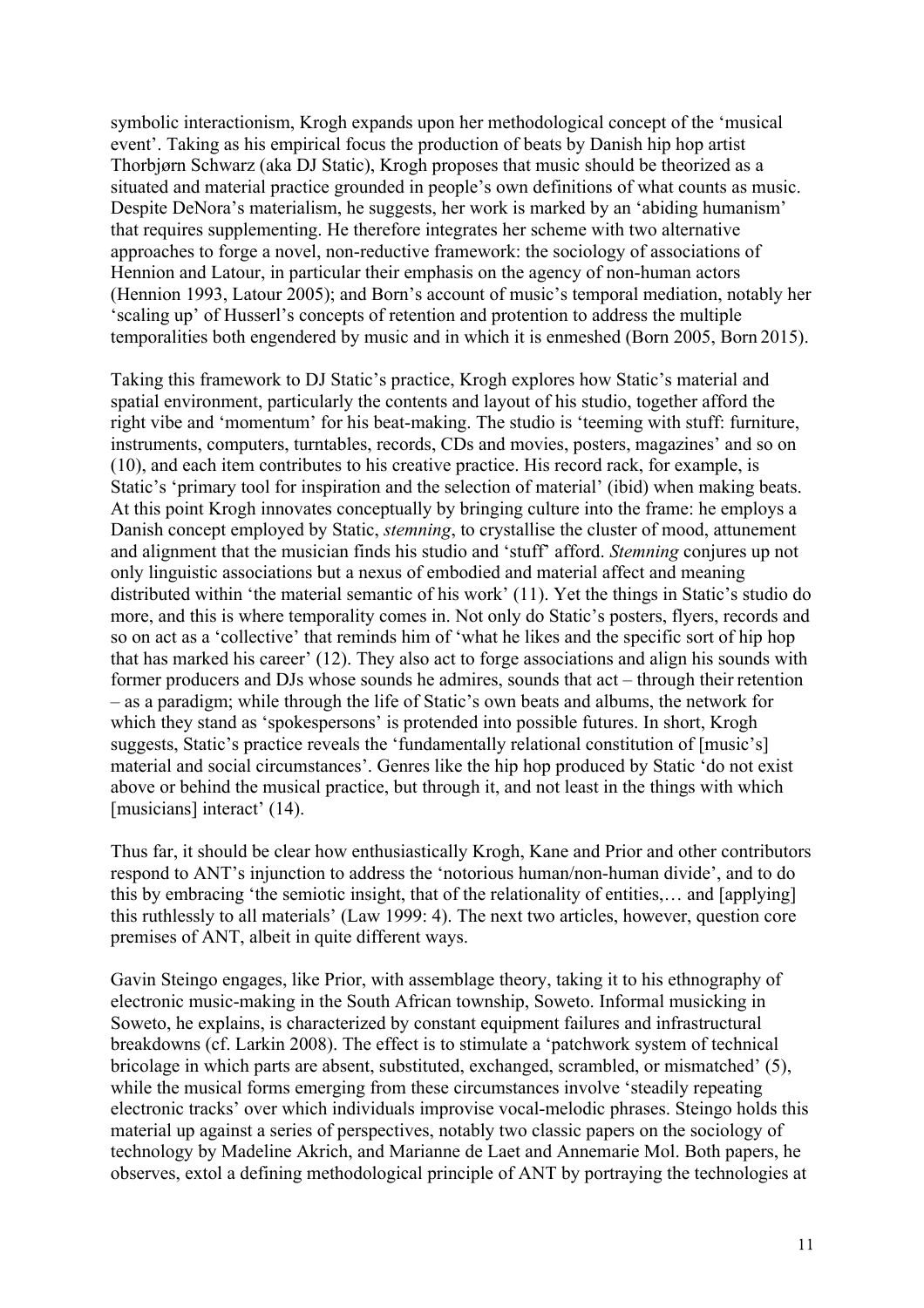issue as 'deeply relational' – as 'entangled… in a variety of worlds' (De Laet and Mol 2000, p. 227).

Steingo finds these approaches unsatisfactory for his ethnography, commenting: 'If I learned anything in Soweto, it is precisely the extent to which an entity can move or shift relations and still remain what it is. For example, a hard drive is lent to a friend and filled with new MP3s and then lent again to someone else… In spite of its movement and transmutation, the hard drive remains the very same device' (11). Seeking an alternative to ANT, he turns to Graham Harman (Harman 2010), who proffers 'an ontology in which relations are external to self-constituting objects' (10). Steingo's contention is that to explain the tinkering with and mobility of technologies necessitated by constant breakdown in Soweto, it makes more sense for such objects 'not to be constituted by [their] relations, but, instead, to hold something of [themselves] in reserve' (10). Indeed, his interlocutors themselves 'de-prioritize relations [in] favour of a flexible relation to component parts, which may be selectively substituted or withdrawn' (13). It is DeLanda's assemblage theory (DeLanda 2006) as developed by Ana Maria Ochoa and Carolina Botero (Ochoa and Botero 2009) and Born (Born 2011) – with its conception of assemblages as constituted by 'relations of exteriority' such that their component elements (mediations) have a certain autonomy and may be detached and plugged into other assemblages – that for Steingo best captures his interlocutors' song forms and technological practices. If a hallmark of ANT is to insist on the pliability of relations between subjects and objects, Steingo suggests, then this fails to register instances in which relations are secondary to the productive fixity of objects. Indeed, he hints at a certain tyranny in both ANT's and Harman's analytical ontologies: both may at times have value, but neither always capture the empirical realities at issue, nor are they sensitive to the ontologies of the subjects or cultural worlds being studied – an issue to which we return in the final pages. Ultimately, Steingo advocates a framework 'capable of accounting for both relationality and the nonrelational perdurance of autonomous objects' (1).

Charles Kronengold's objections to ANT have a different cast arising from his interrogation of the fad for harpsichords that swept across a range of Euro-American music genres in the 1960s and early 70s. Kronengold takes the harpsichord to be a litmus test for actor network theory. On the one hand, 'The harpsichord is a perfect example of the Latourian non-human actor: it's a node in networks that include people, texts, bits of discourse, social conventions, institutions, objects, and spaces ....[and is entangled] with pop, rock, jazz, and Western art music, record companies, and universities [as well as] materials science, freight-delivery services, political protests, American high-school students, and do-it-yourself culture' (2). On the other hand, Kronengold points to four ways in which the harpsichord eludes conceptual capture in these terms. Its affordances can be difficult to define, so 'there are situations in which we can say little more than that the harpsichord affords harpsichordiness' (3). How 'the harpsichord' can be defined as an ANT-ish actor is also elusive: 'would the relevant class include *every* harpsichord that sounded in the 1960s? Might we do better to focus on a *kind* of harpsichord, like the "modern" metal-framed instruments that drove the 60s boom? Or would we need to treat every actual instance of 1960s harpsichord-use as a discrete analytical object'? Moreover, the fad itself was highly contingent, entangled not only with 'historical, technological, institutional, and economic processes' but with 'matters of taste, with various modes of aesthetic experience, and with a host of specifically musical processes' (3) – thus highlighting aesthetic, subjective and temporal dimensions largely ignored by ANT. And finally, the very significance of the harpsichord as an actor is hard to pin down: 'no one in and around this fad ever said the harpsichord was important…. Indeed, in the unstable genres this article focuses on, the harpsichord is a frequent but often *superfluous* element' (4).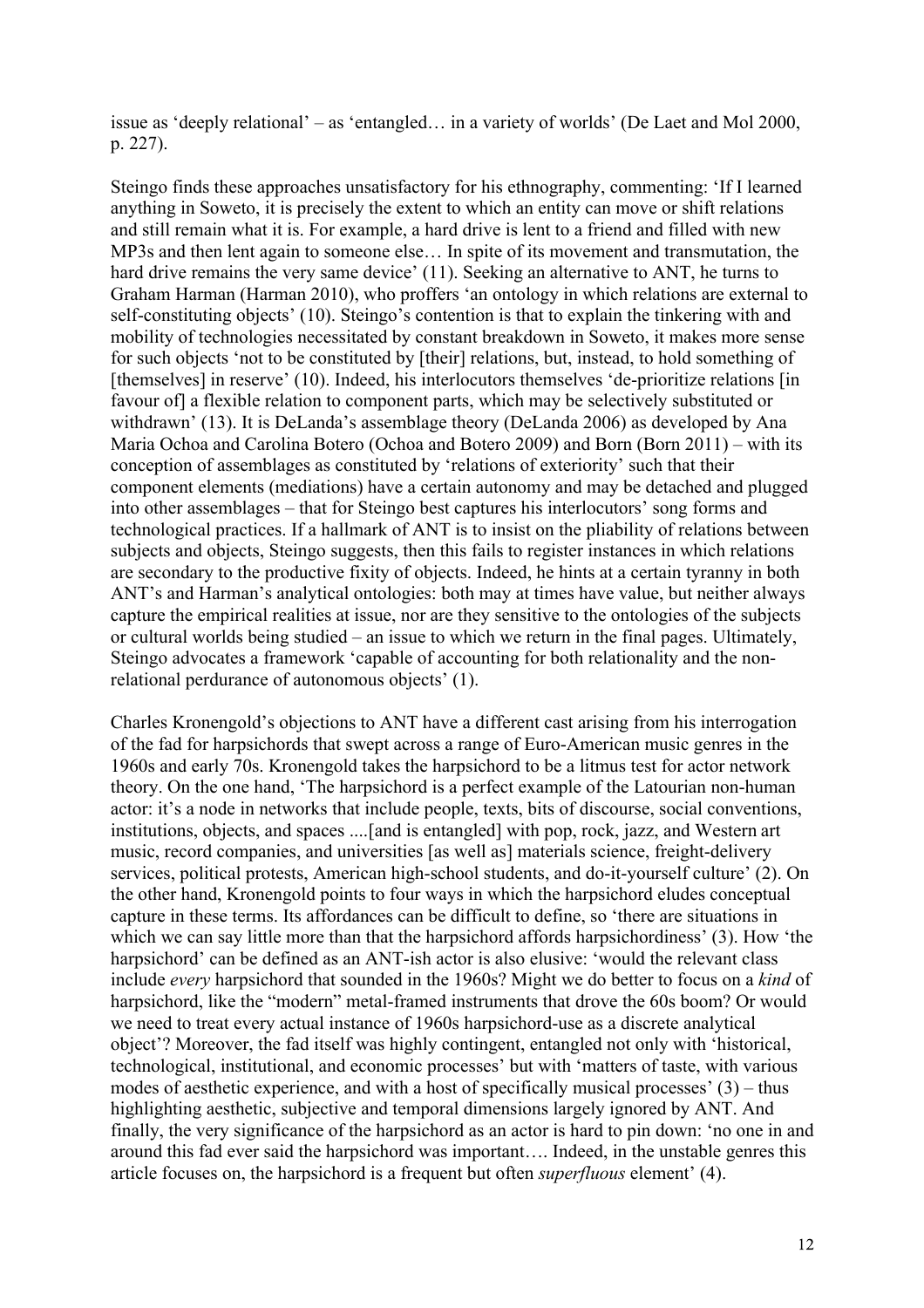For Kronengold, it is the very problem of defining an actor that compels us to attend to the harpsichord's human stakeholders: 'Precisely because we have trouble assessing the harpsichord's nature and impact, we have to ask who cared about this instrument, and how, and why' (4). We therefore need a method 'that allows a dynamic, unruly multiplicity of people, objects, ideas, and relations, including social relations, to remain in play' (6). To achieve this Kronengold proposes a framework combining political economy, musical economy and ethical economy – the latter focused on human labour, intelligence and care (Dewey 1988). He elaborates through analyses of music by Ligeti, Cage and Hiller, Luc Ferrari, James Brown and Stevie Wonder, each situating the harpsichord utterly differently. Informed, once again, by Born's (Born 2015) call for analysis of the multiple temporalities produced by and producing music, Kronengold's analysis of Ligeti's 1968 *Continuum*, for example, draws out both Ligeti's engagement with the harpsichord's material capacity to be played 'almost fast enough to reach the level of continuum' (Ligeti 1983, p. 22) and the piece's entanglement in a series of 'music-historical rhythms', among them Ligeti's biography and the harpsichord revival's place in the 'history of revivals'. Analysis of the harpsichord boom, he concludes, leads ineluctably 'back to the aesthetic, and to the temporalities, meanings, socialities, and interiorities ANT has no patience for' (21).

Christopher Haworth is also keen to discern the uses and limits of ANT's approach to mediation and adds, like Kronengold, a focal concern with time. His article centres on microsound, an experimental electronic music genre that emerged in the late 1990s. Haworth begins by appraising the productive aspects of ANT's concern to multiply the types of actors at work and to recognize 'the human capacity to externalize knowledge in objects, texts, scores, [and] archives' (3), noting ANT's debt in this regard to a lineage of French thinkers including Leroi-Gourhan, Simondon and Derrida. Haworth embraces ANT's flat ontology, its refusal to assume any a priori asymmetry between human and non-human actors, so avoiding 'reducing the latter to mere passive vehicles of human intention' (3). Indeed, in relation to real-time interactive systems or generative art, Haworth notes, such a stance approaches common sense. And yet, he asks, how can ANT account for mediations of a much larger scale or longer duration 'than the microsocial associations and interactions that are [its] typical focus?' (11). When analyzing microsound and other genres in historical terms, he suggests, ANT's limits are reached and other theoretical resources attuned to the analysis of temporalities are required. He finds them in Born's elaboration of the work of Alfred Gell, and specifically their cumulative reworking of Husserl's concepts of retention and protention (Gell 1998, Born 2005, Born 2010a, Born 2015). Making original use of this framework, Haworth traces how microsound emerged through retentions of aspects of the work of both Xenakis and Cage by later musicians, notably Curtis Roads, Barry Truax and Kim Cascone, with the inheritance from Xenakis stronger and more specific than that from Cage.

Haworth extends the way that Born 'scales up' the analysis of retentions and protentions to address art and music historical processes, including the formation of genealogies and genres. He remarks on the novelty of the conceptual translations entailed in these moves – 'from Husserl's internal time consciousness, to Gell's theorization of oeuvre and style, to Born's expansion to art and music history' – arguing that they point to the 'recognition that not only does the protending work *modify* the future, but it may subsequently be *modified by*' later retentions' (11). In this inventive vein, he shows how 'Xenakis and Cage are themselves transformed through their retroactive "summoning" by Roads and Cascone. For just as the inheritors carry microsound forward, there is a sense in which microsound, in "hearing" the past a certain way, *configures its forebears,* positioning them as retrospective antecedents to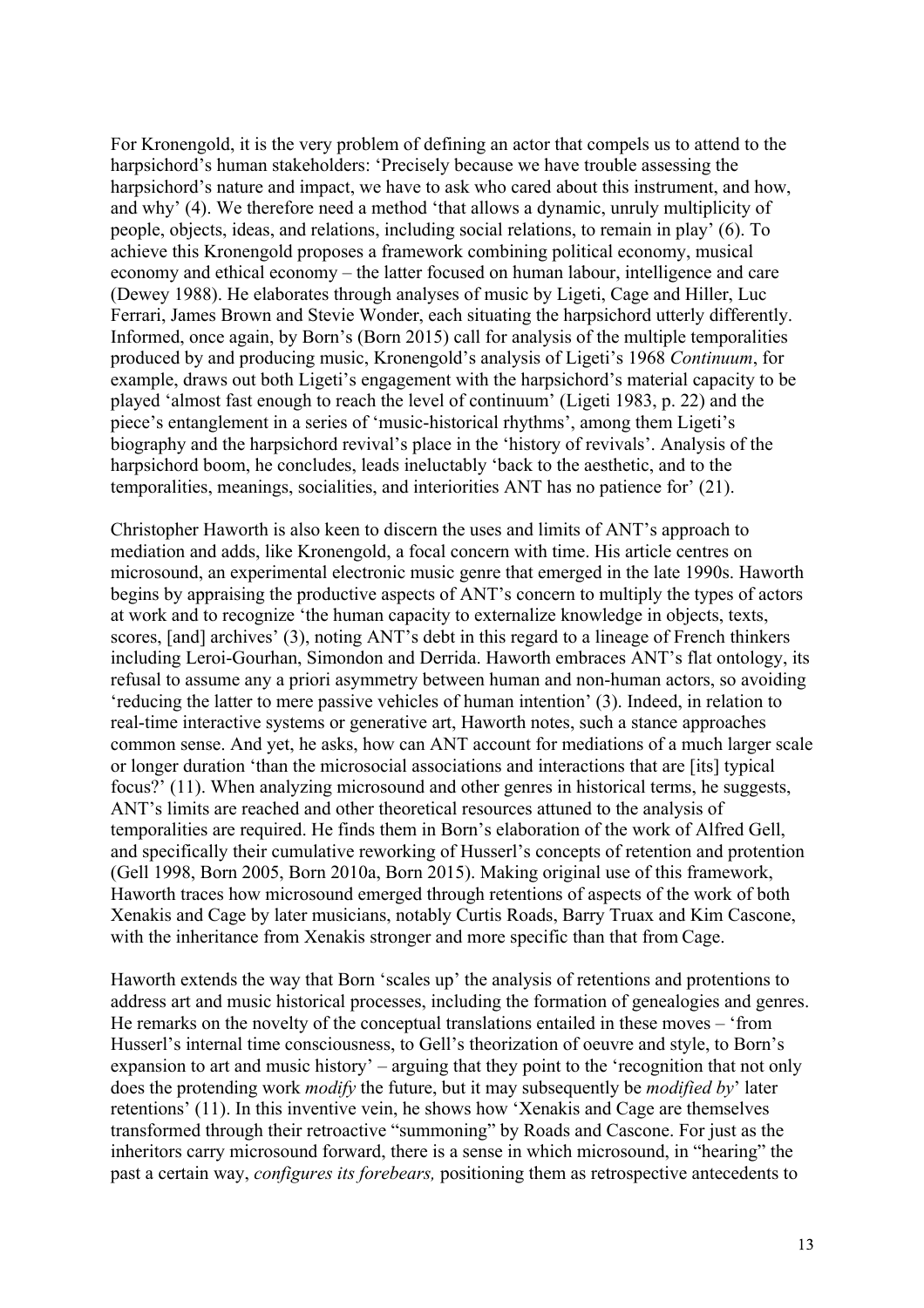an aesthetic formation that is actively being assembled' (9). These temporal mediations characteristic of art and music history are therefore, once again, bidirectional, but also asymmetrical in the ways he brings out. Haworth deepens this finding through a reading of Foucault's concept of the 'author-function' (Foucault 1977b), and specifically the idea of 'founders of discursivity': those authors who generate 'continual returns to [their work] which "never stop modifying" the discourses they participate in' (12). In taking ANT to music and art, he concludes, questions of time, aesthetics and genre must necessarily be foregrounded.

The remaining three articles all in some way address questions of politics, both in the world and in terms of the methodological and epistemological implications of certain styles of mediation theory and the interventions they make possible in existing regimes of knowledge.

Eric Drott frames his article 'Musical contention and contentious music; or, the drums of Occupy Wall Street' as a contribution to how social movement and activist studies approach the role of music in political protest. Drott notes that music's significance in the recent evolution of these fields lies in how it has drawn attention to the cultural, affective and performative dimensions of activism, which were often previously overlooked. Drawing on Hennion, DeLanda, Born and others, he sets out three original premises: that both music and political protest are multiply mediated; that the Deleuzian concept of assemblage is productive as a way of conceiving of both music and social movements, since both are best figured not as organic totalities but as 'constellations of heterogeneous mediations… each having a certain autonomy' (Born 2011, p. 377); and that the relationship between music and social movements sets 'in motion a process of reciprocal transformation' (7). Drott, like Steingo, finds DeLanda's assemblage theory especially productive: 'Unlike the elements comprising an organic whole, which "are constituted by the very relation they have to other parts", those constituting an assemblage "may be detached from it and plugged into a different assemblage", without altering their being' (Drott 7, citing DeLanda 2006, 10**–**11).

Drott takes as an empirical case study the controversies that arose within and beyond the Occupy Wall Street (OWS) movement over the drum circle that emerged as a focal musicaland-social component of the movement during its encampment in Liberty Park, New York City, in autumn 2011. The drum circle's jam sessions became a key 'means by which a political public was fashioned' (9); at the same time, the socialities set in motion by the drumming paralleled the radically participatory, leaderless social organization espoused by OWS as a direct democratic movement. Yet the drum circle also became a source of conflict, its constant loud thrumming not only antagonizing local residents but charged by other activists with drowning out the political speech that they took to be definitive of OWS as a movement. Entwined with these tensions were others, to make sense of which Drott develops an analytical framework attentive to social mediation as he notes how 'macrosocial divisions of race, class, and political persuasion were expressed microsocially' (13) in a growing rift between distinct spatial and social groupings within the Liberty Park encampment. Given that the drummers were largely people of colour, while 'college-educated white activists' clustered in the opposite corner of the camp, the soundscape itself 'became a site where latent and not-so-latent antagonisms traversing the movement were made palpable' (14). Drott concludes that drumming 'performed not one but many mediations of the movement', while 'among the varied elements mediating the drum circle one stands out: the occupation itself' (16). These two-way mediations between drum circle and movement produced a series of feedback loops with both mutually beneficial and mutually detrimental effects.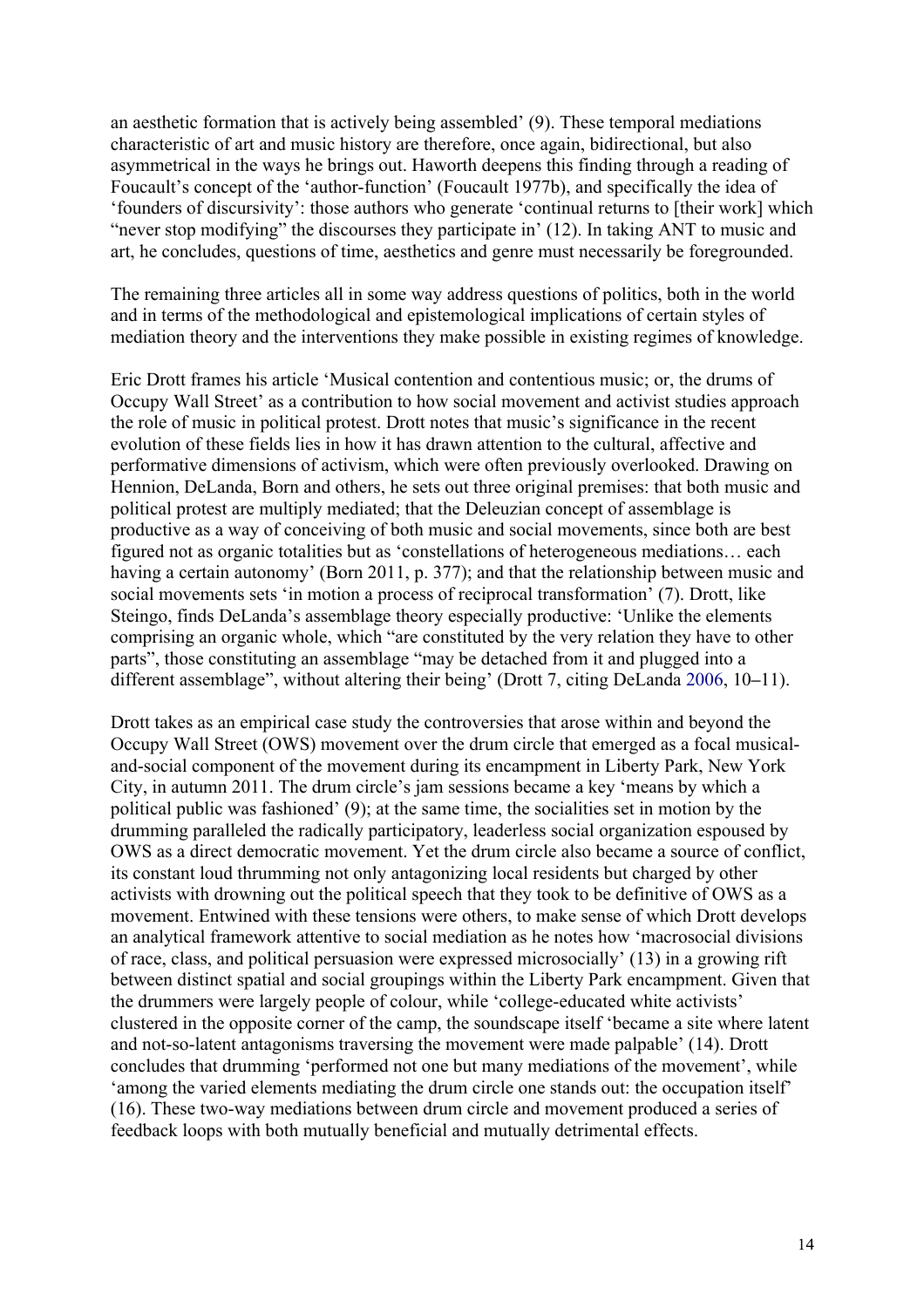Patrick Valiquet's 'A managed risk: Mediated musicianships in a networked laptop orchestra' sets an ethnography of Concordia University's laptop orchestra, CLOrck, in dialogue with innovative theoretical and political contributions. He points to the considerable challenges posed by the way 'mediation' seems to defer 'questions of meaning and power in a present situation' (1) to relations, times and places that are elsewhere or 'hidden'. He notes, too, the limitations of the tendency to equate mediation with technological media. In expounding his ethnography, Valiquet proposes first, as noted before, that 'it is not helpful to divide things up into "immediate" presences and "mediated" absences [for] [p]resence and absence are equally mediated in this situation'. And second, he argues that understanding a CLOrck performance event in terms of mediation 'is not just analytically correct but has an underlying political potential', one that requires him to revive a dialectical materialist reading of mediation entirely missing from recent theoretical discussions (2). His ethnography opens inside the classroom during rehearsals for a fiercely technologically-complex networked performance between three remote university centres, in which technical troubleshooting is so preoccupying that it squeezes out musical reflections. And indeed for listeners to the performance, he reports, the spectacular set-up yielded little musical interest, indicating a disconnect between technical and musical ambitions.

To make sense of why, despite the risk of such a disconnect, the laptop orchestra has become a global idiom, Valiquet turns to the history of electronic music's dominant academic form, eletroacoustic music, identifying a series of ways in which the laptop orchestra promises to revive this tradition and attract new generations of students raised on laptops. These include how group laptop improvisation is seen to re-inject live embodied expression and social interaction into electronic music; how it favours a 'tolerant aesthetic pluralism' (10) by gesturing towards popular music tropes (beats and loops), invariably shunned by academic electroacoustic music, that teachers imagine will draw students; how it is thought to embody the much-heralded 'democratization' believed to be afforded by laptops; and how it translates laptop performance and its 'participatory' ethos into a high-status, established concert idiom: the orchestra. Locally, at Concordia, these forces work in synergy with other 'hidden' institutional and ideological ones, notably the university's mandate as an art-and-technology centre that 'transgresses genres', and the music department's desire to attract non-music students through the 'transferable skills' inculcated by live electronics. Returning to theory, Valiquet argues powerfully for mediation as a point of convergence between analysis and critical intervention, building on Fredric Jameson's idea of mediation as a process of transcoding – of bringing into alignment 'two very different structural levels of reality' (Jameson 1981, p. 40) (PV 15-16). In this vein, citing Born's framework of four planes of social mediation (Born 2011, 2012), he advocates the need to identify 'the wider political and institutional forces that structure power relations in musical practices' (16). Such a perspective on mediation, Valiquet concludes, implicates both the object and the act of interpretation, disclosing how mediation is not just a better means of tracing nonlinear causalities in history, but provides 'the means to enact the critical cuts necessary for political change' (17).

In the final article, Amy Cimini's 'Music theory, feminism, the body: Mediation's plural work', politics and mediation-as-critical-intervention meet the conceptual challenge of reconciling music's corporeal and social mediation. The article turns on a reading of Suzanne Cusick's 1994 essay, 'Feminist theory, music theory, and the mind/body problem'. Cimini finds in it a prescient statement of the need to depart from music theory's 'mind-mind' paradigm – composer and music theorist communing in the elaboration of musical meaning – in favour of the performer's embodied mediation of the score, a move that places the body at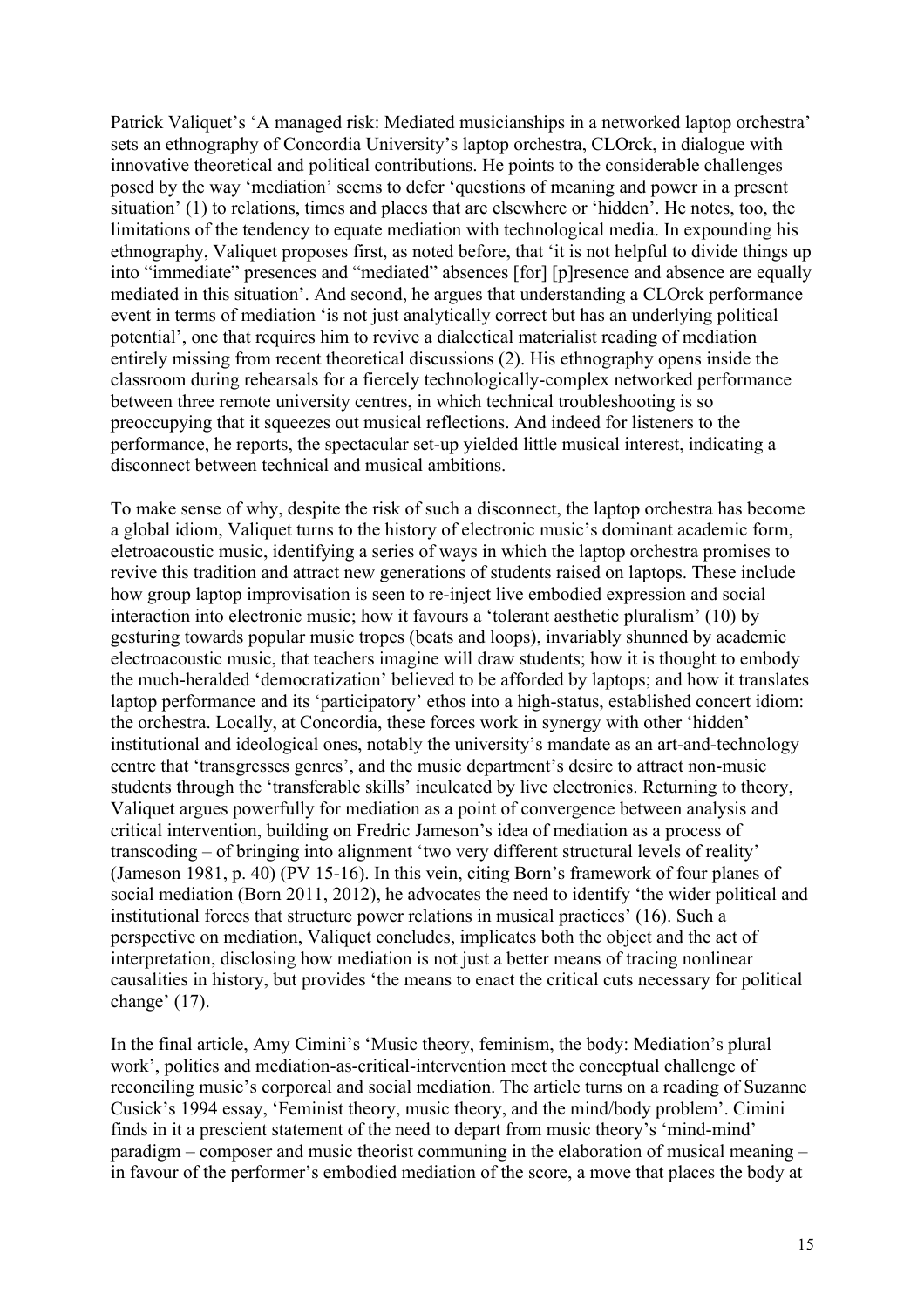the heart of musical experience. Yet if Cusick initiated these moves 25 years ago, they remain 'suspiciously incomplete' (3). Cimini lists a series of failures consequent on this incompletion: 'a failure to cultivate modes of description that discern the sounds of bodies and voices in a range of relations…; a failure to legitimate experimental methodologies; a failure to inquire deeply into mind-body connection along theoretical, historical and political lines; a failure to diversify music theory; [and] a failure to serve students by changing conservatories and music departments' (3). Cimini then pursues the expansive implications of Cusick's essay, which highlights performers' epistemic authority with respect to their embodied knowledge of the music they play, as well as the 'vast semiotics that separate and distinguish creative from reproductive work'  $(3)$  – a core theme of the gender politics of labour, and one with particular resonances for musical labour. Above all, Cimini contends, Cusick points to an understanding of embodied performance that recognizes how it is always mediated both by the microsocialities created by the performance event and by macrosocial formations such as those of gender, race and class as they enter into those microsocialities.

Haunting Cusick's essay by analogy, Cimini suggests, is Haraway's political metaphor of the cyborg, which points to the need to take 'responsibility for the social relations of science and technology' (Haraway 1985, p. 100). Like Haraway, Cusick coins a hybrid political metaphor – the 'performer-scholar' – which upturns prevailing epistemic hierarchies and divisions of labour in music. Particularly ingenious, Cimini suggests, is Cusick's methodological experiment as both music-theorist and performer in which she charts reflexively through 'vivid and granular' descriptions and 'experimental self-narration' her own corporeal experience of performing. In a powerful reading of Cusick's experience of playing a Bach chorale, Cimini brings out how the organ part disarticulates the body: 'The organist's ordeal, at the console, dramatizes this passage's supplication with a stark disjunction of musical meaning – a meaning that is aural but not embodied and embodied but not aural' (8). Through her experiment Cusick also destabilizes the hierarchy immanent in music departments and conservatories, 'where the work of analyzing, teaching and performing music are powerdifferentiated in that order' (9). The figure of the performer-scholar is productive, then, in condensing 'a complex field of mediations that work across various registers of analysis: the aesthetic, the institutional, the political, the cultural and so on' (10). Building on feminist standpoint epistemology, and admitting the ongoing nature of the musico-political experiment that through Cusick she has re-energised, Cimini calls for composers and music theorists to 'acknowledge their own situated embodiment' (9) and for inventive practices that 'make new subjects and objects of knowledge audible and visible' (10).

## **What is to be learned?**

In the remainder of the introduction we take stock, asking: what has been learned from the articles gathered here? How do they augment and redirect the mediation theories that have developed around music in recent years? And what implications do these directions have for the best-known school, ANT? To orient our discussion, we begin by opening a dialogue with an influential essay, a key 'passage point' for translating ANT into musicology: Benjamin Piekut's 'Actor-networks in music history: Clarifications and critiques' (Piekut 2014).

In his essay, Piekut makes the case that ANT offers a methodology for the study of music history. Rather than draw on Hennion, Piekut turns mainly to a version of ANT espoused by Latour. In opposition to those approaches that focus narrowly on the music itself, or the contributions of canonical composers, ANT provides, for Piekut, 'a methodology that helps us to attenuate normative assumptions about our object of inquiry, to put aside vague or reified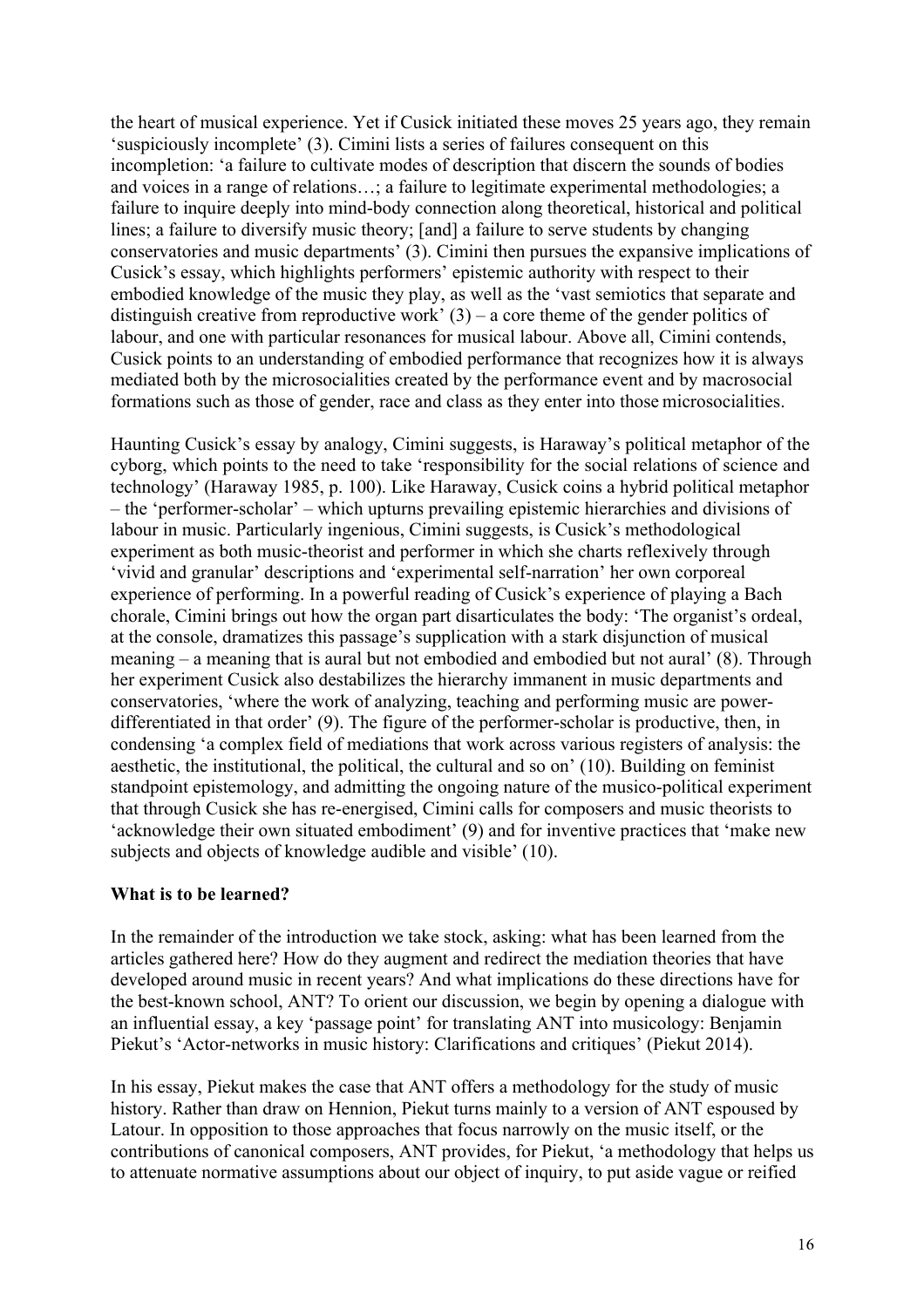concepts such as "music", "society", or even "network"' so as to generate 'an empirically justified description of historical events, one that highlights the controversies, trials, and contingencies of the truth' (2014, p. 193). If music is a 'strong entity precisely because of the many entanglements that it is necessarily caught up within' (192), then ANT offers an empirical 'approach to studying all kinds of tangles' (193). In the 1980s and 90s, Latour and Michel Callon argued that the actor-network theoretical approach provided an antidote to what Latour called the purification of the objects of scientific research from the hybrid tangles of relations within which they came to exist – a purification propounded particularly by idealist philosophies of science. Sociologists of scientific knowledge, argued Latour and Callon, needed to understand purification not as a given but as a process that creates 'distinct ontological zones: that of human beings on the one hand; that of nonhumans on the other' (Latour 1993, pp. 10-11). In other words, the distinction between humans and nonhumans, and between culture and nature, was forged and reforged through scientific practices that demanded to be empirically researched. In this light, sociologists were obliged to trace the practices of translation performed by scientists that 'create mixtures between entirely new types of beings, hybrids of nature and culture' (ibid., 10). In Latour and Callon's account, then, scientific objects such as climate change or electricity are mediated, hybrid and in process – caught up, as Piekut puts it, in 'all kinds of tangles'.

In later work, however, both Latour and Callon moved in different ways beyond their original preoccupation with scientific practice and what Latour called the construction of scientific facts. Callon turned to the analysis of economic expertise and the constitution of markets (Callon 1998), his work making links to arguments in post-Marxist and poststructuralist political economy (eg Gibson-Graham 1997, Mitchell 2002, Barry and Slater 2005), while Latour turned his attention to the study of politics, law and religion. The changing focus of ANT and its expansion beyond science and technology pulled its arguments in two contrary directions, both of which are exemplified by Latour's work from the early 2000s on.

The first direction is apparent in *Reassembling the Social: An Introduction to Actor-Network Theory* (Latour 2005). In this much-cited book, Latour makes ANT appear to offer a general social theory relevant to the study of any domain. Drawing on both semiotics and the microsociology of Gabriel Tarde, Latour presents ANT as a theory that dwells less on its famous 'actors' than on mediators. 'What's wrong with the word [actor]', he observes, 'is not that it is often limited to humans – this limit we have learned to encroach upon – but that it always designates a *source* of initiative or starting point, the extremity of a vector toward some other end' (Latour 2005, p. 216). Rather than focus on sources – or 'influences' (Piekut 2014, p. 202) – ANT should direct attention, Latour proposes, to the mediators that enable any entity (music, for example) to come to exist 'by its many ties' or – and he cites Hennion on this point – 'attachments' (Latour 2005, p. 217, citing Gomart and Hennion 1999). Moving decisively beyond the 'actor', Latour waxes lyrical: 'the more *attachments* it has, the more it exists. And the more mediators there are the better…. [Indeed,] an actor-network is what is made to act by a large star-shaped web of mediators flowing in and out of it' (217). Note that this 'star-shaped web of mediators' seems to be Latour's equivalent of what in discussions of music and mediation had by this point been identified as a constellation of mediations or an assemblage. Note also how Latour depicts mediations as actor-like through his use of the term *mediator* – an entity with the agency to transform – as opposed to *mediation* – a concept that ambiguously, and generatively, implies either or both a transformative relation with respect to an object (music), as a process or practice, and an entity or event – which may itself be a relation or a composite of relations – that is contributing to such a transformative process or practice.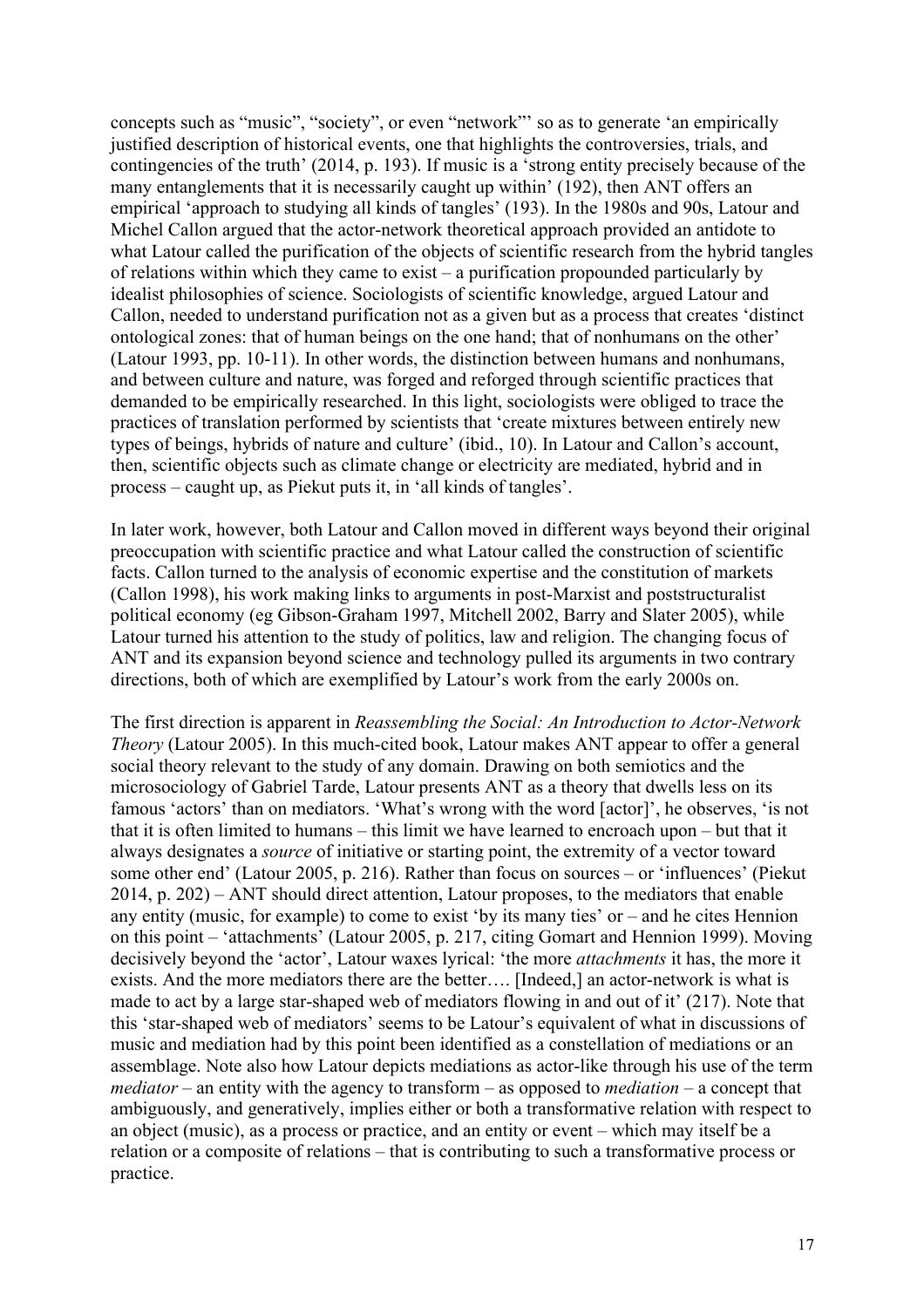Latour's 2005 reversioning of ANT, which is partly indebted to Hennion, resonates with Piekut's argument. Piekut is especially concerned with tracing how 'agency was manifest in [a] historic moment' (2014, p. 198) – yet Latour places strict and very particular limits on talk about agency: 'if you mention agency, you have to provide the account of its action, and to do so you need to make more explicit which trials have produced which observable traces' (Latour 2005, p. 53). This empirical commitment to 'observable traces' along with an opposition to social theories that posit the existence of unobservable forms or structures runs through Latour's work. It is picked up by Piekut, who at one point dwells in his article, as an exemplar, on the significance of the circulation of a book (John Cage's *Silence*) that was purchased by the guitarist Fred Frith from Heffers bookshop in Cambridge (Piekut 2014, p. 199). Note that while the book (Cage's 'spokesperson') and the result of its movements were 'observable', its production and circulation were not; they and their significance have to be inferred from Frith's ownership of the object – and inference will return later on. Moreover, the question of the relative importance for Frith's music of, on the one hand, his ownership of the book and, on the other, the book's discursive contents – Cage's philosophy and aesthetics – as well as Frith's engagement with those contents is one that perhaps Piekut does not probe as much as might be desired. Indeed, in several places Piekut focuses attention on an object in circulation (a Viennese text, *Neue Zeitschrift fur Musik* (196), an issue of *Down Beat*  magazine (197), Ali Akbar Khan's album *Music of India: Morning and Evening Ragas*  (202)), elevating this object-hood – 'the inscription that does the work' (197) – over the substantive contents being 'transported' by these objects (Hegelian music criticism, an interview with Bill Dixon, the aesthetic qualities of Khan's music). Circulation has certainly been a neglected topic in cultural theory (Gaonkar and Povinelli 2003, Straw 2009), and Piekut's emphasis makes sense in as much as his arguments are 'directed at some specific problems for music history writing' (194) and particularly how, in musicology, contents are invariably accorded more significance than the diverse mediations through which they are experienced. Nonetheless, the relative weighting of these aspects of Piekut's analysis is curious – and at odds with Latour's own interest in the contents as well as delivery mechanisms of discourse. The nature of the empiricism advocated by ANT is, then, a critical question and one to which we shortly turn.

The second direction taken by ANT, contrary to Latour's presentation of ANT as something like a generalized methodology in *Reassembling the Social*, was its increasing fragmentation after the mid-2000s. This is obvious in differences between the work of Latour and other actor-network theorists such as Annemarie Mol and John Law. But it is also apparent in Latour's own work from this period, including his collaborative exhibition about politics, *Making Things Public* (Latour and Weibel 2005), his study of French law in the guise of the Conseil d'Etat, *The Making of Law* (Latour 2010), and his book on religious speech, *Rejoicing* (Latour 2018). What is clear from these texts is that Latour is interested less in Piekut's 'tangles' of mediation or the hybrid forms that different practices generate than in the *differences* between science and politics, law and religion – domains that Latour initially characterizes as distinct 'enunciation regimes' (Latour 2003, p. 145) and later 'modes of existence' (Latour 2013, Maniglier 2014). In contradiction to *Reassembling*, Latour makes plain that his remarkable analysis of scientific practice, most clearly articulated in *Science in Action* (Latour 1987), cannot be extracted as a methodology and applied to the study, for example, of politics. As he recognizes, political speech and practice are less concerned with the problem of reference that preoccupies scientists (eg 'what is climate change?') than with the question of how it is possible to mobilise or assemble groups or movements (eg 'how is it possible to mobilise a coalition to act on climate change?') (Latour 2003). In this light, while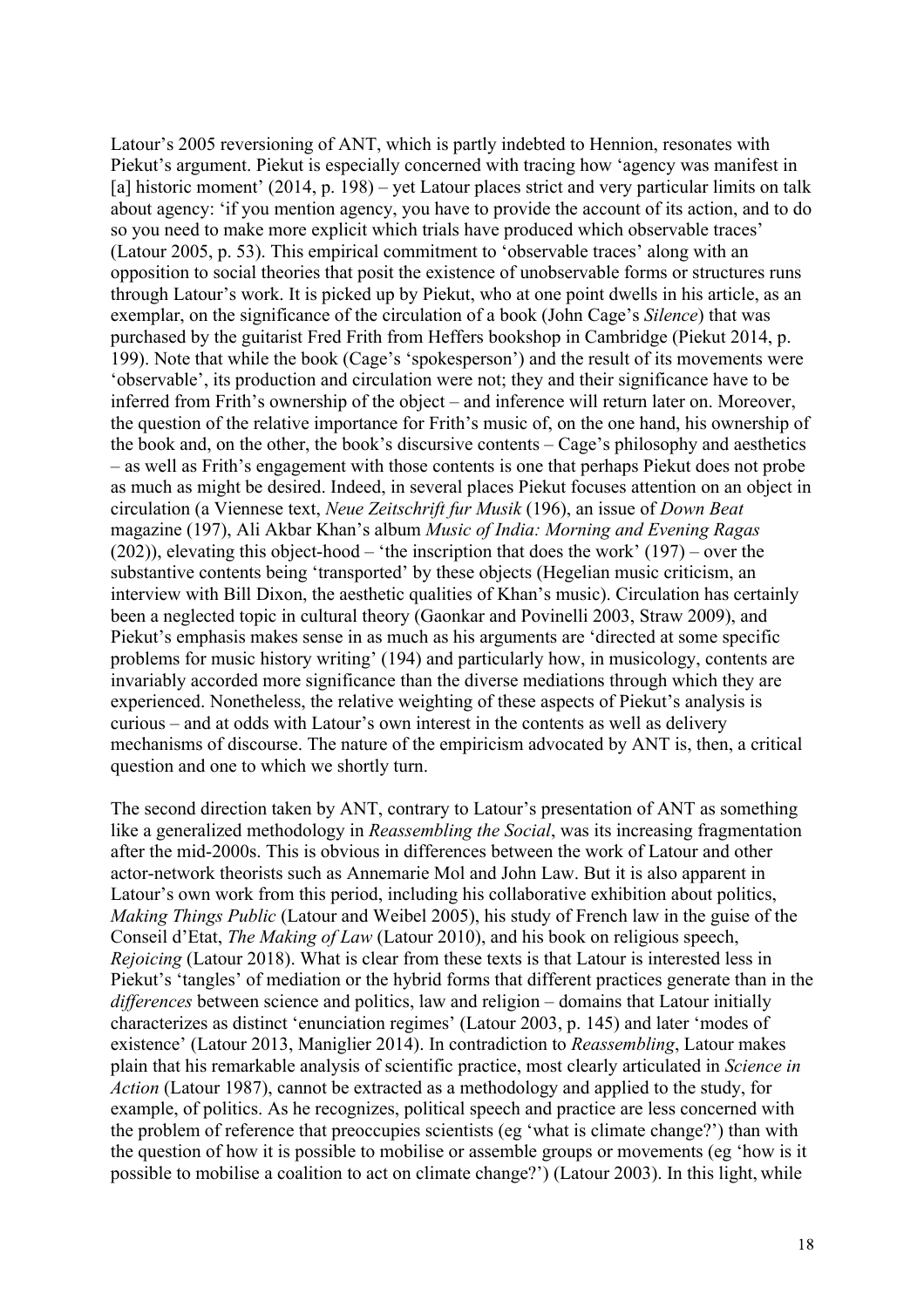Latour has collaborated extensively with artists in recent years, it is worth noting that he has not written on art (or music) – on what he might call artistic or aesthetic modes of existence. If music historians, music sociologists and ethnomusicologists have drawn on Latour's early work on science and technology, the challenges posed by his later work are of a different kind: to address the *specificity of music* and the particular conceptual problems it poses.

There are both strengths and weaknesses in Latour's approach to specificity, however. An obvious strength is to become attuned to the distinctive nature of institutions and fields of practice – religion, law, politics – that have their own properties, while stretching the techniques of ANT to encompass a broader, and by implication comparative, terrain. Yet in contrast to his emphasis in his early work on science and technology on the heterogeneity of actor-networks, on hybridity and entanglement, Latour loosens or even abandons these commitments in his work on law and politics. For in the process of depicting the distinctiveness and autonomy of these fields, he resorts to their purification, representing them as utterly unentangled through their most elite institutions and quintessential discourses. Thus, Latour's work on politics, posed against 'the ideal conditions of communication invented by Jurgen Habermas' (Latour 2003, p. 155), homes in on what he takes to be the essence of politics, a form of enunciation: political talk. At the heart of political talk, Latour avers, lies Socrates's *autophuos* or 'self-begetting' (154), where 'autophuos and autonomy are terms related in such a way that only the former makes it possible to achieve the latter'. Political talk, he continues, works by 'the slow distillation of autonomy' (154); it is 'invaluable and fragile, [surviving] only with meticulous care by a culture as delicate as it is artificial' (Latour 2003, p. 162). Specificity here conjures worlds that in their autonomy are involuted, fragile and under threat, their heterogeneity and hybridity effaced.

Latour's *The Making of Law* has a similar cast. It focuses on an elite national body, the Conseil d'Etat, rather than those hybrid areas of legal practice where, for example, law and economy are profoundly entangled, such as intellectual property law. In his discussion of the book, the legal anthropologist Alain Pottage comments on how characteristic this purification is of the later Latour: 'Law as it emerges from the study of the Conseil…, like other [of Latour's] modes of existence,… comes into being by detaching or differentiating itself from within the "sociality" of assemblages, hybridizing inflections, delegations, and human/nonhuman associations' (Pottage 2012, p. 173). Pottage notes, too, Latour's reduction of the materiality of law to discursive practices, 'a mode of binding or concatenating statements' (174, note 26). He comments, 'Although law as a regime of enunciation is supposed to emerge from the sociality of actor-networks,… Latour's analysis of law often proceeds as though there were actually nothing more to law than a process of enunciation. The effect is to suggest that law is not a material world in the same sense as science or technology' (170). In effect, the law is represented not only through its purest institution but boiled down further to its quintessential discursive forms. In his turn towards specificity, the surprise is that Latour draws back from the earlier commitments and insights of ANT.

What is striking is therefore the extent to which, in bringing ANT to music or pursuing theories of music's mediation, we cannot take Latour as a guide to specificity. In the remainder of this introduction we want to register a series of more propitious approaches to mediation signaled by our contributors that redress certain limits of ANT as well as responding to the demands posed by music's specificity. They are: the need to pursue a subtler form of empiricism in ethnographic and historical research on music – an overarching argument; the need to cross scales in analysis, and this with reference to music's social,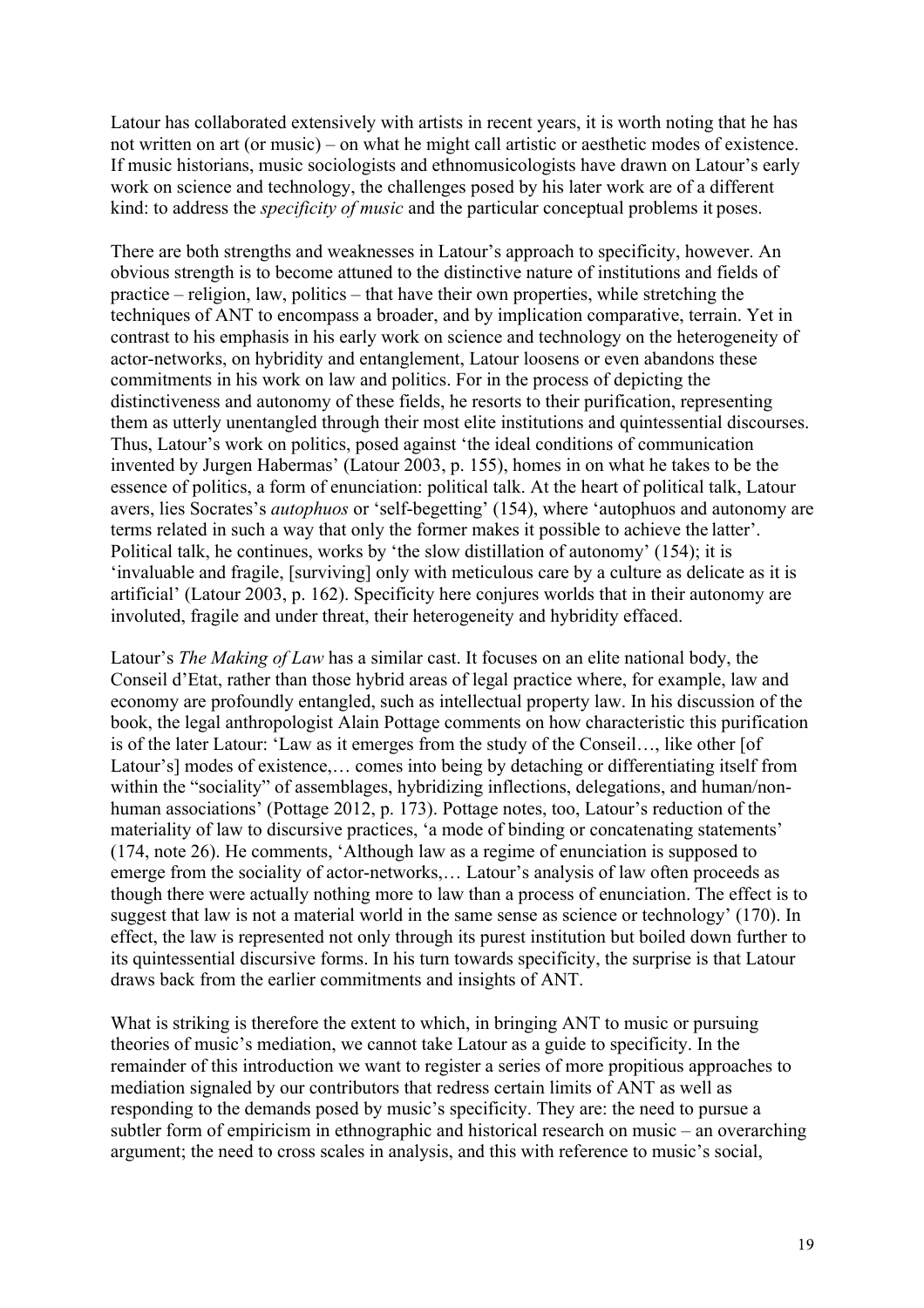temporal and material mediations, linked to questions of power; the challenge of theorizing subjectivities and aesthetic and affective processes; and the question of ontology.

With regard to empiricism: Piekut, along with other humanists interested in ANT, seems broadly to take ANT as a guide to ethnography and indeed to empiricism *per se*. Yet as we have seen, in so far as ANT is conceived as a generalized methodology, it is characterized for Latour by a particular kind of empiricism: a focus on the 'observable traces' of mediators. In this way both Latour and Piekut (as mentioned earlier) criticize those analysts who purport to know the 'context' in advance of any ethnographic or historical enquiry. This is an important, perhaps uncontroversial point. But all turns on the quality of the empiricism undertaken in its name. And it certainly does not follow that it is necessary to adopt a narrowly empiricist stance, as Latour implies with his insistence on identifying agency through 'observable traces'.

In fact, ethnographic research is often at its most insightful when it probes the limits of what is readily discernable by interrogating not just what is observably present – as in Latour's formulation of ANT – but also what is hidden, as Valiquet puts it, as well as what is excluded, marginalized, denied, invisible, secret, present only through its absence or detectable only by inference or abduction.<sup>8</sup> As Anna Tsing contends when criticizing the limits of Callon's (Callon 1984) 'guidelines for the "sociology of translation"' (ie ANT): certain realities demand that attention be paid to those 'gaps, misunderstandings, and omissions' that Callon dismisses in his analysis as 'irrelevant to the alliances that matter' (Tsing 2010, p. 48).<sup>9</sup> While Michel Foucault, whose (hidden) influence is arguably woven through ANT, develops the concept of a *dispositif* (his closest term to assemblage) through a variant of the same methodological point: 'an essentially heterogeneous ensemble, composed of discourses, institutions, architectural formations, regulatory decisions, laws, administrative measures, scientific statements, philosophical, moral, and philanthropic arguments; these are the elements of a *dispositif* – in short, *what is said as much as what is unsaid…* The dispositif itself is the network that might be established between these elements' (Foucault 1977a, p. 299, emphasis added, quoted by Pottage 2012, p. 181). For these writers, and for ethnographic method, what (and who) can be inferred on the basis of evidence to be marginalized, absented or denied is as exigent as what is observable, and analysis needs to take both, and their relations, into account.

A linked principle of ethnographic method is that what occurs in practice and what humans say or write about this are not identical, necessitating that research should attend to both practice and discourse and the relations between them. Such an injunction is, again, absent from Latourian ANT. Yet courtesy of anthropological ethnography it is, perhaps, the Ur formulation of a research method sensitive to mediation since it rests on the conviction that

 $8$  Abduction is defined by C. S. Pierce (1934) as a special case of causal inference. It 'can be understood as a form of inference that, rightly or wrongly, draws the addressee or audience towards the existence of… causal agencies from which the object or action derives' (Barry 2013, p. 84). <sup>9</sup> See also Barry 2013 on ANT and translation. Tsing goes on to suggest that Callon offers a corrective to his tendency to overlook 'gaps, misunderstandings, and omissions' when in a later text he attends to 'framing-overflow relations' (Tsing 2010: 65, note 2). In that essay Callon defines overflow as a byproduct of the framing of markets, suggesting 'the term "overflowing" to denote this impossibility of total framing. Any frame is necessarily subject to overflowing' (Callon 1998, 18). While this is an important methodological move when writing about how economics frames markets, it does not resolve the more general problem we are identifying: that of ANT's reduction of the complexities of social, cultural and material life to 'observable traces'.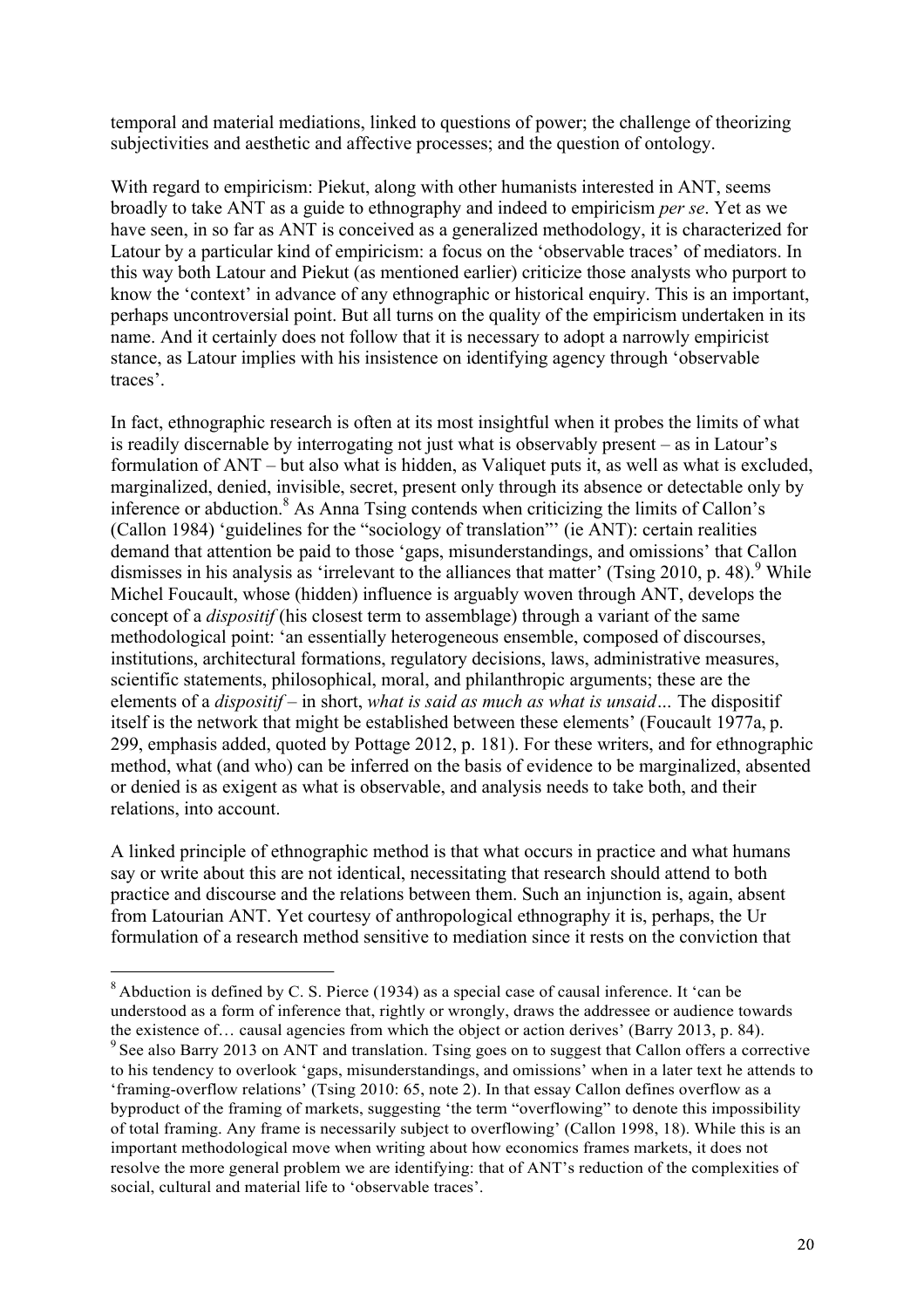practices and discourses cannot be researched through any presumption of their unity or identity, but must be probed, rather, in terms of their complex interrelations and mutualities, how they hang together (as an assemblage) and affect (mediate) one another – including, potentially, through relations of difference or non-relation (Born 1987, p. 56; Born 1995, p. 28, p. 282). This principle immediately stimulates questions: is there a gap, a tension, a contradiction between discourse and practice, and if so, what does this imply analytically? Are some things that are observable in practice omitted in discursive accounts?

The ethnographic principle of the non-identity of discourse and practice can do more. It can be scaled up and multiplied, becoming a method by which to examine the relations between the components of an assemblage. Taking this scaled up method to music prompts us to ask: how are the sonic, discursive, corporeal, material and social mediations articulated in any musical assemblage? Are some elements of music's material or social mediation discursively acknowledged while others are routinely overlooked (cf. Born 2005, Born 2013, pp. 141-148, Devine 2015)? Are certain social relations manifest in a musical event not registered discursively, or do they exceed what is articulated in discourse (Born 2012)? When analyzing music, discourse therefore becomes just another element of the assemblage along with others, with no privileged status, and the relationship between it and music's sonic, material or social mediations cannot be assumed in advance. It has to be examined. This approach to mediation prompts subtle empirical research, proceeding in two stages: first, tracing which mediations are present in any musical assemblage, and the forms they take; and second, analyzing the relations between them, as well as their relative primacy in the assemblage, without assuming in advance that, say, discourse is a full or reliable guide to actuality, or that the material always trumps the discursive (eg that the existence of a book or CD in circulation is more significant, or 'acts' more 'powerfully', than their respective discursive or sonic contents) or vice versa. All of this can be ascertained only through ethnographic observation or its evidential equivalent in historical research. Cimini's article, in exhorting us to analyze music and musical experience as hybrid and embodied, where the musical body is mediated by social relations of gender, race and class, provides a vindication of this approach. For in proposing this as an alternative to the purified accounts of music theory, Cimini not only underlines how embodied practice and music-theoretical discourses are non-identical, but she highlights the disjuncture between them, showing how the discourse of music theory invariably absents not only the musical body but the gendered/raced/classed musical body.

Tsing also acknowledges the non-identity of discourse and practice, as well as its methodological significance. In a paper on the fragile ecology of the matsutake mushroom that probes ANT's powers and limits, she notes how American and Japanese matsutake scientists tend discursively to 'deny national difference despite the fact that it is apparent in their practices' (Tsing 2010, p. 52). She adds a further critique of ANT that is productive for our purposes. She compares the 'worlding' – the creation of contexts through either or both discourse and practice – performed by the American and Japanese matsutake scientists and finds that it takes very different forms. The American scientists see the threat to matsutake as resulting from too much human 'impact' on the species, pursuing an approach focused on 'management for sustainability' in which 'nonhuman species should be preserved for themselves', and where 'the larger set of human-nonhuman interactions that make up the forest [host]… were not… included in this research frame' (60). For the Japanese matsutake scientists, in marked contrast, the problem comes down to 'too little human impact'. Their understanding of the problem of the declining mushroom turns instead on a conception of the host forests 'as anthropogenic in their very nature' and 'sites of traditional harmony between humans and nature' (61), the product of longstanding village-based coppicing and shifting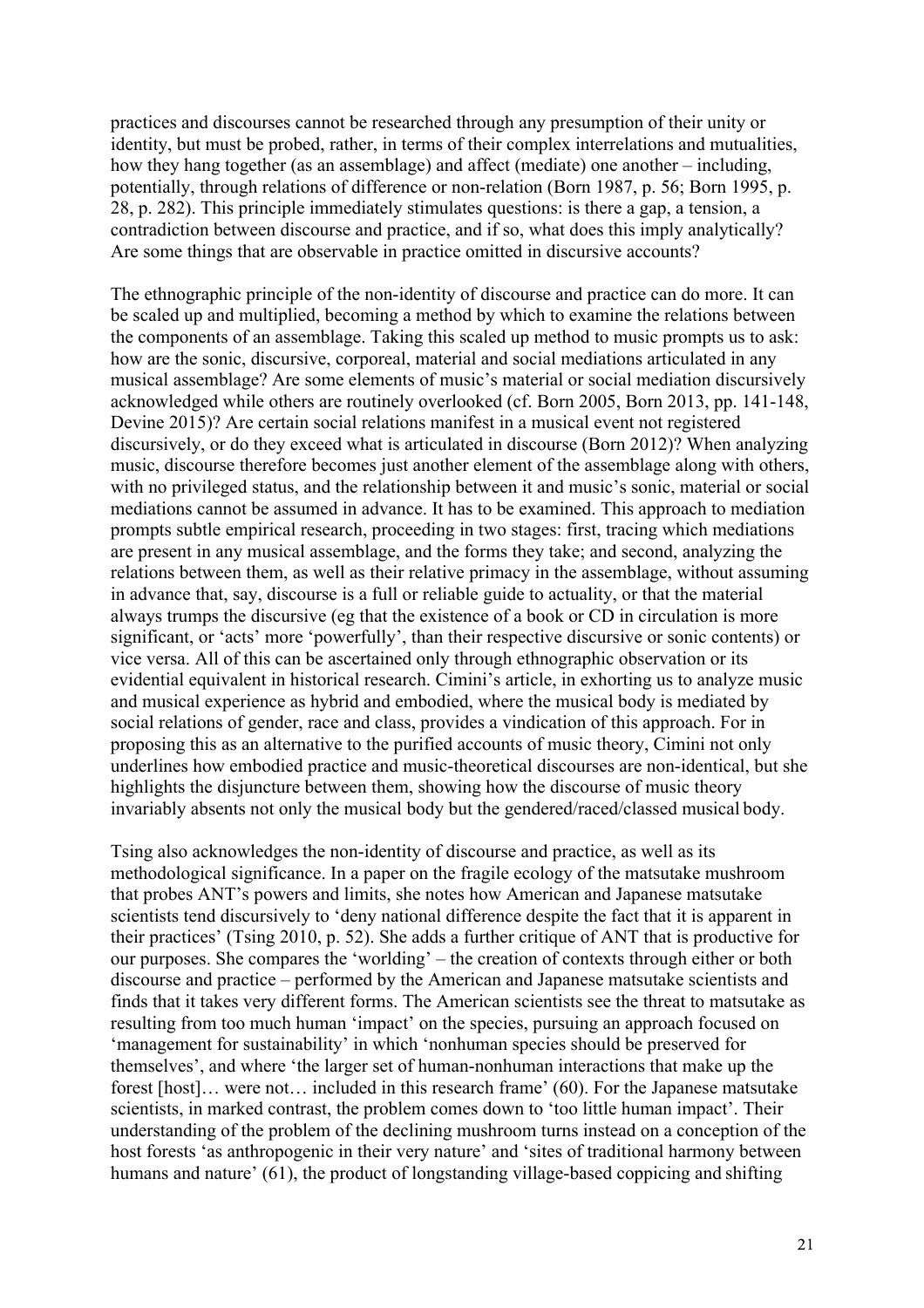cultivation. Tsing comments that the two ecological regimes are 'incommensurable' (62) and, crucially, that ANT cannot grasp such a difference. In comparing the two regimes she finds it necessary to pursue their distinctive histories in order to diagnose their discourses and practices: another feature of anthropological ethnography absent from ANT. In this way Tsing brings out, through comparison, what could be summed up as either cultural or ontological differences (cf. Carrithers, Candea et al. 2010). If the basis of Latour's refusal to employ culture as a conceptual element of ANT's methodology is his depiction of the culture-nature dualism as foundational for those he calls 'moderns' (Latour 1993), then what is striking is precisely Tsing's analysis of how *differently* the nature-culture relation is imagined and empractised by Japanese and American matsutake scientists.<sup>10</sup> For our purposes, her lesson is that, as for the mushrooms, attention to culture and ontology, and to cultural and ontological differences, must be central among the analytical tools deployed in the analysis of music's mediation (Born 2005, Born 2013) – a stance variably rehearsed in the articles by Kane, Krogh and Steingo.

If history is a necessary correlate to ethnography, $<sup>11</sup>$  this returns us to how mediation theories</sup> answer the second reductionism (mentioned on page 6) that plagued earlier research on music: that of reducing music to being a reflection of extraneous determinations. Here the challenge is not descriptive but explanatory: how to explain process and change in musical cultures, and the argument made earlier was that identifying music's constitutive mediations yields a more complex and distributed object (an assemblage) on the basis of which to trace the conditions, trajectories and forces that coverge on a musical object or event, engendering subtle forms of explanation. Explanation, however, is a term little used within the conceptual armory of ANT, limiting the kinds of analyses ANT offers as well as its purchase on the reflexive nature of our world. As David Berliner, Laurent Legrain and Mattjis Van de Port ask, rhetorically, when reviewing Latour's impact in anthropology: 'what about our desire to build explanatory models from/for social life? Epistemologically, what is a social science that aims at tracking chains of humans and non-humans, but at the same time refuses all kinds of models that are out of the agents' conscious reach? (Berliner, Legrain et al. 2013, p. 11).

Symptomatic of this problem is how Latour elides two general contributions made by theories of mediation, identified earlier through the two reductionisms to which these theories answer (pp.5-6). The first of these contributions is broadly about how things hang together, a synchronic analytical ontology concretized in the idea of an assemblage – in Latour's terms, the actor-network as a 'large star-shaped web of mediators'. The second contribution, however, is less ontological than epistemological. It has to do with explanation and comes into view when time enters the analysis. This is to analyse things in the terms of mediation's processual, temporal qualities, leading in short steps to inferential enquiries into such diverse transformative processes as causation, catalysis, imitation, amplification, differentiation or resistance. Latour dismisses any 'strong' explanations that have recourse to notions of determination and related metaconcepts ('Capitalism, Empire, Norms' and so on), advocating instead the prospect of what he calls 'weak' explanation' through ever-more detailed description (Latour 1988, p. 159; Latour 2005, p. 137). It is as if the 'star-shaped web of

 $10$  For an earlier anthropological critique of the absence in Latour's oeuvre of a concern with how culture and cultural processes enter into science and technology, see Martin 1998.

<sup>&</sup>lt;sup>11</sup> This widely accepted methodological principle is concretized in the journal *History and Anthropology* (1984-present), which states among its founding convictions 'that the formerly dominant ahistorical perspectives within anthropology severely restricted interpretation and analysis' (https://www.tandfonline.com/action/journalInformation?show=aimsScope&journalCode=ghan20). See also James & Mills 2005, Ortner 2006, Hann 2012, Tsing 2017, and on music, Born 2019b.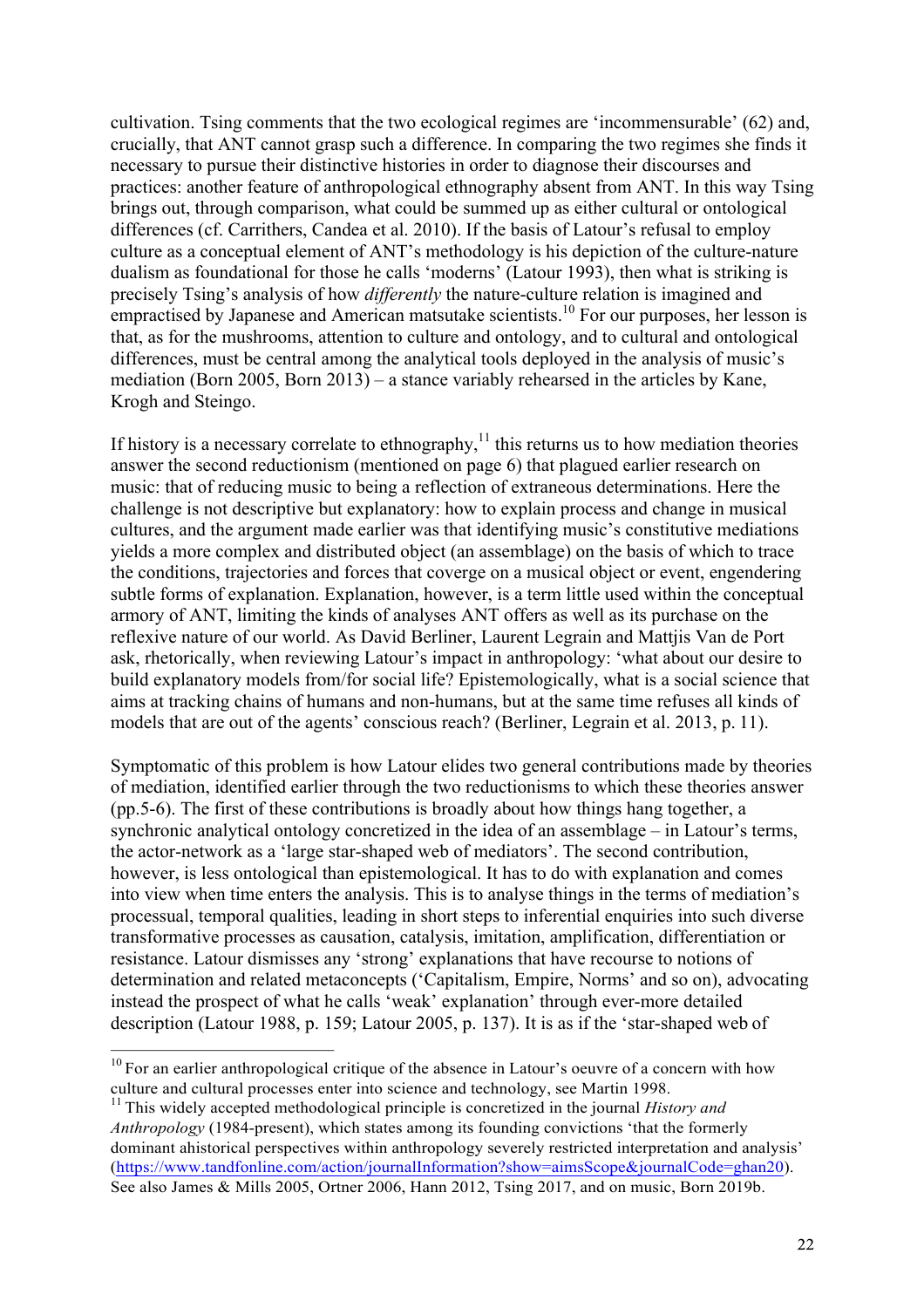mediators' and their generalized micro-transformative properties – given that mediators are defined by Latour as 'any thing that [modifies] a state of affairs by making a difference' (Latour 2005, p. 71)<sup>12</sup> – are deemed sufficient for understanding how, why and when either change or stasis occur at any scale: that is, for explanation. Of course, being agnostic about scale is a foundational premise for Latour; the question is how adequate this stance is for understanding and explanation. We return to scale and time below.

Following on, there is a final point to make about the limits of ANT's empiricism to do with the awkward relationship between ANT's methodological injunctions and theory. With his critique of sociological reductionism and of, well, critique (Latour 2004), Latour remains indifferent or opposed to broad areas of social and cultural theory. At the same time, his particular debt to semiotics and ethnomethodology limits the extent to which his ethnographic research can feed into the further development of theory. For example, his ethnography of law, in conceiving of law as a regime of enunciation, as mentioned earlier, leaves much else unexamined – to take an obvious social-theoretical problem, law's relationship to the state, its contributions both to upholding state power and to its contestation (McBarnet 1983). As an alternative, we elsewhere advocate a post-positivist empiricism in which empirical research, by engaging with theory, can have inventive conceptual effects (Born 2010a, pp. 27-28). As Deleuze puts it, empiricism analyses 'the states of things, in such a way that non-pre-existent concepts can be extracted from them' (Deleuze 1987, p. vii).<sup>13</sup> Rescuing empiricism from narrow understandings of the term, the strength of ethnography is that it throws up findings that cannot be incorporated into existing theoretical frameworks and thereby demand that they be refined. In sum, Latour's injunction to follow 'observable traces' represents a limited account of ethnographic method as it may also be applied to history (via history-asethnography).<sup>14</sup> There is a danger that in opposing sociological reductionism, ANT ends upby itself promoting a restrictive empiricism, and one that shies away from ethnography's powerful theoretical potentials.

The second broad theme regarding ANT's limits that we want to develop concerns Latour's injunction against crossing scales in analysis, with its roots in ethnomethodology's account of how 'the macro is generated within micro-social action' (Callon and Latour 1981, editors' comments p. 278). Latour writes in *Reassembling*: 'It is not by accident that ANT started with the study of science. Whenever one looks for a telling example of what it could mean for a social theory to do away with the micro/macro distinction, scientific arrays offer an excellent template. [For they] provided the most extreme examples of how small innovations could, in the end, become a "macro" feature of the "whole" world' (Latour 2005, p. 180). Scale, then, becomes an effect produced by actor-networks. He continues, 'As long as we do not ferret out the places where "up", "down", "total" and "global" are so convincingly staged, the temptation to jump to the "context" will not be alleviated…. People will go on believing that… society is something that can stand without being produced, assembled, collected, or kept up' (184). This is an important move, in the sense that Latour is importing into sociology the process ontologies elaborated in diverse philosophies from Tarde and Whitehead to Deleuze. The call is: 'do not reify! Do not overlook the processes and practices whereby all aspects of life emerge, are made and put together!'.

<sup>&</sup>lt;sup>12</sup> Yet the obvious questions raised by this definition are not addressed: how is difference to be defined or identified? When is a difference a difference, and according to which and whose criteria? As Valiquet comments, 'the question of which [thing] "makes a difference" in the present situation always brings questions of perspective, power, and scale into play' (16).

<sup>&</sup>lt;sup>13</sup> For a comprehensive account of Deleuze's contributions to this approach, see Stirling 2019, Ch. 1.

<sup>&</sup>lt;sup>14</sup> Kronengold's article in this issue might be taken as an example of history-as-ethnography.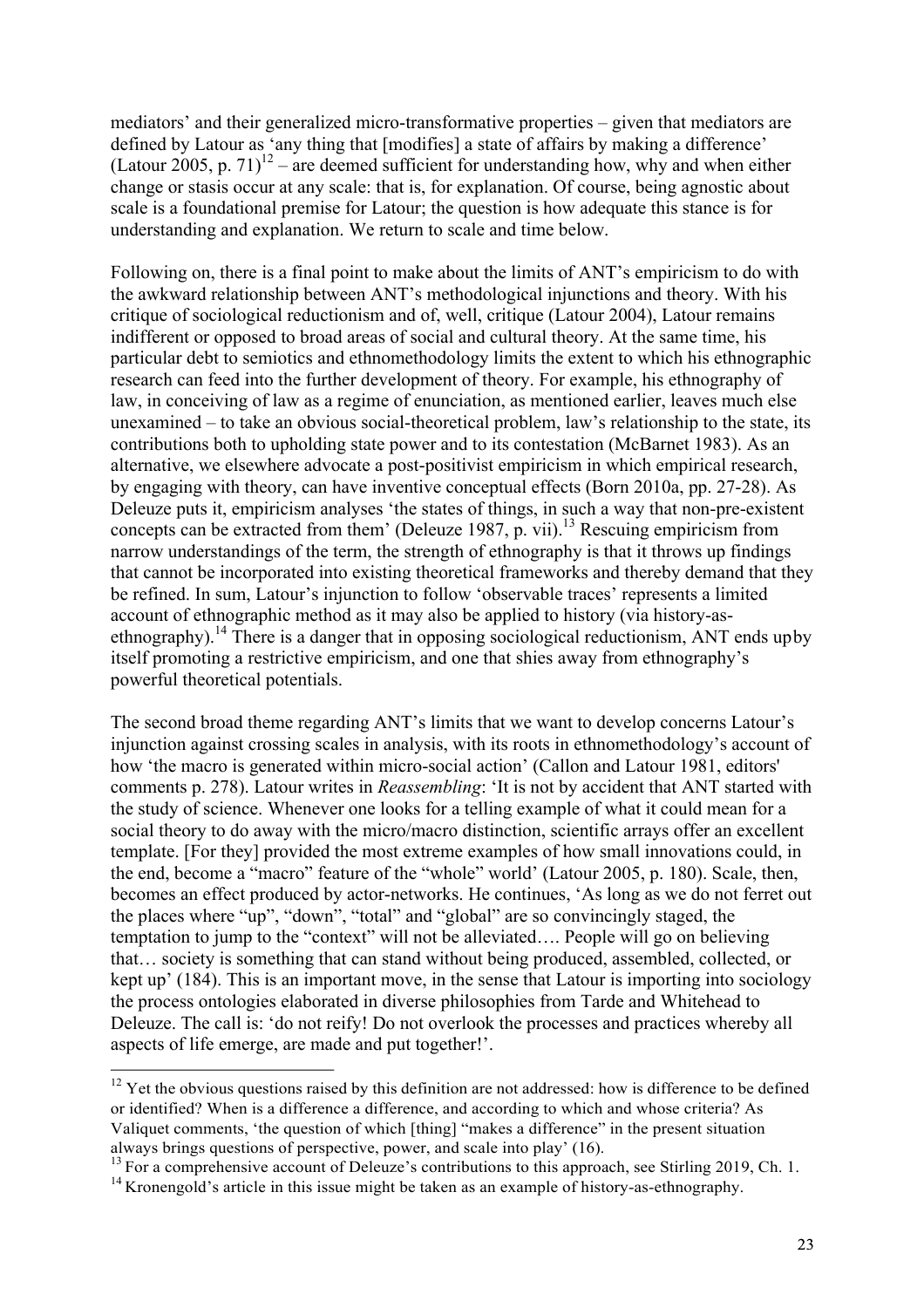Latour's caution about reaching for macro explanations too quickly is well judged. And yet much is left out of the analytical and explanatory possibilities available if we are forbidden to think across scales and restrict our ethnographic (and historical) imaginations to the 'micro' and 'local' as they forge what may come to appear 'macro' or 'global'. The fact is that ethnography can rarely access directly the large-scale processes that impinge on localized ethnographic experience. Instead, such processes are often glimpsed or overheard at the margins, leaving no alternative but for research to proceed by inference from that which is available (including 'observable traces'). The anthropologist Marilyn Strathern clarifies this point when articulating the epistemological basis of any research method based on observation. She asks: 'how do [anthropologists] know what they know?' when what they study, notably social relations, are not directly observable as such. Her answer is that *inference* is central to any knowledge-making concerned, like anthropology, with deciphering relations: 'relation is in and of itself an abstract concept. It refers to a state of coexistence imagined as a link or tie, entities and entailments unspecified. It is not just that *social*  relationships have to be inferred: *any* statement of relation proceeds by inference' (Strathern 2018, p. 171). If discerning any kind of relation (including mediation) necessarily involves inference and abstraction, this casts doubt on Latourian claims that relations are there to be uncovered simply through observation and description. It casts doubt too on Latour's methodological dictum about scale, as though deciphering micro relations is somehow less contaminated by abstraction, by social theoretical predicates, than macro ones.

Strathern departs decisively from Latour in these regards, pointing to the facility to cross scales as a central property of the relation (as an abstraction). She depicts the relation as (at least) two-dimensional, in that relations exist both as abstractions (eg 'social relations') that can be identified concretely on the ground and that may themselves enter into further relations (eg when social relations enter into relation with music by transforming (mediating) it, and vice versa, when music enters into relation with social relations and transforms (mediates) them – these two-way potentials captured in the idea of music's social mediation (Born 2005, 2012)), and as a way of inferring and imagining links (relations) between micro and macro entities, entities that may themselves be relations. She comments: 'to the extent that an abstract principle [like relation] makes a concrete appearance, then what is abstract and what is concrete fold into each other: that which is inferred from observation comes to have its own "observable" characteristics' (Strathern 2018, pp. 173-4). Note how Strathern's depiction here of the two-way movement between the concrete (empirical observation) and abstract (the inference of relations) recapitulates the model of post-positivist empiricism outlined before.

In sum, Strathern argues, 'the relation as a model of complex [and non-linear] phenomena... has the power to bring dissimilar orders or levels of knowledge together while conserving their difference' (Strathern 1995, p. 19), and she gives the example of how archaeologists are tasked with tracking processes 'along several quite different temporal and spatial scales' all at once (21). Moreover, 'at whatever level or order, the demonstration of a relationship, whether through resemblance, cause and effect or continguity, reinforces the fact that through relational practices – classification, analysis, comparison – relations can be demonstrated' (18). Central to Strathern's epistemology of relations is therefore the capacity to think through *the relations (mediations) between relations (mediations) of different scale, while 'conserving their difference'*. <sup>15</sup> With the addition of notions of relations of exteriority, of 'reciprocalforms

<sup>&</sup>lt;sup>15</sup> Of course, rather than relations and mediations being equivalent, mediation is but a subset of the general category of relation – the latter taking a vast diversity of forms.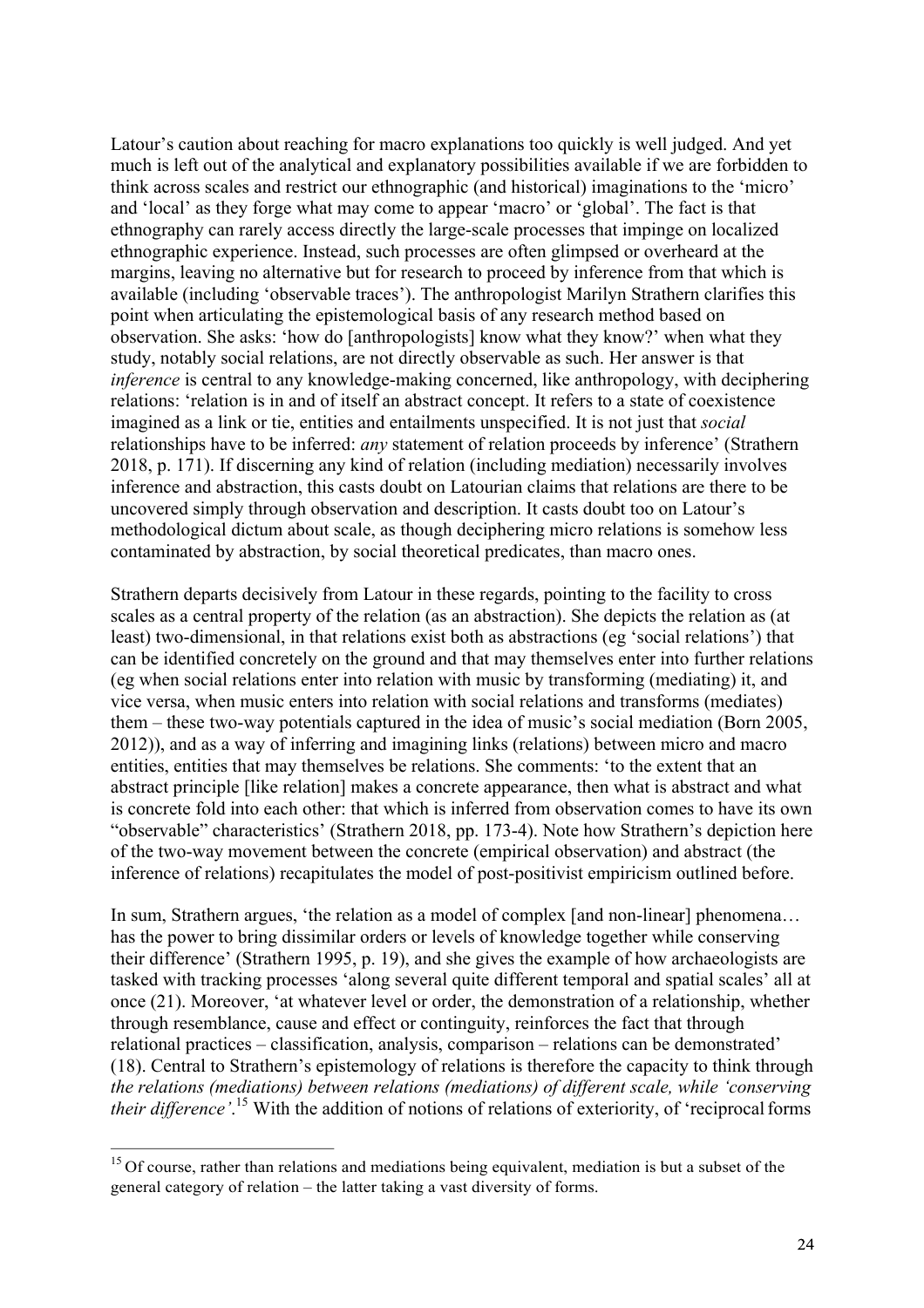of determination', and of the non-organic, non-linear and emergent (DeLanda 2006, p. 21 & Chapter 1), we arrive at a version of assemblage theory – central to the papers by Prior, Steingo and Drott.<sup>16</sup>

Several articles in this collection take what might be identified as a Strathernian rather than a Latourian course, analyzing music's mediation at different scales through inference and abstraction. They do this with regard to both the social and temporal mediation of music. Indeed, we will suggest, one facet of music's specificity may lie in how music dramatizes the need to cross scales in the analysis of mediation.

To begin with the social: the importance of conceptualizing different scales of social relations and social formations as they mediate and are mediated by music is apparent in the articles by Drott, Cimini and Valiquet. Each writer infers music's social mediation from concrete ethnographic and/or historical material. As Born has shown (Born 2005, 2011, 2012), music has the peculiar property both of generating social relations – in the guise of the socialities engendered by live music-making, and the musically-imagined communities that emerge among all those with a common passion for a certain music – and of being mediated by social formations that are far from limited to music – the social stratifications and hierarchies attached to differences of gender, race and class, as well as the characteristic politicaleconomic and institutional forms by which music is produced and reproduced, including late capitalism, the neoliberal university and, indeed, the social movement. Drott and Cimini draw out how social relations of race, class and gender, and the antagonisms that may attach to them, get played out in the socialities of live performance (in the Occupy Wall Street movement's drum circle, and in the musical division of labour) in ways that have previously been overlooked or denied. Valiquet addresses, in turn, the institutionalization of the laptop orchestra within North American universities, and how it is legitimized by a discourse of democratization, which fuelled its global diffusion, that is contradicted in practice by its hierarchical performance socialities. Each writer finds it necessary to cross scales, drawing out the relations between micro and macro social mediations, while also being interested in their autonomy – in 'conserving their difference'. If, for Hennion, music 'forges identities…; it does not obey them' (Hennion 2016, p. 294), then this recognizes just one side of the twoway mediation between music and social identities, neglecting how class, race, gender and other facets of identity get entangled in music, whether through their reproduction or transformation (Born and Devine 2015, Born and Devine 2016, Stirling 2019).

Crossing scales in the analysis of music's social mediation has other benefits, too. It offers conceptual tools with which to address not only a range of forms of social, institutional and political-economic power that are manifest in music, but also how these types of power can foment resistance, generating a diversity of politics of music. All of this contrasts with Latour's limited account of both power and resistance. Criticisms of these shortcomings have long been voiced by feminist social theorists and STS scholars: how ANT offers 'no path back into social analysis, into questions of domination, exclusion, resistance and transformation – the stuff of politics – once its work of mapping is done' (Sterne and Leach 2005, p. 192); or, in Donna Haraway's rebuke: 'Either critical scholars in antiracist, feminist cultural studies of science and technology have not been clear enough about racial formation, gender-in-the-making, the forging of class, and the discursive production of sexuality *through*

<sup>&</sup>lt;sup>16</sup> For Manuel DeLanda, whose account of assemblages has been especially influential on theories of music's mediation (Ochoa and Botero 2009; Born 2012), assemblages, like Strathern's relations, can also be differently scaled, individual assemblages becoming 'component parts of others which, in turn, become parts of even larger ones' (DeLanda 2006, p. 18).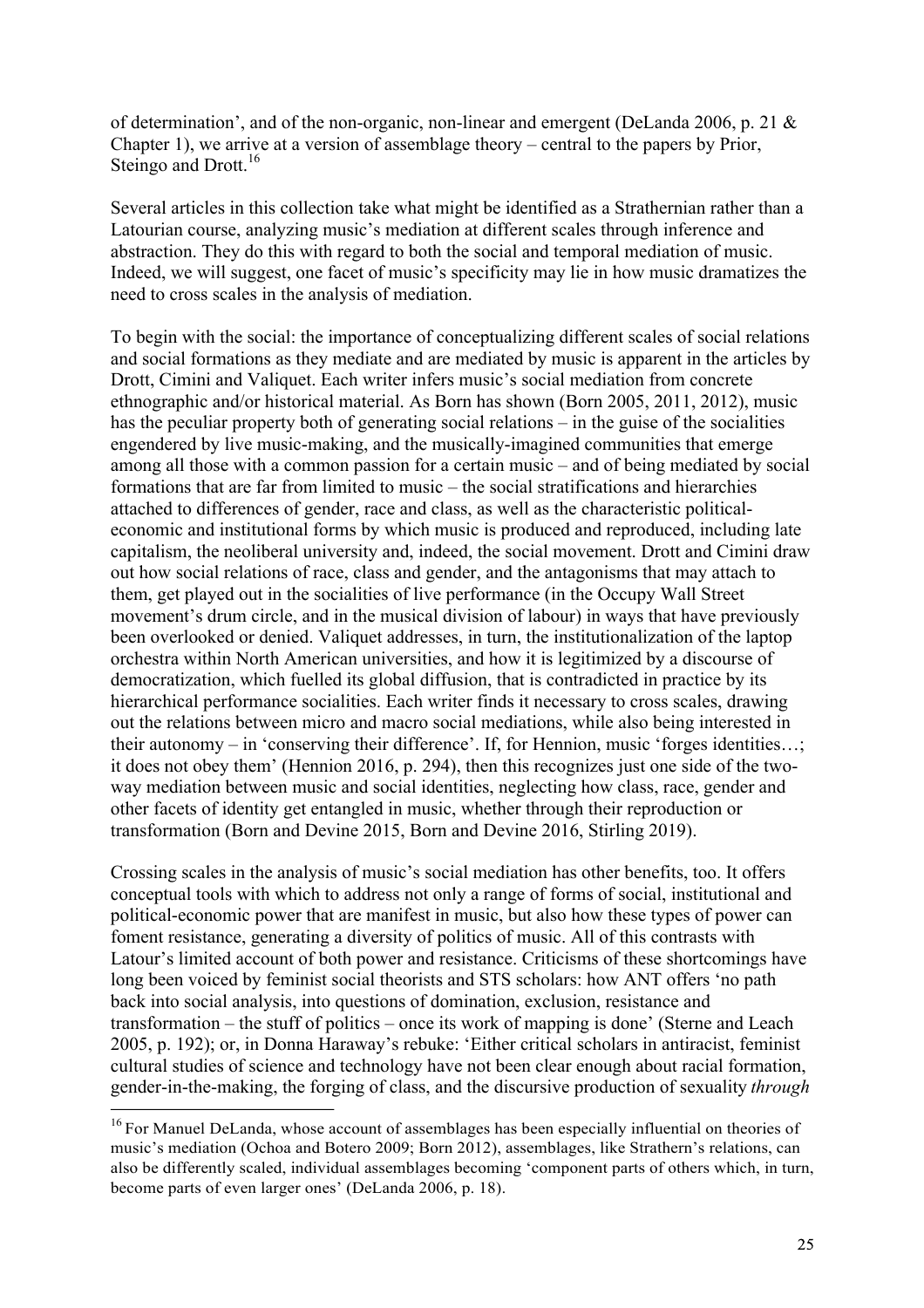*the constitutive practices of technoscience production themselves*, or the science studies scholars aren**'**t reading or listening – or both' (Haraway 1997, p. 35, emphasis in original; Barry 1998, p. 877). Emily Martin argues, in turn, that science is among those 'institutions that are exerting particularly brutal forms of power in the contemporary scene. Scientific institutions are implicated in large-scale political economic forces that can be universal in their scope and… often damaging in their effects' (Martin 1998, p. 25). And although influenced by ANT, Kristin Asdal and colleagues address the political responses arising from these conditions, insisting that any account of the institutions of contemporary science must encompass such initiatives as the Radical Science Movement, which reformulated 'existing theories of the relationship between science, technology and society… [while] creating alliances with social movements outside the universities' (Asdal, Brenna et al. 2007, pp. 10- 12). More generally, they point out that 'resistance and critique, the user or the citizen, have played a crucial part in shaping politics, but have been excluded from [ANT's] analysis' (ibid, p. 45; cf. Barry 2013).

Given these criticisms, Latour's defenders might reply that to develop a framework that can, where relevant, accommodate the analysis of gender, race and class as social mediations – whether of science or music – is merely to capitulate to a 'preformatted' identity politics. But this would be an error, since the point is that in countering earlier sociological reductionisms, Latour is not empirical enough. The challenge is not, first and foremost, an ethical or political one to do with a critique of power. It is to develop an empirically adequate account of the social – in science and music – one that will help both to explain actualities and, as Valiquet observes, to unleash political possibilities

Turning to the need to cross scales in the analysis of music's temporal mediations, the articles by Kane, Krogh, Haworth and Kronengold all make distinctive contributions. Time in music has generally been addressed in terms of how musical sound conveys internal, micro-temporal senses of movement. Jonathan Kramer, for example, opens his rich discussion of musical time by noting how 'the quintessential expression of [linear time] is the tonal system… [which] coincides with the height of linear thinking in Western culture' (Kramer 1981, p. 539). He contrasts this with the music of 'nonlinear cultures' whose music is cyclical and 'not oriented toward climax' (540), before identifying the appearance of what he calls 'nondirected linear' time as well as the 'aesthetics of discontinuity' in twentieth century Western art music (542, 544). Yet this and other original approaches to analyzing music's 'inner' time have not yet been matched in historical musicology by awareness of recent innovations in theorizing time and temporality such as those that have arisen in art history and social theory (Born 2015).

When we turn to ANT and Latour, neither time nor history feature as preoccupations (Piekut 2014, p. 205). The idea of the network, after all, is a spatial rather than a temporal one. It is possible to see ANT, in its Deleuzian vein, as proffering a theory of emergence on a microtemporal scale, given that the very definition of an actor rests on the emergent nature of agency: that it is discernible only after the event. Alternatively, the anthropologist Roger Sansi argues that Latour develops a non-Deleuzian concept of events, which have transformative effects and 'make truth happen' (Sansi 2013, p. 453). Harman pursues similar ideas, suggesting that Latour offers a philosophy of 'occasions' (Harman 2010, p. 82) underpinned by an unresolved tension between events and trajectories; in Latour, he suggests, 'events are effectively frozen into their own… specific location and set of relationships…. [Whereas] when considering a trajectory, we never find a thing in a single time or place, but get to know it only by following its becomings' (65). Regarding macro temporalities, the archaeologist Ian Hodder criticises ANT for its inability to conceptualize the cumulative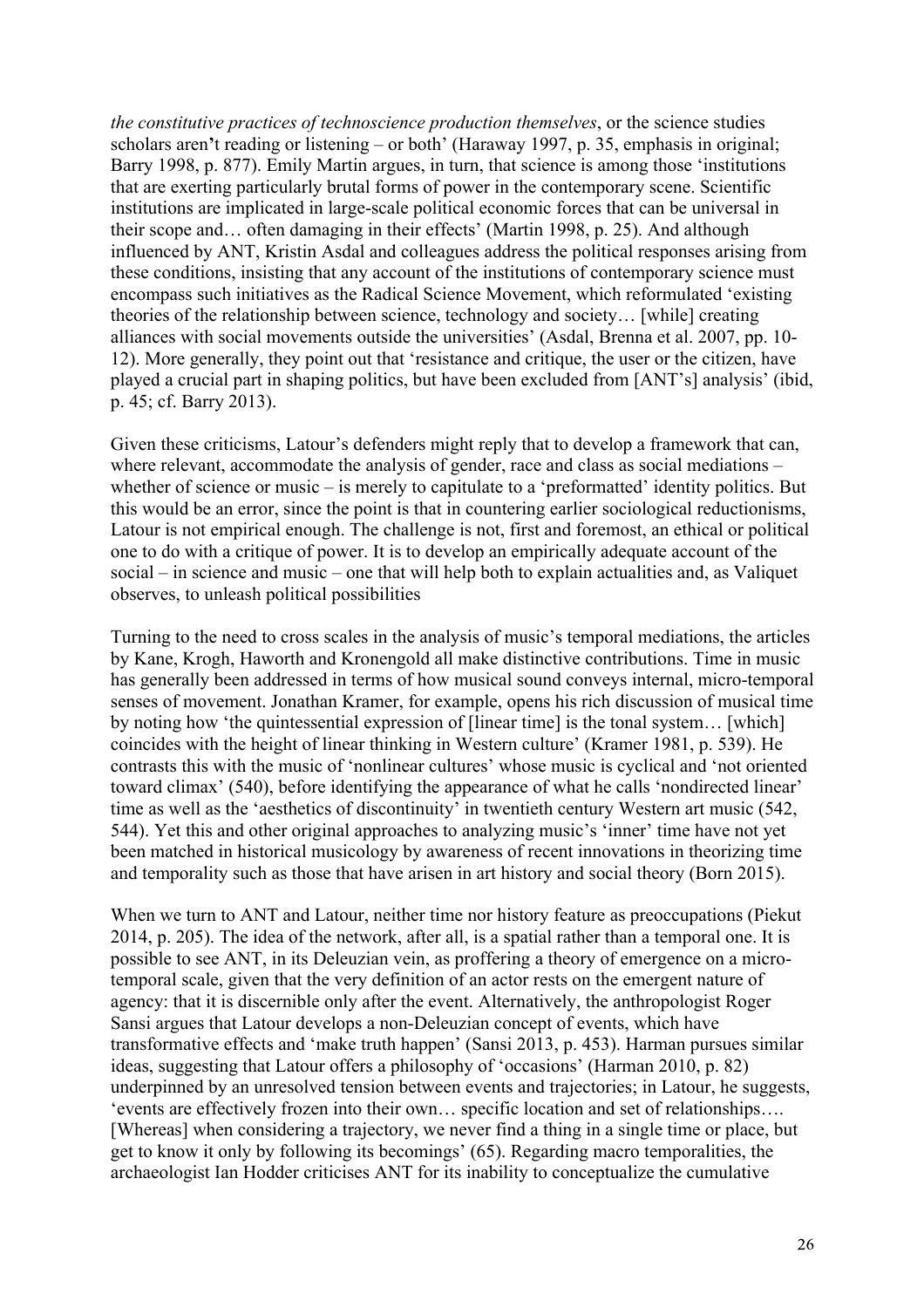historical effects of the long-term entanglement of humans and things (Hodder 2014). When analyzing the changing forms of this entanglement, Hodder points to the need to acknowledge its irreversible directionality and path-dependence over 70,000 years – a challenge posed to Latour by his interest in the Anthropocene (Latour 2014). Despite such prompts, ANT has not yielded conceptualizations of time and history that are particularly suggestive, for music or in general.

Against this background, several contributors to this issue make imaginative inroads into the analysis of music's multiple temporal mediations of different scale: how music both produces temporalities and is itself formed by temporal processes. Time enters repeatedly into Kane's inventive analysis of the emergent relations between five versions of 'Body and Soul' between 1930 and 1960, manifest in harmonic changes between performances. He visualizes these relations as a network, foregrounding mediation's transformative qualities: how each performance 'relays some properties forward, adds new properties of its own, and excises others…*. the standard [is] transformed at the same time that it is transmitted*' (17-18). In this way Kane infers causal connections between intramusical form and how the performances create a 'thick musical network', the 'work', as it comes to be distributed over three decades. Although musical sound is focal for Kane's study, it recalls approaches in material culture studies to the 'life histories of objects' and how things are involved in the 'making of time' (Hicks 2010, p. 82). As Arjun Appadurai puts it in *The Social Life of Things*: to grasp 'the concrete, historical circulation of things… we have to follow the things themselves, for their meanings are inscribed in their forms, their uses, their trajectories' (Appadurai 1986, p. 5).

Haworth and Krogh focus their theorizations of time, like Kane, on the relations between musicians, musical events and works, adding a concern with genealogy and genre. To do this they draw on Born's expansion of Husserl's concepts of retention and protention as mediated by the anthropologists Alfred Gell and Nancy Munn (Born 2005, 2015, Gell 1992, 1998, Munn 1992). In Krogh's reading, DJ Static retains the sounds of those producers he admires, while his beats and the things that go into their making protend musical events to come. Haworth takes this much further with reference to microsound, arguing that any analysis concerned with the emergence of such a genre, and with music-historical process, demands a focus on music's temporal mediation: how music produces time beyond the scale of the individual work. In particular, he shows how the idea of protention breaks decisively with the teleologies immanent in the analysis of 'influence'. Haworth unfurls a series of conceptual insights, bringing out counter-intuitively how, through the protentions of their music and writings, earlier artists – Xenakis and Cage – open up possibilities that 'modify the future', while they themselves come to be positioned retrospectively as 'forebears' by later artists. A first crucial gain of this temporalizing move is to de-essentialize both composers – Xenakis, Cage – and their works – A*nalogique B*, *Cartridge Music* and so on – so as to bring out their multiplicity. There can be no assurance, then, that the 'Cage' retained by later musicians and writers is the 'same' 'Cage' – and indeed a cursory reading of the burgeoning literature on Cage, as well as exposure to the many musical objects, events and genres that claim descent from Cage, demonstrates this in abundance. A corollary, pursuing the anti-essentialist vein, is that not all that is protended is retained. A third gain, following on, is to affirm the underdetermined, non-linear rather than inevitable, linear nature of influence, and how attributions of influence and the genealogies they portend – whatever the realities of the retentions at issue – are invariably coloured by other interests and forces, notably perceptions of the relative status, legitimacy and prestige of forebears, so that influences may be either overlooked and denied, or claimed, when it is politic to do so. There is, then, a contingency and a politics to retention, attribution and the genealogies they construct, and not all that is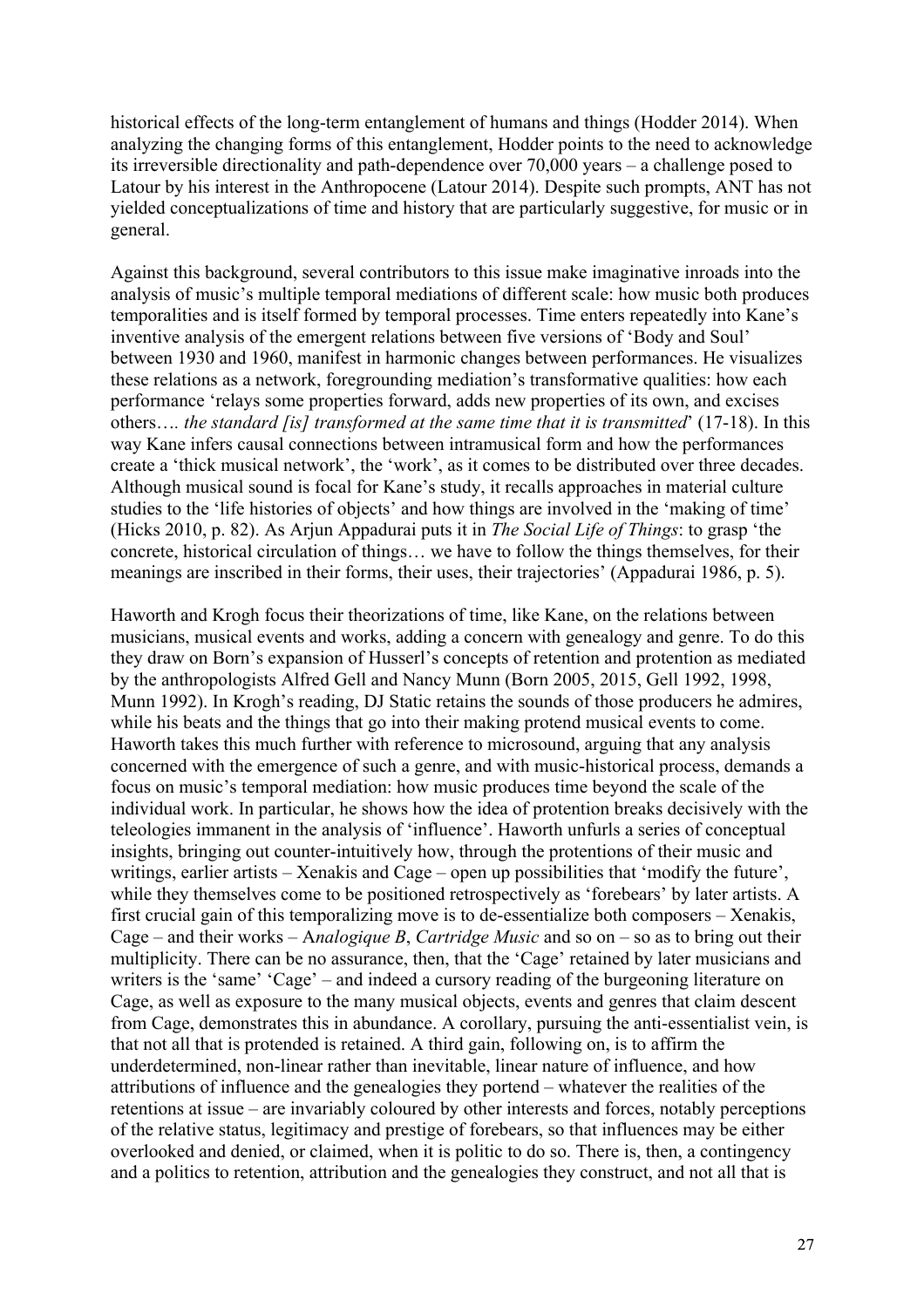retained is necessarily acknowledged – just as what is acknowledged may not be what is actually retained.<sup>17</sup> Note how these predicates propel us far beyond the outworn concept of influence.

Kronengold makes an ambitious contribution to crossing scales in the analysis of music's temporal mediations, drawing out how micro and macro temporalities – and all scales in between – enlivened and were enlivened by the harpsichord fad of the 1960s and early 70s. Indeed, the fad 'doesn't have an identity separable from the continual effects of the otherthan-musical forces that co-constituted it' (3) (cf. Connolly 2011, Born 2015). Through a series of music examples he tracks the mutual mediation between the sonic temporalities arising from the harpsichord's material functioning, developments in genre, wider cultural, material and social histories, and the biographies and contributions of composers and audiences. In each case the articulation is distinctive. Ligeti's *Continuum* (1968) amounts to a 'specific assemblage of temporalities' (11), its 'speeds – of articulation, changing densities, timbral transformations, emergent melodies… larger-scale formal unfolding, composition and score-design, rehearsal, performance, and recording – are all mediated by the harpsichord. But they work relationally, with the orchestra, the electronic-music studio, and the piano as foils' (12). These temporalities, for their part, are caught up in 'other time-strands', among them 'shifts in harpsichord design; the processes of harpsichord maintenance and repair; personal, cultural, and muscle memories; and *longue-durée* history'. Overall, *Continuum*'s 'singularity as a concept-driven work' stems from how the whole assemblage is grounded 'in a sharply delineated concept of what the instrument was good for' (12).

In Cage and Lejaren Hiller's *HPSCHD* (1969), in marked contrast, the fad itself, and faddism, emerge as key frames of reference as the harpsichord floats 'free, largely disconnected from its histories, cultural meanings, mechanisms, and the genres and practices it's associated with'. Instead, *HPSCHD* is shaped by 60s fads like 'live-instrument-and-tape pieces, twentyminute made-for-LP pieces, densely pitchy synthesizer polyphony, microtonality after Harry Partch…, intensive spatialization…, [and] the fashion for small musical objects popping in and out of stratified textures', while all of this is entangled in extra-musical trends like those 'for artworks that emphasized mathematical-sublime accumulation, popularizations of the computer…, or space exploration' (14). Temporal mediation also works outwards from the instrument itself. Thus, in the opening song of Stevie Wonder's first 'self-directed' LP, *Where I'm Coming From* (1971), it is the harpsichord's 'non-touch-sensitive keyboard, quick decay, historicity, and capacity to cut through a texture' that work to accumulate meaning, catalyzing shifts in 'the soul LP, keyboard/voice relations in black music, soul-music harmony, [and] the fad for echo effects'. The track 'ends with just the electronic harpsichord, still spiked by the slapback-echo effect – a small, fad-inflected musical object asked to bear the weight of an opening song, a whole concept album, the lyrics' injunction to "look around", Wonder's genius, audiences asking for more from a genre, and a fraught historical moment' (20). When the harpsichord appears at such moments, Kronengold concludes, it 'creates social, aesthetic

<sup>&</sup>lt;sup>17</sup> It is amusing, and ironic, that just such a politics of attribution arises when Hicks (2010, pp. 76-7) attributes innovative aspects of Gell's *Art and Agency* to his retention of Latourian ideas. Not only is there no reference to Latour in Gell's book, but Gell's Durkheimian and humanist concerns with cognition, intentionality and collective consciousness are incompatible with Latour. It is as if the contingent convergence of two traditions of thought on the significance of objects in circulation, and how they relay social relations (conceived very differently), is overlooked by those intent on finding similarities. Kronengold touches on the politics of attribution, akin to a politics of recognition, when stressing the ethical imperative of 'simply hearing a record's many stakeholders' (18.) the need to trace 'who is credited, who's mentioned, who's addressed, who's represented' (16.)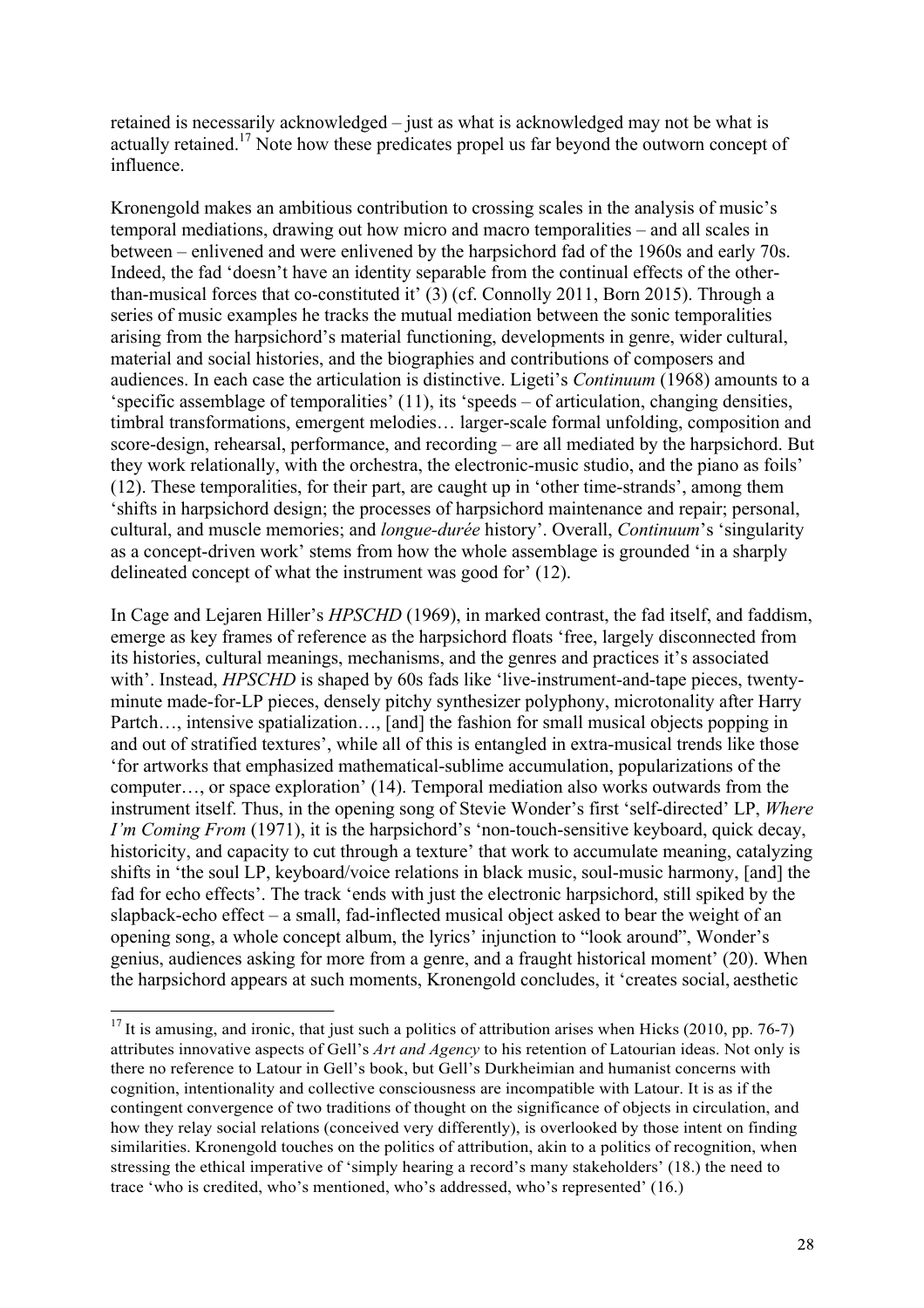and semiotic effects that can't be reduced to one another, or disentangled from the material objects that produce them' (20.) With Kronengold's virtuosic reading of the multiple temporalities of radically different scale immanent in the harpsichord fad, this property of music's mediation is surely affirmed as a defining feature of music's specificity – although it holds promise, too, for the analysis of other domains of cultural and social life.

If the analysis of both time and the social gain from crossing scales, there are benefits, too, when analyzing music's material mediation – beyond the privileging of individual objects (hard drive, Vocoder, *Silence*) and milieux (drum circle, teeming studio, Vocaloid software) when scrutinizing those now-familiar nonhuman actors. Recent work indicates the importance of extending our material sensibility to such large-scale and long-term material forces as sonic media, formats (Sterne 2012) and infrastructures (Devine and Boudreault-Fournier 2020). As Born suggests, 'to acknowledge the significance of medium time… [is not] to fall into a crude medium determinism. It is, rather, to locate changing media, and material infrastructures, as but one among the multiple interacting systems in the nexus of temporalities both affecting and themselves enlivened by music' (Born 2015, p. 380). By crossing scales in the analysis of music's material mediation, questions of power 'hidden' by ANT's micro focus come, once again, into view. For media, formats and infrastructures are deeply imbricated in those crosssectoral mechanisms of profitability and the control of markets – notably standardization and churning obsolescence – that drive the interrelated music recording, consumer music technology, IT and telecommunications industries.<sup>18</sup> Media, formats and infrastructures are, then, central to the ways in which 'all complex societies… use materials to manage time, space, and power' (Peters 2015, p. 36).

It follows that the focus on music's large-scale and long-term material mediation also ignites a politics. As Kyle Devine has argued, advocating a 'political ecology of music', a concern with the rampant waste economies thrown up over the *longue durée* by the materials – shellac, plastic and data – that form the backbone of the music industries points not only to an analytical framework 'adequate to the complexities of the global material**-**cultural flows in which the recorded music commodity is constituted and deconstituted' (Devine 2015, p. 367), but towards ecological critiques of their human and environmental costs. To attain both ends – analytical framework, politics – means crossing scales: moving analytically between the music commodity and raw materials, supply chains and global divisions of labour, between the vinyl LP or cassette tape and the plastics and petrochemical industries, between the MP3 format and electricity-devouring server farms. The effect is a 'topology of musical materiality in which the question of disposal is immanent in desire and manufacturing' (Devine, 2015, p. 370). Arguing similarly for the importance of addressing material mediation across scales, Grusin adds that we should not understand the 'extractive industries for the minerals and other materials from which media devices are built… simply as economic or industrial supports…, but as mediations themselves' (Grusin 2015, p. 145). Once again: this orientation is not simply about revealing 'hidden', large-scale forms of material mediation, nor about fuelling political responses to these epochal realities – although it is about both of these. It is also to produce better empirical accounts of the socio-material components of global musical assemblages (cf. Ong and Collier 2008) – and means of explanation adequate to our times.

If we turn to subjectivity, aesthetic and affective processes, several authors in this collection

<sup>&</sup>lt;sup>18</sup> See Hesmondhalgh and Meier (2018) on the role of cross-sectoral competition and cooperation between these industries in driving successive waves of 'innovation' over the 20<sup>th</sup> century. Each wave was 'imposed on consumers via marketing and the strategic withdrawal of "outdated" goods' (7).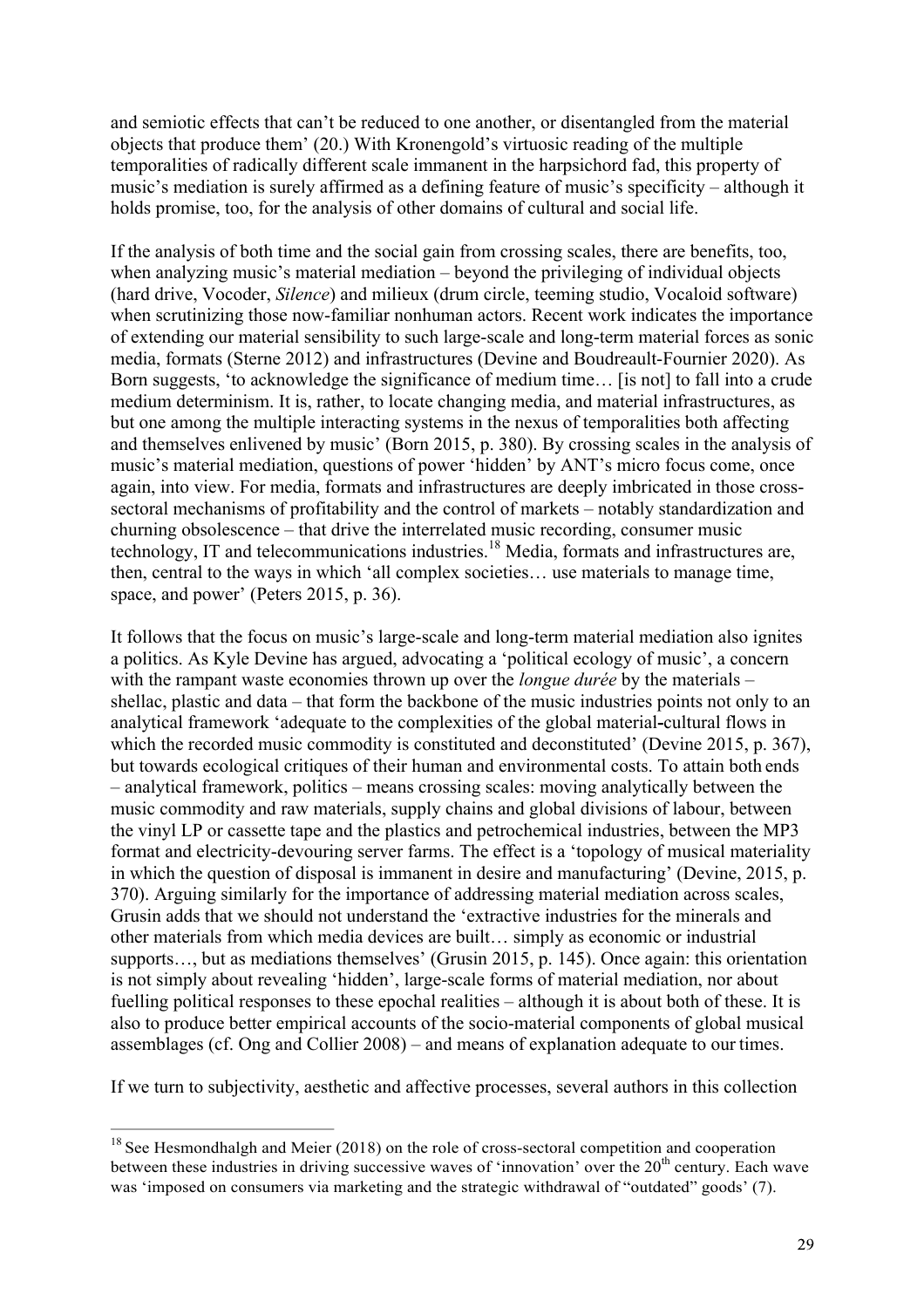raise the question of how such matters can be addressed when theorizing music's mediation. ANT's concept of the actor sets itself against any notion of subjectivity that centres on intentionality. This is achieved through the retroactive definition of actors, thereby avoiding any assumption of the primacy of the intentional human subject in engendering action. In undermining the subject-object dualism this can be a productive analytical maneuver. But in ANT it becomes the premise for evacuating entirely the question of how to theorize human subjectivity. Into this vacuum, however, steps a very particular Machiavellian figure of the human (and nonhuman), evident in ANT's fixation in its early studies of science on 'victors' – the most 'successful' actors. This figure is repeatedly invoked accompanied by a surreal lexicon of militarist tropes: war, conflict, defeats, allies, winners, enlist, enroll, strength, territories, partitions and so on (Callon and Latour 1981). As Martin notes: Latour's 'scientists always seem to behave in the same way…. [They] are stripped down to… simple forms – … the competitive, aggressive, accumulating individual' (Martin 1998, p. 27).

Two observations follow. On the one hand, despite the disavowal of intentionality, and even stripped of the Machiavellianism, Latour's emphasis on actors, action, acts and agency retains through its links to American ethnomethodology a troubling echo of the sovereign individual subject of liberal humanism – a dubious universal. On the other hand, ANT chooses to ignore and offers no replacement for the long history of diverse frameworks concerned with theorizing subjectivity, whether phenomenological, psychoanalytic, poststructuralist or connected to theories of ideology. When addressing music's specificity, however, we have to ask: is it really sufficient to theorize the musical assemblage without reference to subjectivity (Cumming 1997), consciousness (Clarke and Clarke 2011) and their material correlate, the sensing body (Eidsheim 2015)? Even at the level of the perception of sound, embodied processes are formative mediators of sound waves – the bones of the skull and hair cells of the inner ear transducing acoustical energy into electrical energy. And even physicalist theories of sonic perception that abjure theorizing subjectivity in favour of embodied cognition are compelled to acknowledge the importance of imagination, emotion and memory in mediating (musical) sound (Grimshaw and Garner 2015).

As Kronengold and Cimini argue, and Haworth, Drott and Krogh suggest, a theory of mediation attuned to music's specificity must include matters of aesthetic experience, music's affective qualities and even intentionality within its scope – albeit having learned the lessons of those theories of the subject that have displaced sovereign intentionality from centre stage. Genre theory and how it decenters the musical subject while retaining a focus on aesthetic and affective processes would be one fertile guide (Brackett 2005, Born 2011, Drott 2013, Brackett 2016). Novel approaches to aesthetics that encompass mediation (Born 1991, Born 2017), including 'pleasure in mediation' (Guillory 2010, p. 357) and 'aesthetic investments… directed far beyond the frame of the artwork' (Dolan 2015), would also be productive, as would engagement with ideas of affective objects (Navaro-Yashin 2009) and theories of musical affect predicated on the intimate bond between affect and mediation (Stirling 2019). Given that human actors' explanations are not infallible guides since they may 'betray the workings of an ideology that has receded into the background of thought' (Piekut 2014, p. 210, fn 76), a concern with the articulation of subjectivity and ideology might also be fruitful. Another feature of music's specificity, in this light, would be to install questions of affect, aesthetics, subjectivity and ideology at the heart of theories of mediation. Surely, our contributors imply, it is possible to learn from posthumanism while retaining a concern with subjectivity (Born 2019a). Must this be a zero-sum game? Why must we take sides in a postdualist world?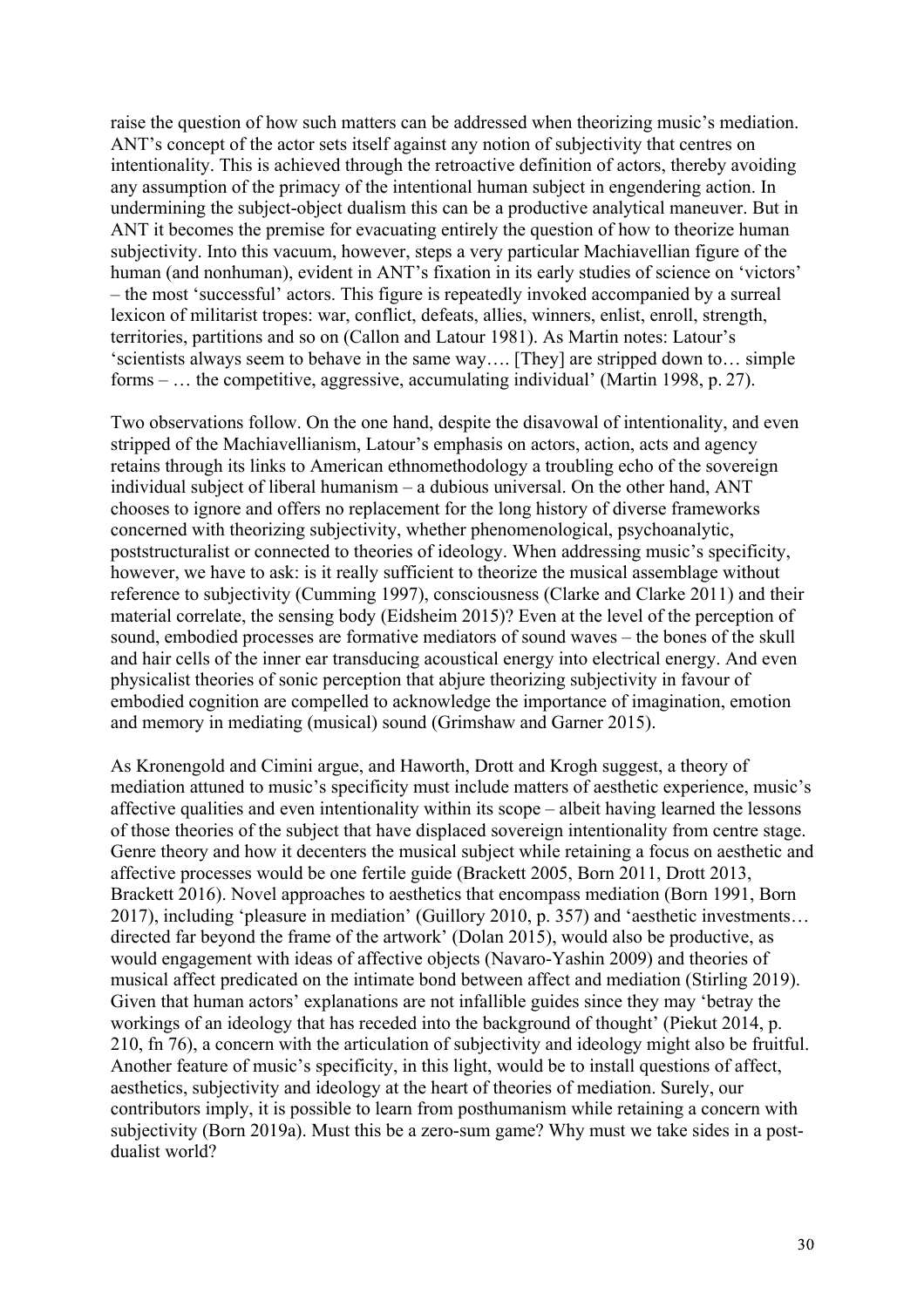A final contribution made by some of our authors to the existing state of mediation theories is to help clarify questions of music and ontology. Here a brief excursus is in order to compare recent anthropological debates and Latour's approach to ontology. Latour's thesis that 'we have never been modern' entails the creation of an analytical framework, as we outlined before, to ground his portrait of the ways in which scientific modernism depends upon practices of purification and mediation that result in the separation of nature from culture, subject from object and so on. Hence 'the link between the work of purification and the work of mediation had given birth to the moderns, but they credit only the former with their success!' (Latour 1993, p. 41). Latour makes his case by resorting to an ironic dualism, as when, citing Lévi-Strauss, he claims: 'the premoderns are all monist in the constitution of their nature-cultures' (41). Yet ultimately he is less interested in this dualism than in etching the contours of 'nonmodern worlds' (48). In the words of Amiria Henare et al, editors of a volume that precipitated anthropology's ontological turn: Latour 'has exposed the lie of our modernist leanings, and in so doing has offered a new ontology, which he would claim [as universal],… *a new meta-theory*' (Henare, Holbraad et al. 2007, p. 7, emphasis added).

The leading proponent of anthropology's ontological turn, Eduardo Viveiros de Castro, is engaged in quite a different exercise. His work stresses the radical alterity of Amerindian cosmologies, opposing a Western 'mononaturalist-multiculturalist' ontology to Amerindian 'multinaturalism', the latter embodied in what he calls 'Amerindian perspectivism'. Thus, Western '(multi)cultural relativism supposes a diversity of subjective and partial representations, each striving to grasp an external and unified nature…. Amerindian thought proposes the opposite: a representational or phenomenological unity which is… applied to a radically objective diversity. One single "culture", multiple "natures" – one epistemology, multiple ontologies' (de Castro 2012, p. 112). Heated debates are ongoing about whether Viveiros de Castro's stance results in an extreme and debilitating relativism (Bessire and Bond 2014), mistakes epistemology for ontology (Graeber 2015), or involves the projection of the Deleuzian concepts underlying his own analytical ontology (see the next paragraph) – onto his Amerindian ethnographic subjects (Born 2010b, p. 232, Graeber 2015). Nonetheless, as David Graeber, a critic, puts it: one virtue of the ontological turn is to encourage 'a stance of creative respect towards the object of ethnographic inquiry' (Graeber 2015, p. 21).

At this point it is possible to draw out the differences between Latour's position and that of the anthropologists. Latour offers an *analytical ontology* embodied in the premises of actornetwork theory and its later variants. The evolution of his work shows him honing this 'metatheory' and applying it to the worlds that are the focus of his enquiries; one result is his traffic in crude categories like moderns, premoderns and nonmoderns. In contrast, Viveiros de Castro and other anthropological exponents of the ontological turn are engaged in deciphering an array of diverse ontologies *among the peoples with whom they engage*. A central problem in this area has been the tendency to elide or confuse the two: analytical ontology and the ontology of the people/culture/music that are the focus of research. A related problem is that of the analyst projecting 'an analytical ontology that occludes the ontologies of those we study' (Born 2010b, p. 232), with the effect of obscuring or misidentifying their ontologies. This is the criticism made by Tsing when she charges ANT with failing to register cultural and ontological differences in the worlds it studies – even (or especially) between those wellknown 'moderns', Japanese and American matsutake scientists (pp. 20-21 above). Returning to music: one of the achievements of how the question of ontology has been raised in relation to music has been to uncover and sensitize us to the existence of diverse ontologies of music – without this dissolving into an unproductive relativism. This process has entailed grasping the profound differences not just in how particular musics are represented and conceptualized – a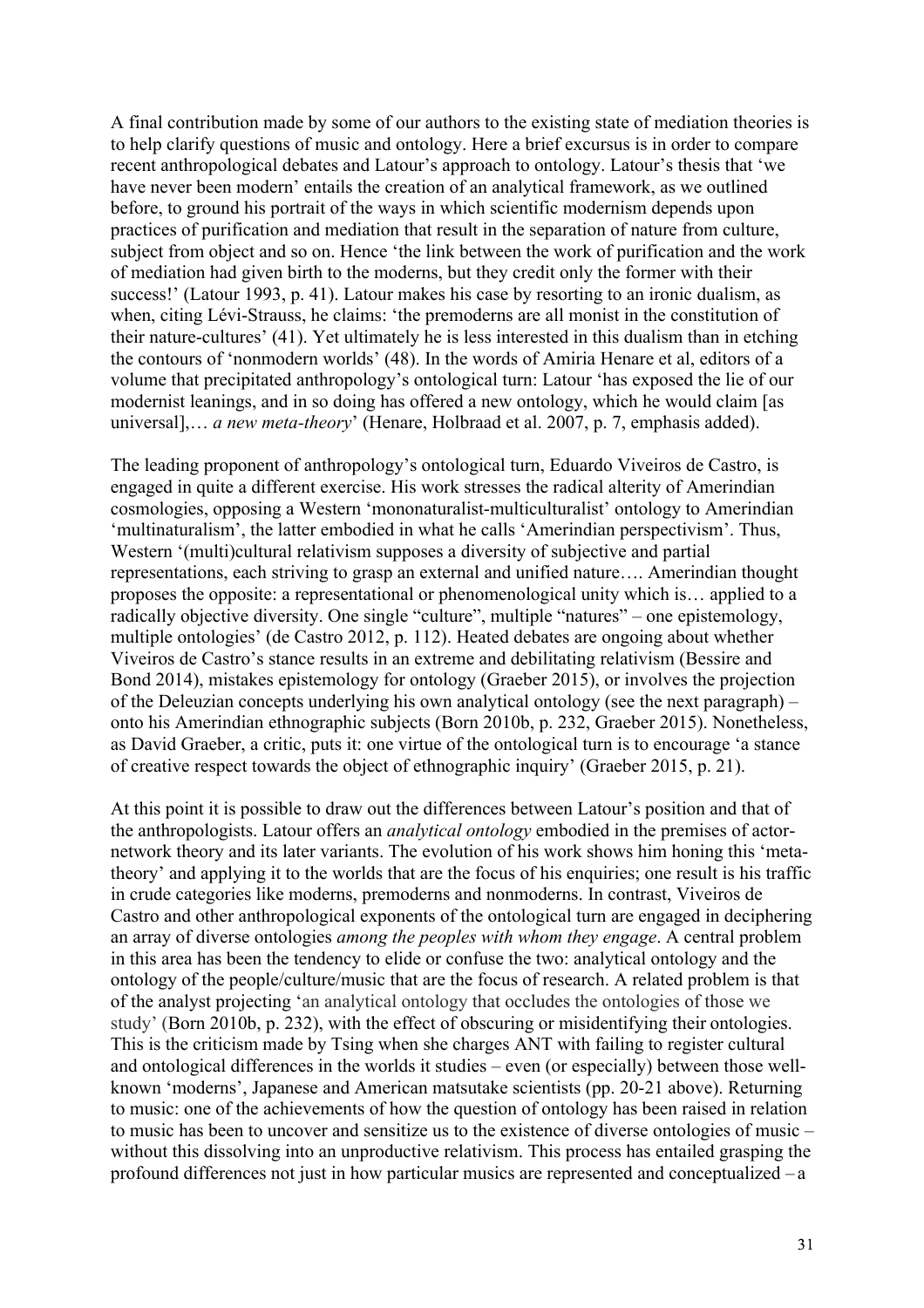theme of historical musicology, which has been especially drawn to epistemologies of music – but in how these musics are embodied, empractised and lived, notably through their material, social and temporal mediations (Bohlman 1999, Born 2005). The result is to enhance our awareness of music's global historical diversity (Irving 2016, Strohm 2018), fostering 'creative respect towards the object of ethnographic [or historical] inquiry'.

In this issue, Steingo's attempts to discern which theory – ANT? Harman? – best 'fits' with his Soweto material and his subjects' ontology speaks to the problem of projection. To avoid that projection Steingo concludes by arguing for methodological pluralism: for adopting the theory – or analytical ontology – that captures optimally the musical scene at hand. For his part, Kane's investigation of the ontology of the jazz standard focuses firmly on the jazz scene c. 1930-1960, and progress is achieved by bringing intramusical analysis together with an account of the music's material and social mediations. His portrait of the ontology of standards therefore corrects the tendency in music-philosophical accounts to ignore all but the intramusical, while suggesting that ethnomusicological and sociological accounts can no longer bracket the intramusical. Both writers attend to the ontology of the musical culture at issue. Both also indicate conceptually how mediation and ontology are articulated, since they are not the same (Born 2013, pp. 141-8). Analysing the former (mediation) proceeds by way of teasing out – whether through ethnography or history – the salient forms of mediation manifest in a particular musical culture, mediations that compose a musical assemblage. Analysing the latter (the ontology of the musical culture being studied) proceeds by grasping through the evidence of language and practice (where the two will not be identical) how these diverse mediations are freighted ontologically: the relative primacy, prominence or, on the contrary, insignificance or denial of a particular mediation in the way the musical assemblage is experienced, inhabited and lived (cf. Born 2005, pp. 26-28; Born 2013). Steingo draws out the 'lived' through the circulation of hard drives and the musical sounds and forms performed, Kane through the formative social mediation of a dispersed 'community of listeners' who, if left to 'observable traces', might be missing from the analysis. As Kane puts it, questioning the tendency to universalize any analytical ontology and project it onto different musics: 'an ontological theory that automatically provides a rule for the discrimination and differentiation of musical works cannot be a theory that is sensitive to the actual performance practices of improvising musicians, arrangers, and performers' (16).

Ontology is not, of course, an exclusive or 'final' orientation. It takes its place among the several methodological proposals we have identified arising from music's specific inflection of mediation theories. Yet we could do worse than end by transposing into music the following statement by anthropologists committed to the ontological turn, for whom it holds out the promise that anthropology could become 'an attempt experimentally to "do" difference as such: [sustaining] the politics of… the possible, the "could be"… [while generating] vantages from which established forms of thinking are put under relentless pressure… and perhaps changed' (Holbraad and Pedersen 2017, p. 297). Such a speculative 'politics of the possible' must not preclude the concrete and pressing concerns set out in this introduction both with analyzing existing forms of power operative within music and with elucidating and joining a variety of actual musical politics. Nevertheless, together, these suggestions provide suitable aspirations for the future of mediation theories in music as they evolve in promising directions through contributions such as those gathered together in this *Contemporary Music Review*.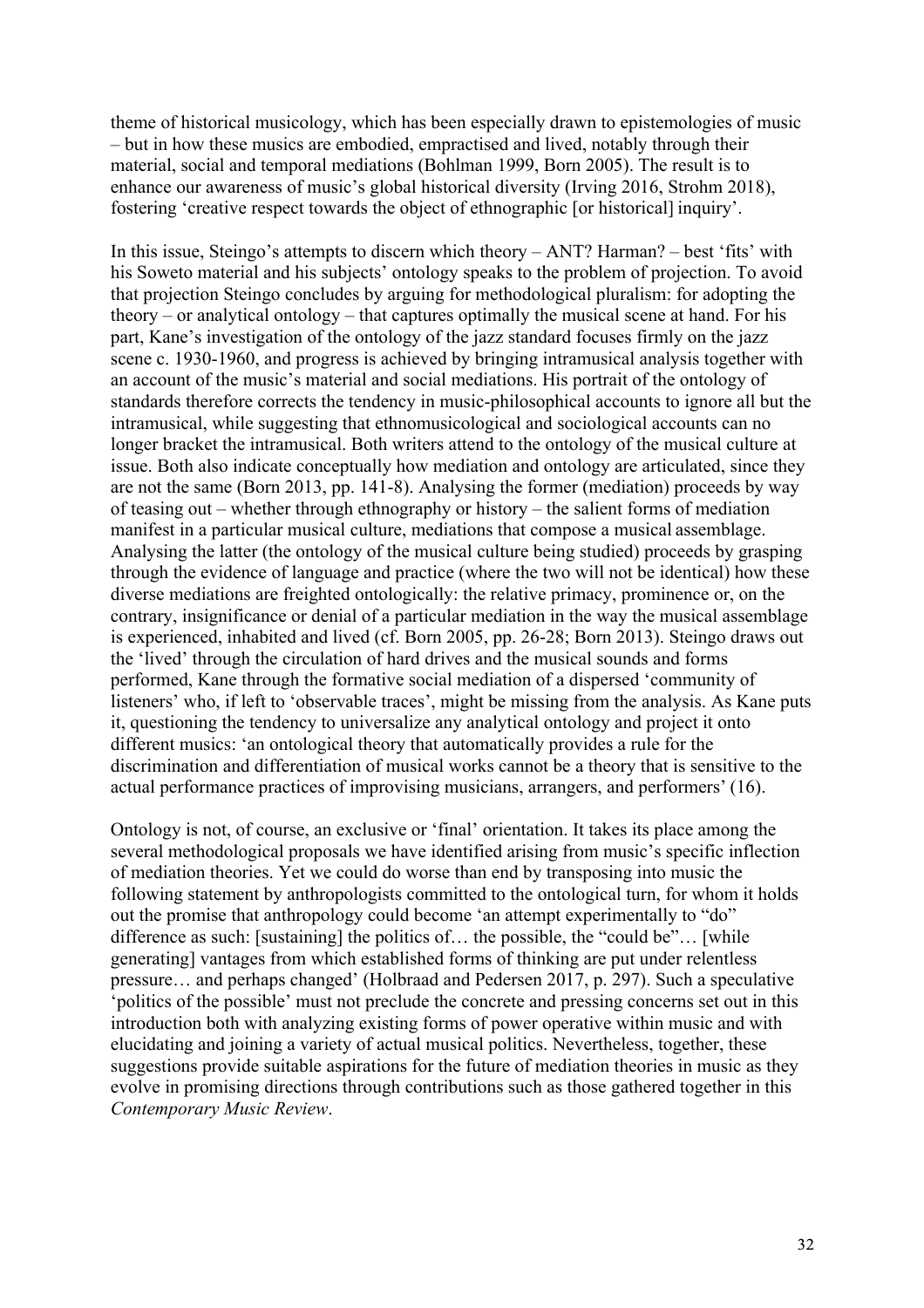## **References**

Adorno, T. W. (10 Nov. 1938). Letter to Benjamin. Adorno and Benjamin: the Complete Correspondence, 1928-1940. H. Lonitz. Cambridge MA.

Adorno, T. W. (2002). 'On the contemporary relationship of philosophy and music'. Essays on music: 134-161.

Appadurai, A. (1986). The social life of things: commodities in cultural perspective. Cambridge, Cambridge University Press.

Asdal, K., et al., Eds. (2007). Technoscience: the Politics of Invention. Oslo, Unipub.

Barry, A. (1998) 'Modest Witnesses: Donna Haraway, Science, and International Relations', Millennium: Journal of International Studies, **27**(4): 869-884.

Barry, A. (2013). 'The Translation Zone: Between actor-network theory and international relations', Millennium: Journal of International Studies, **41**(3): 413-429.

Barry, A. and D. Slater, Eds. (2005). The Technological Economy. London, Routledge.

Bates, E. (2012). 'The Social Life of Musical Instruments'. Ethnomusicology **56**(3): 363-395.

Baudry, J.-L. (1974). 'Ideological effects of the basic cinematographic apparatus'. Film Quarterly **28**(2): 39-47.

Bergh, M., et al. (2014). 'Forever and ever: Mobile music in the life of young teens'. The Oxford Handbook of Mobile Music Studies **1**: 317.

Berliner, D., et al. (2013). 'Bruno Latour and the anthropology of the moderns'. Social Anthropology **21**(4): 435-447.

Bessire, L. and D. Bond (2014). 'Ontological anthropology and the deferral of critique'. American Ethnologist **41**(3): 440-456.

Bohlman, P. (1999). 'Ontologies of music'. Rethinking music. (Eds.) N. Cook and M. Everist. Oxford, Oxford University Press.

Born, G. (1987). 'On Modern Music Culture: On Shock, Pop and Synthesis'. New Formations **2**: 51-78.

Born, G. (1991). 'Music, modernism and signification'. Thinking Art: Beyond Traditional Aesthetics. (Eds.) A. Benjamin and P. Osborne. London, Institute of Contemporary Arts.

Born, G. (1995). Rationalizing culture: IRCAM, Boulez, and the institutionalization of the musical avant-garde. Berkeley, University of California Press.

Born, G. (2005). 'On musical mediation: Ontology, technology and creativity'. Twentieth-Century Music **2**(1): 7-36.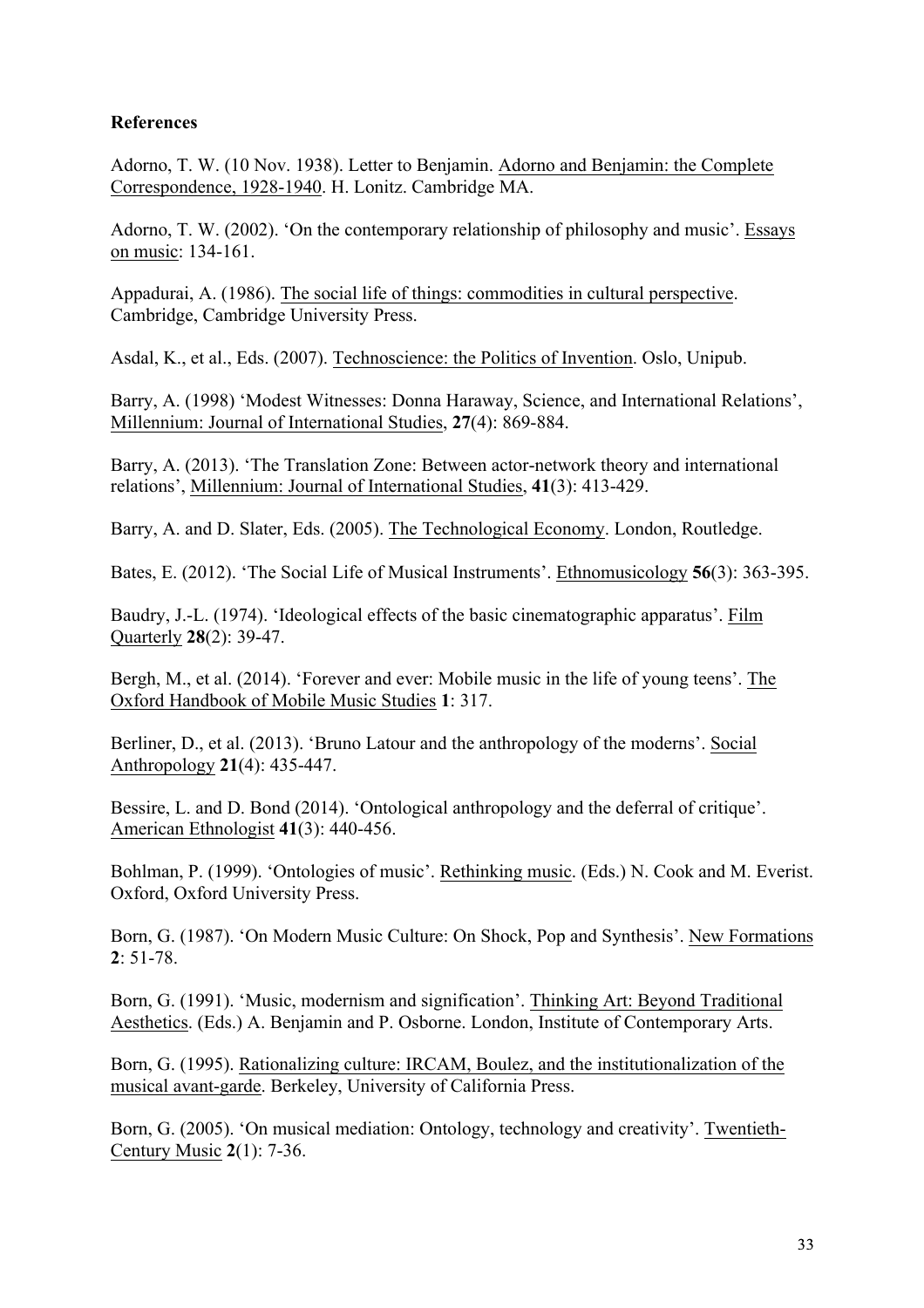Born, G. (2010a). 'The social and the aesthetic: For a post-Bourdieuian theory of cultural production'. Cultural Sociology **4**(2): 1–38.

Born, G. (2010b). 'On Tardean relations: temporality and ethnography'. The Social After Gabriel Tarde: Debates and Assessments. (Eds.) M. Candea. London, Routledge**:** 232-249.

Born, G. (2011). 'Music and the materialization of identities'. Journal of Material Culture **16**(4): 1-13.

Born, G. (2013). Music: Ontology, agency, and creativity. Distributed Objects: Meaning and Mattering after Alfred Gell. L. Chua and M. Elliot. Oxford, Berg.

Born, G. (2015). "Making time: Temporality, history, and the cultural object." New Literary History **46**(3): 361-386.

Born, G. (2017). After Relational Aesthetics: Improvised Music, the Social, and (Re)Theorizing the Aesthetic. Improvisation and Social Aesthetics. Eds. G. Born, E. Lewis and W. Straw. Durham NC, Duke University Press.

Born, G. (2019a). On nonhuman sound - sound as relation. Sound Objects. Eds. R. Chow and J. Steintrager. Durham, N.C., Duke University Press.

Born, G. (2019b). On genre, history and invention in the analysis of creative processes in music. The Oxford Handbook of the Creative Process in Music. Ed. N. Donin. Oxford: OUP.

Born, G. and K. Devine (2015). "Music technology, gender, and class: Digitization, educational and social change in Britain." Twentieth-Century Music **12**(2): 135-172.

Born, G. and K. Devine (2016). Gender, creativity and education in digital musics and sound art, Taylor & Francis.

Born, G. and C. Haworth (2018). "From microsound to vaporwave: Internet-mediated musics, online methods, and genre." Music and Letters **99**(1).

Bowen, J. A. (1993). "The history of remembered innovation: Tradition and its role in the relationship between musical works and their performances." The Journal of Musicology **11**(2): 139-173.

Brackett, D. (2005). "Questions of Genre in Black Popular Music." Black Music Research Journal **25**(1/2): 73-92.

Brackett, D. (2016). Categorizing Sound: Genre and Twentieth-century Popular Music, Univ of California Press.

Callon, M. (1984). "Some elements of a sociology of translation: domestication of the scallops and the fishermen of St Brieuc Bay." The Sociological Review **32**(1\_suppl): 196- 233.

Callon, M. (1998). "Introduction: the embeddedness of economic markets in economics." The Sociological Review **46**(S1): 1-57.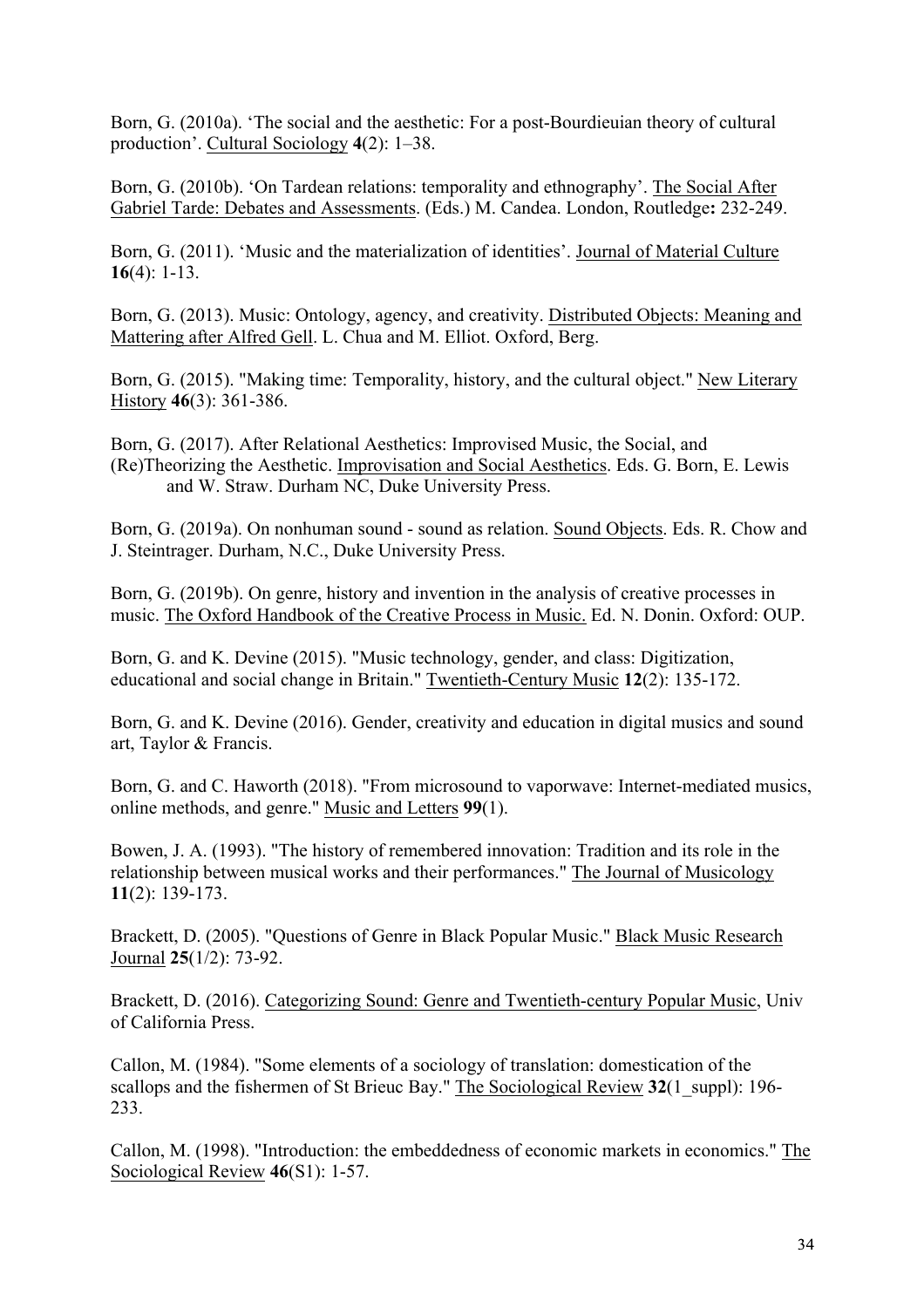Callon, M. (1998). The laws of the markets. Oxford, Blackwell.

Callon, M. and B. Latour (1981). "Unscrewing the big Leviathan: how actors macro-structure reality and how sociologists help them to do so." Advances in social theory and methodology: Toward an integration of micro-and macro-sociologies: 277-303.

Carrithers, M., et al. (2010). "Ontology is just another word for culture." Critique of anthropology **30**(2): 152-200.

Clarke, D. and E. Clarke (2011). Music and consciousness: Philosophical, psychological, and cultural perspectives, Oxford University Press.

Clarke, E., et al. (2005). "Interpretation and performance in Bryn Harrison's être-temps." Musicae Scientiae **9**(1): 31-74.

Connolly, W. E. (2011). A world of becoming, Duke University Press.

Cook, N. (2013). Beyond the score: Music as performance, Oxford University Press.

Cumming, N. (1997). The Subjectivities of 'Erbarme Dich'. Music Analysis **16**(1): 5-44.

de Castro, E. B. V. (2012). Cosmological perspectivism in Amazonia and elsewhere, HAU Journal of Ethnographic Theory.

De Laet, M. and A. Mol (2000). "The Zimbabwe bush pump: Mechanics of a fluid technology." Social studies of science **30**(2): 225-263.

DeLanda, M. (2006). A new philosophy of society: Assemblage theory and social complexity, Continuum Intl Pub Group.

Deleuze, G. (1987). Preface to English Language Edition. Dialogues. G. Deleuze and C. Parnet. London, Athlone.

Deleuze, G. (1988). Foucault. London, Athlone.

DeNora, T. (1999). "Music as a technology of the self." Poetics **27**(1): 31-56.

DeNora, T. (2000). Music in everyday life. Cambridge, Cambridge University Pres.

DeNora, T. (2003). After Adorno: rethinking music sociology. Cambridge, Cambridge University Press.

DeNora, T. (2014). Making sense of reality: Culture and perception in everyday life, Sage.

Devine, K. (2015). "Decomposed: a political ecology of music." Popular Music **34**(3): 367- 389.

Devine, K. and A. Boudreault-Fournier, Eds. (2020). Audible Infrastructures: Music, Sound, Media. Oxford, Oxford University Press.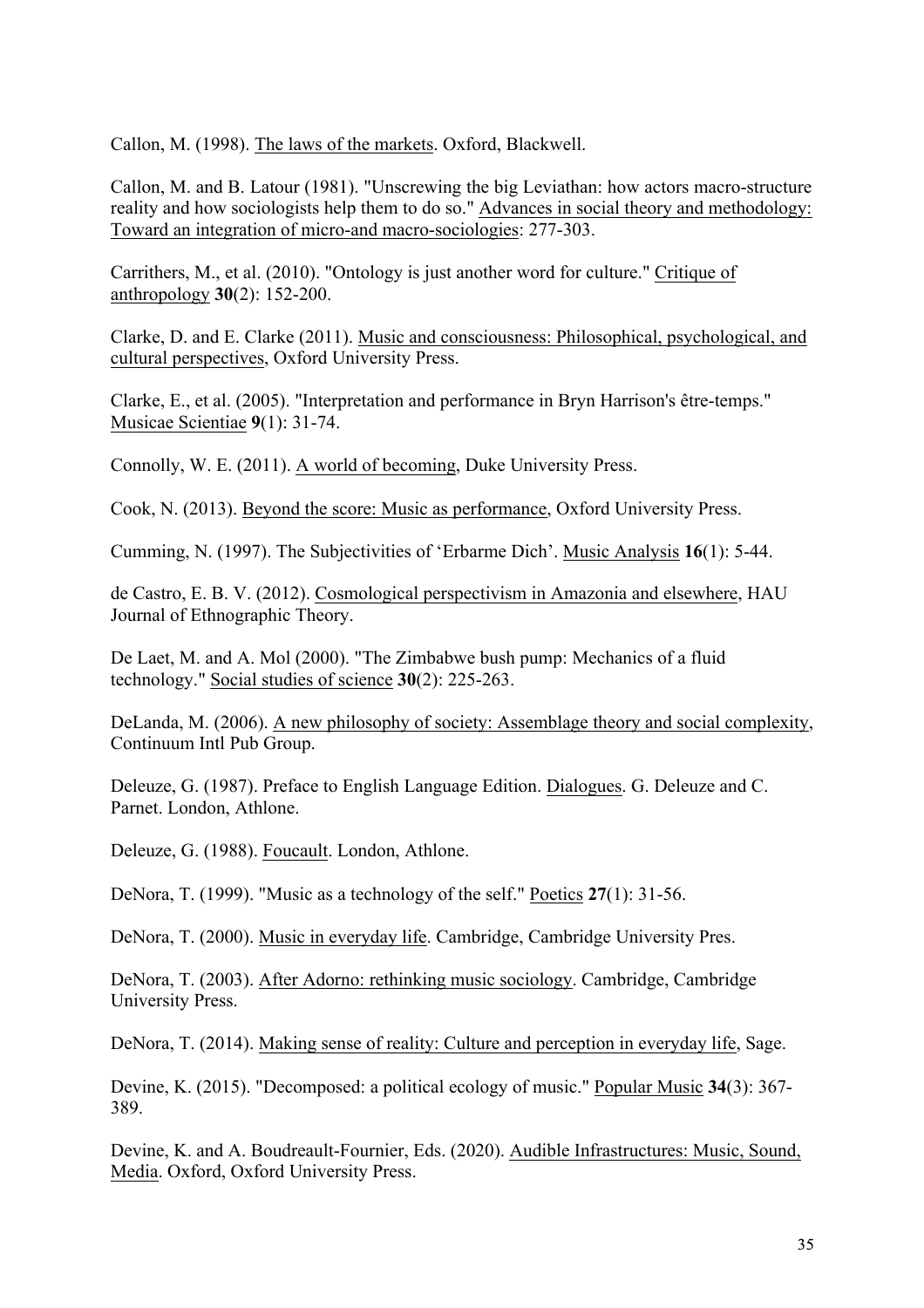Dewey, J. (1988). Human nature and conduct, Southern Illinois University Press Carbondale, IL.

Dolan, E. I. (2015). "Musicology in the Garden." Representations **132**(1): 88-94.

Drott, E. (2013). "The End (s) of Genre." Journal of Music Theory **57**(1): 1-45.

Durham, B. (2017). Regulating Dissemination: A comparative digital ethnography of licensed and unlicensed spheres of music circulation. Faculty of Music, University of Oxford.

Eidsheim, N. S. (2015). Sensing Sound: Singing and Listening as Vibrational Practice. Durham, NC, Duke University Press.

Foucault, M. (1977a). 'Le jeu de Michel Foucault', (interview with D. Colas, A. Grorichard, G. Le Gaufey, J. Livi, G. Miller, J Miller, J-A Miller, C. Millor, G. Wajeman, originally in Ornicar? Bulletin périodique de champ freudien, 10, juillet 1977, pp. 62-93). In M. Foucault, Dits et Ecrits, vol. III, pp. 298-329. D. Defert and F. Ewald (eds.). Paris: Gallimard.

Foucault, M. (1977b). What is an Author? Language, Counter-Memory, Practice D. Bouchard. Oxford, Blackwell.

Frith, S. (1986). "Art versus technology: The strange case of popular music." Media, Culture & Society **8**(3): 263-279.

Gaonkar, D. and E. Povinelli (2003). "Technologies of public forms: Circulation, transfiguration, recognition." Public culture **15**(3): 385-397.

Gell, A. (1992). The Anthropology of Time: Cultural Constructions of Temporal Maps and Images. Oxford, Berg.

Gell, A. (1998). Art and agency: an anthropological theory. Oxford, Oxford University Press.

Gibson-Graham, J. K. (1997). "The end of capitalism (as we knew it): A feminist critique of political economy." Capital & Class **21**(2): 186-188.

Goodwin, A. (1988). "Sample and hold: pop music in the digital age of reproduction." Critical quarterly **30**(3): 34-49.

Goodwin, A. (1992). Dancing in the distraction factory: Music television and popular culture, University of Minnesota Press.

Graeber, D. (2015). "Radical alterity is just another way of saying "reality" A reply to Eduardo Viveiros de Castro." HAU: Journal of Ethnographic Theory **5**(2): 1-41.

Grimshaw, M. and T. Garner (2015). Sonic Virtuality: Sound as Emergent Perception. New York, Oxford University Press.

Grusin, R. (2015). "Radical mediation." Critical Inquiry **42**(1): 124-148.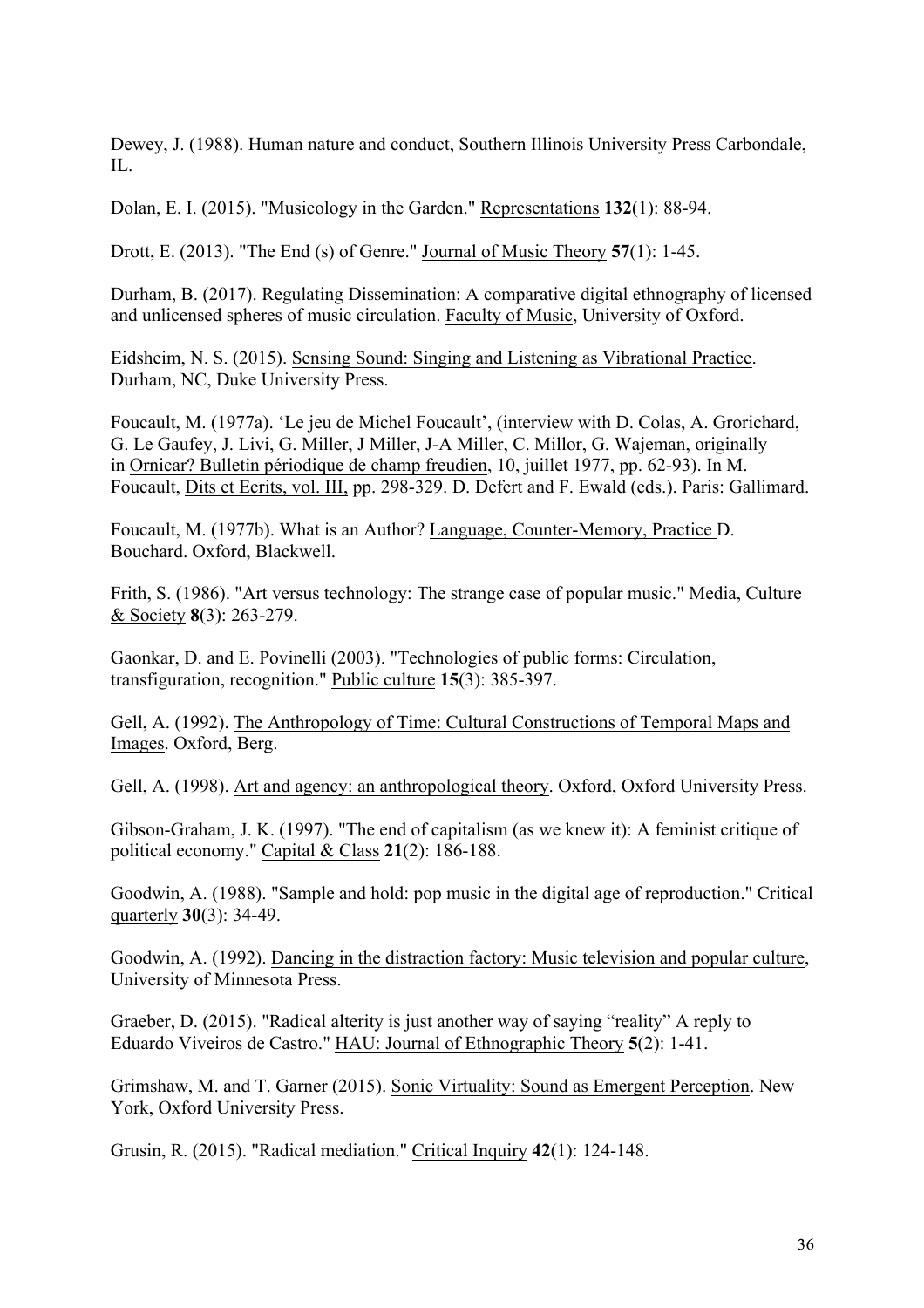Guillory, J. (2010). "Genesis of the media concept." Critical Inquiry **36**(2): 321-362.

Hann, C. (2012). Big Revolutions, Two Small Disciplines, and Socialism. Archaeology and Anthropology: Past, Present and Future. D. Shankland. London, Berg**:** 19.

Haraway, D. (1985). "A manifesto for cyborgs: Science, technology, and socialist feminism in the 1980s." Socialist Review **15**(2): 65-107.

Haraway, D. (1997). Modest\_Witness@Second\_Millenium.FemaleMan©\_Meets\_OncoMouseTM. Modest\_Witness@Second\_Millenium.FemaleMan©\_Meets\_OncoMouseTM: Feminism and technoscience. D. Haraway. New York, Routledge**:** 23–45.

Harman, G. (2010). Prince of networks: Bruno Latour and metaphysics, re. press.

Harman, G. and L. Kimbell (2013). "The object strikes back: an interview with Graham Harman." Design and Culture **5**(1): 103-117.

Hebdige, D. (1987). Cut'n'mix: Culture, identity, and Caribbean music. London, Routledge.

Henare, A., et al., Eds. (2007). Thinking through things: theorising artefacts ethnographically. London and New York, Routledge.

Hennion, A. (1981). Les professionnels du disque: une sociologie des variétés, AM Métailié.

Hennion, A. (1983). "The production of success: an anti-musicology of the pop song." Popular Music **3**: 159-193.

Hennion, A. (1989). "An intermediary between production and consumption: The producer of popular music." Science, Technology, & Human Values **14**(4): 400-424.

Hennion, A. (1993). La Passion musicale: une sociologie de la médiation. Paris, Métailié.

Hennion, A. (2003). Music and Mediation: Toward a New Sociology of Music. The cultural study of music: A critical introduction. M. Clayton, T. Herbert and R. Middleton. London, Routledge**:** 80-91.

Hennion, A. (2007). "Those things that hold us together: Taste and sociology." Cultural sociology **1**(1): 97-114.

Hennion, A. (2016). "From ANT to pragmatism: a journey with Bruno Latour at the CSI." New Literary History **47**(2): 289-308.

Hennion, A. and C. Meadel (1986). "Programming music: radio as mediator." Media, Culture & Society **8**(3): 281.

Hesmondhalgh, D. and Meier, L. (2018). 'What the digitalisation of music tells us about capitalism, culture and the power of the information technology sector'. Information, Communication & Society. **21**(11): 1555-1570.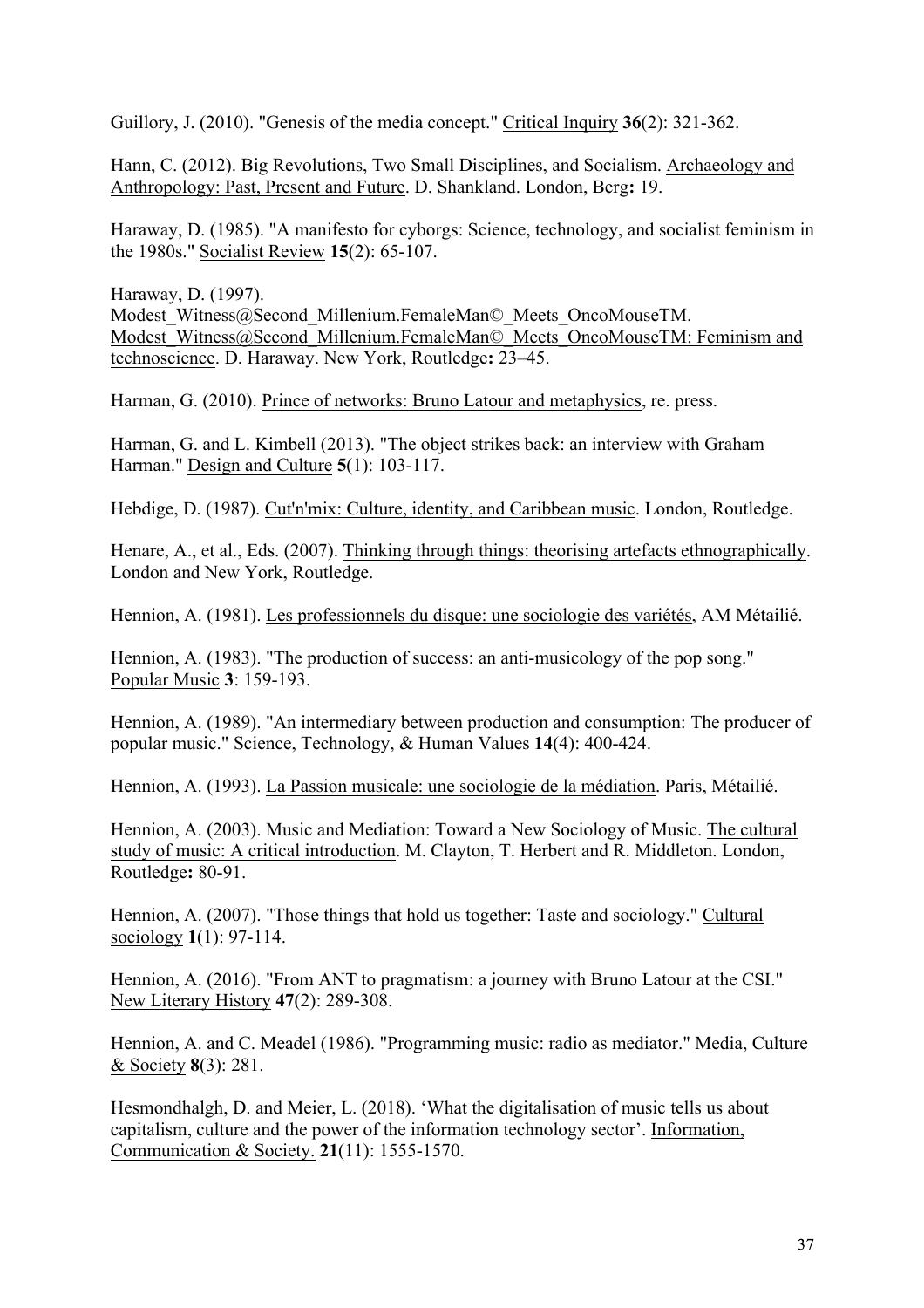Hicks, D. (2010). "The material-cultural turn." The Oxford handbook of material culture studies: 25-98.

Hodder, I. (2014). "The entanglements of humans and things: A long-term view." New Literary History **45**(1): 19-36.

Holbraad, M. and M. A. Pedersen (2017). The ontological turn: an anthropological exposition, Cambridge University Press.

Irving, D. (2016). Music and Empire. The Encyclopedia of Empire (online). John Wiley. https://onlinelibrary.wiley.com/doi/abs/10.1002/9781118455074.wbeoe181

James, W. (1904). "A world of pure experience." The Journal of Philosophy, Psychology and Scientific Methods **1**(20): 533-543.

James, W. and D. Mills (2005). Introduction: From Representation to Action in the Flow of Time. The Qualitites of Time: Anthropological Approaches. W. James and D. Mills. Oxford, Berg**:** 1-18.

Jameson, F. (1981). The Political Unconscious: Narrative as a Socially Symbolic Act. Ithaca, Cornell University Press

Jay, M. (1984). Adorno. London, Fontana.

Jones, S. (1990). "The intro and the outro: Technology and popular music practice." Popular Music & Society **14**(1): 1-6.

Jones, S. (1992). Rock formation: Music, technology, and mass communication, Sage Publications.

Kealy, E. R. (1979). "From craft to art: The case of sound mixers and popular music." Sociology of Work and Occupations **6**(1): 3-29.

Kember, S. and J. Zylinska (2012). Life after new media: Mediation as a vital process, mit Press.

Kramer, J. (1981). "New temporalities in music." Critical Inquiry **7**(3): 539-556.

Laing, D. (1985). One Chord Wonders: Power and Meaning in Punk Rock. Buckingham UK, Open University Press.

Larkin, B. (2008). Signal and Noise: Media, Infrastructure, and Urban Culture in Nigeria. Durham NC, Duke University Press.

Latour, B. (1987). Science in action: How to follow scientists and engineers through society, Harvard Univ Pr.

Latour, B. (1988). "The politics of explanation: An alternative." Knowledge and reflexivity: New frontiers in the sociology of knowledge **10**: 155-176.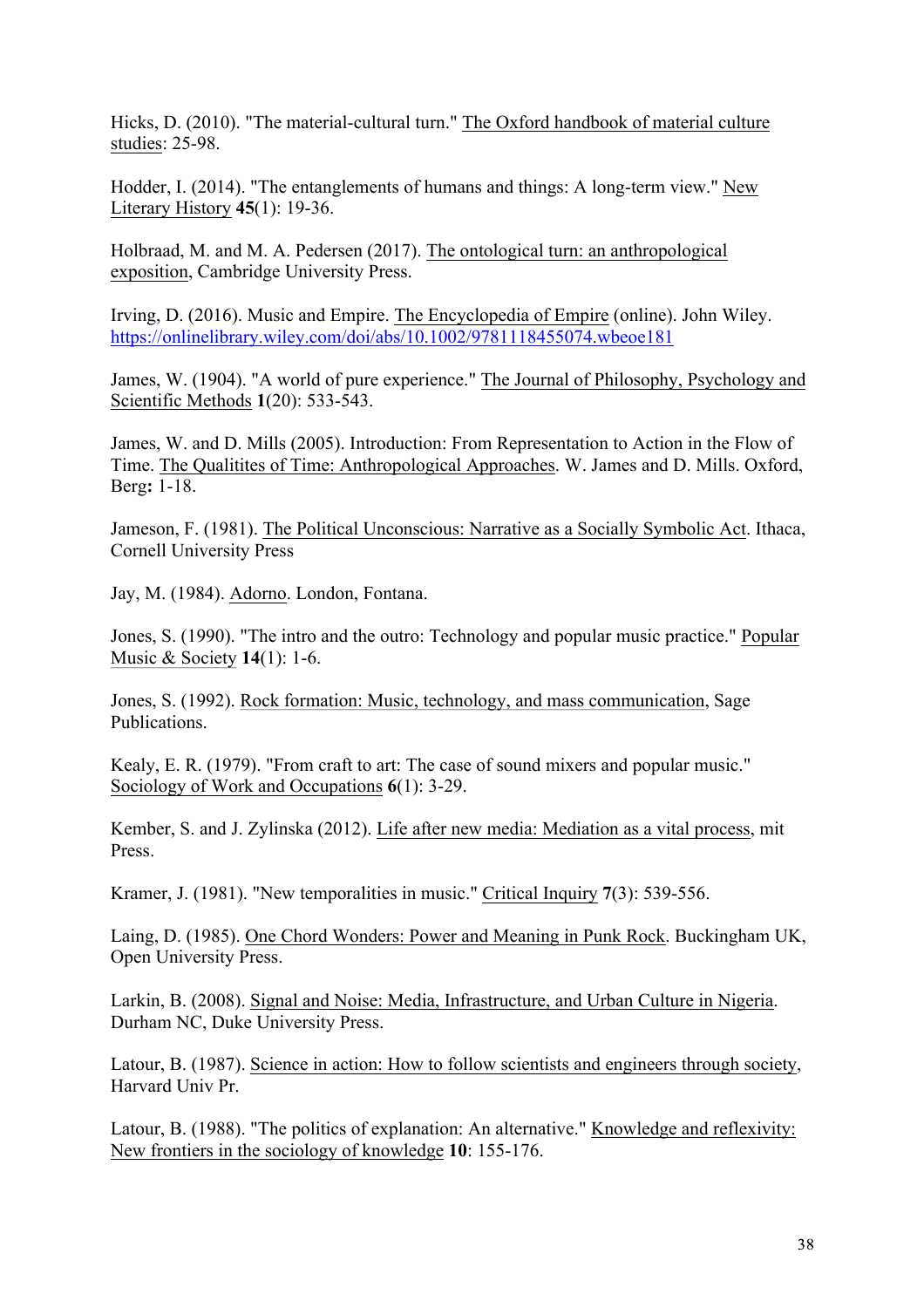Latour, B. (1993). We have never been modern. Cambridge, MA, Harvard University Press.

Latour, B. (2003). "What if we talked politics a little?" Contemporary Political Theory **2**(2): 143-164.

Latour, B. (2004). "Why has critique run out of steam? From matters of fact to matters of concern." Critical Inquiry **30**(2): 225-248.

Latour, B. (2005). Reassembling the social: an introduction to actor-network-theory. Oxford, Oxford University Press.

Latour, B. (2010). The making of law: an ethnography of the Conseil d'État, Polity.

Latour, B. (2013). An inquiry into modes of existence, Harvard University Press.

Latour, B. (2014). 'Agency at the Time of the Anthropocene'. New Literary History. **45**(1): 1- 18.

Latour, B. (2018). Rejoicing: Or the torments of religious speech, John Wiley & Sons.

Latour, B. and P. Weibel (2005). Making things public: atmospheres of democracy. Cambridge, MA, MIT Press.

Law, J. (1999). "After ANT: complexity, naming and topology." The Sociological Review **47**(1\_suppl): 1-14.

Leppert, R. (2002). Commentary and notes. Essays on music. T. Adorno. Berkeley, University of California Press.

Ligeti, G. (1983). György Ligeti in conversation London, Eulenberg.

Maniglier, P. (2014). "A metaphysical turn? Bruno Latour's An Inquiry into Modes of Existence." Radical Philosophy(187): 37-44.

Martin, E. (1998). "Anthropology and the cultural study of science." Science, Technology, & Human Values **23**(1): 24-44.

McBarnet, D. J. (1983). Conviction: Law, the state and the construction of justice. Springer.

Mitchell, T. (2002). Rule of experts: Egypt, techno-politics, modernity. Berkeley, University of California Press.

Munn, N. D. (1992). "The cultural anthropology of time: a critical essay." Annual Review of Anthropology: 93-123.

Navaro-Yashin, Y. (2009). "Affective spaces, melancholic objects: ruination and the production of anthropological knowledge\*." Journal of the Royal Anthropological Institute **15**(1): 1-18.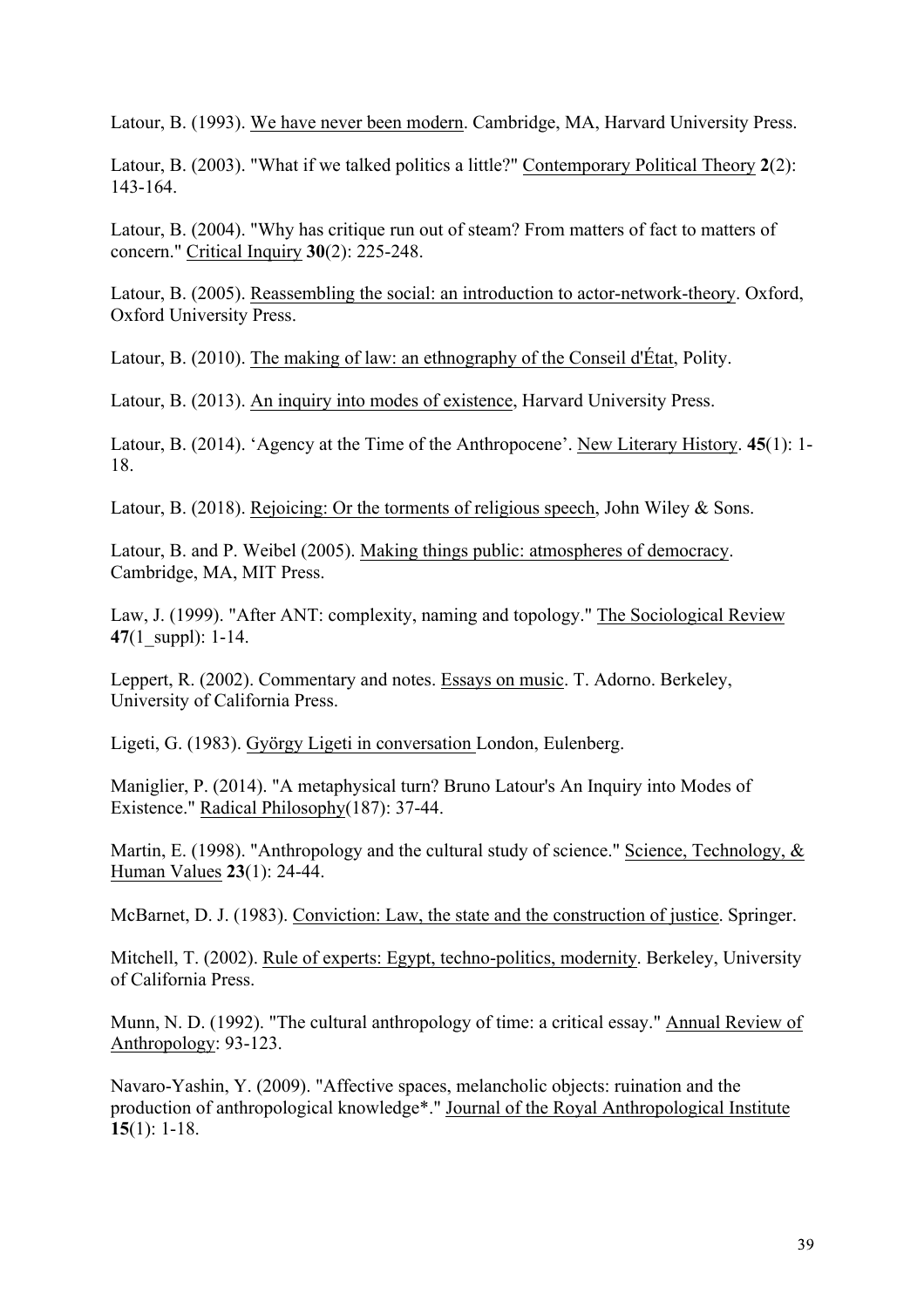Ochoa, A. M. and C. Botero (2009). "Notes on Practices of Musical Exchange in Colombia." Popular Communication **7**(3): 158-168.

Ong, A. and S. J. Collier (2008). Global assemblages: Technology, politics, and ethics as anthropological problems, John Wiley & Sons.

Ortner, S. B. (2006). Anthropology and social theory: Culture, power, and the acting subject, Duke University Press.

Paddison, M. (1993). Adorno's aesthetics of music. Cambridge, Cambridge University Press.

Peters, J. D. (2015). "Infrastructuralism: Media as Traffic between Nature and Culture." At the Interface/Probing the Boundaries **88**.

Piekut, B. (2014). "Actor-networks in music history: Clarifications and critiques." Twentieth-Century Music **11**(2): 191-215.

Pinch, T. and K. Bijsterveld (2004). "Sound studies: New technologies and music." Social Studies of Science, Special Issue on Sound Studies: New Technologies and Music **34**(5): 635-648.

Pinch, T. and K. Bijsterveld (2012). The Oxford handbook of sound studies, OUP USA.

Pinney, C. (2005). Things Happen: Or, From Which Moment Does That Object Come?'. Materiality. D. Miller. Durham, NC, Duke University Press**:** 256-272.

Pottage, A. (2012). "The materiality of what?" Journal of law and society **39**(1): 167-183.

Rose, T. (1994). Black noise: Rap music and black culture in contemporary America. Middletown, CT, Wesleyan University Press.

Sansi, R. (2013). "The Latour event: history, symmetry and diplomacy." Social Anthropology **21**(4): 448-461.

Sterne, J. (2012). MP3: The meaning of a format, Duke University Press.

Sterne, J. and J. Leach (2005). "The point of social construction and the purpose of social critique." Social epistemology **19**(2-3): 189-198.

Stirling, C. (2019). Orbital Transmissions: Affect and Musical Public-Making in London. Music. Oxford, University of Oxford. **DPhil**.

Strathern, M. (1995). The Relation: Issues in Complexity and Scale. Cambridge, Prickly Pear Press.

Strathern, M. (2018). "Afterword: Becoming Enlightened about Relations." An Anthropology of the Enlightenment: Moral Social Relations Then and Today: 171.

Straw, W. (2000). "Exhausted commodities: The material culture of music." Canadian journal of communication **25**(1).